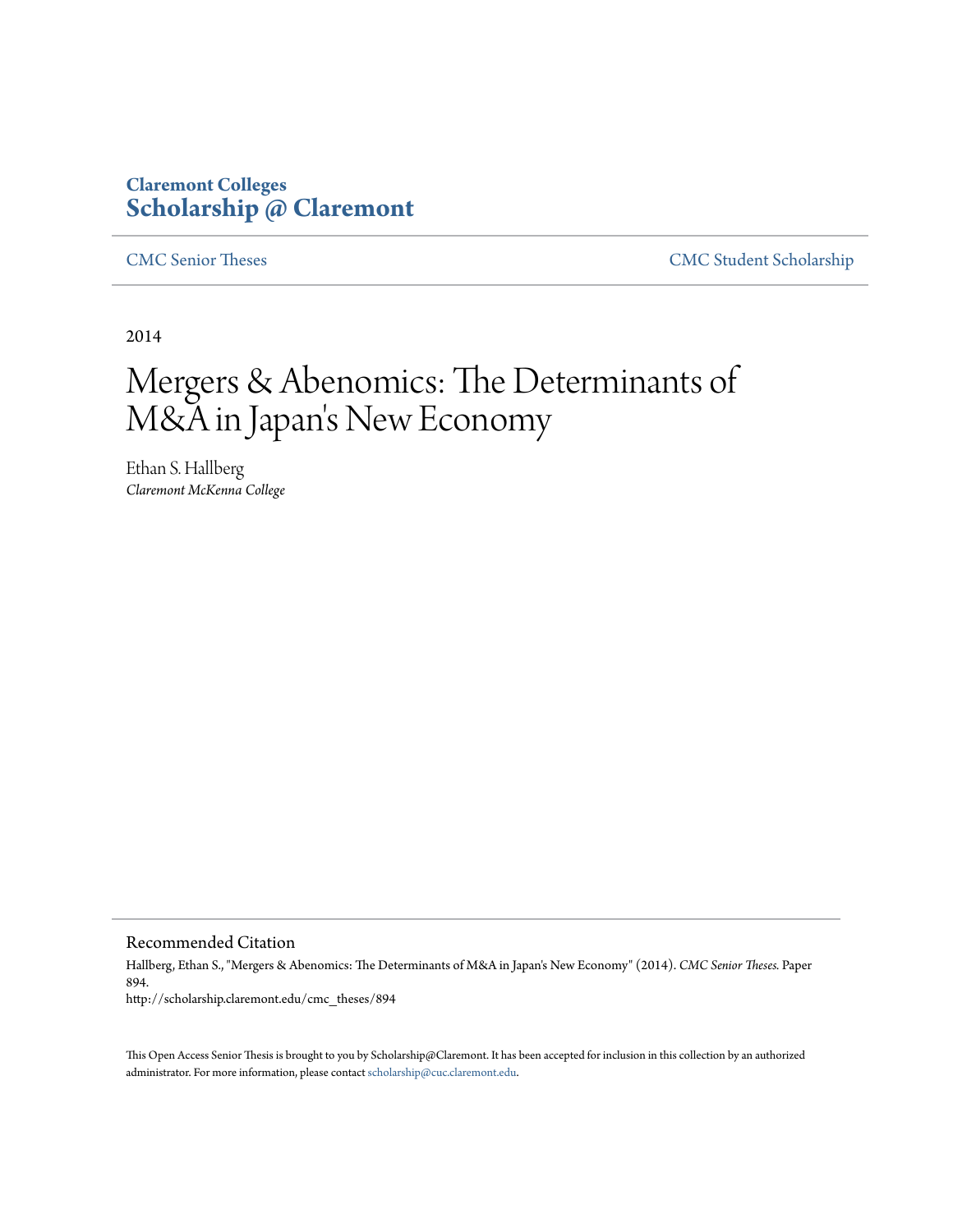# **Claremont McKenna College**

Mergers & Abenomics: The Determinants of M&A in Japan's New Economy

## SUBMITTED TO

Murat Binay

AND

Dean Nicholas Warner

BY

Ethan Sage Hallberg

for

## SENIOR THESIS

Spring 2014 April  $22<sup>nd</sup>$ , 2014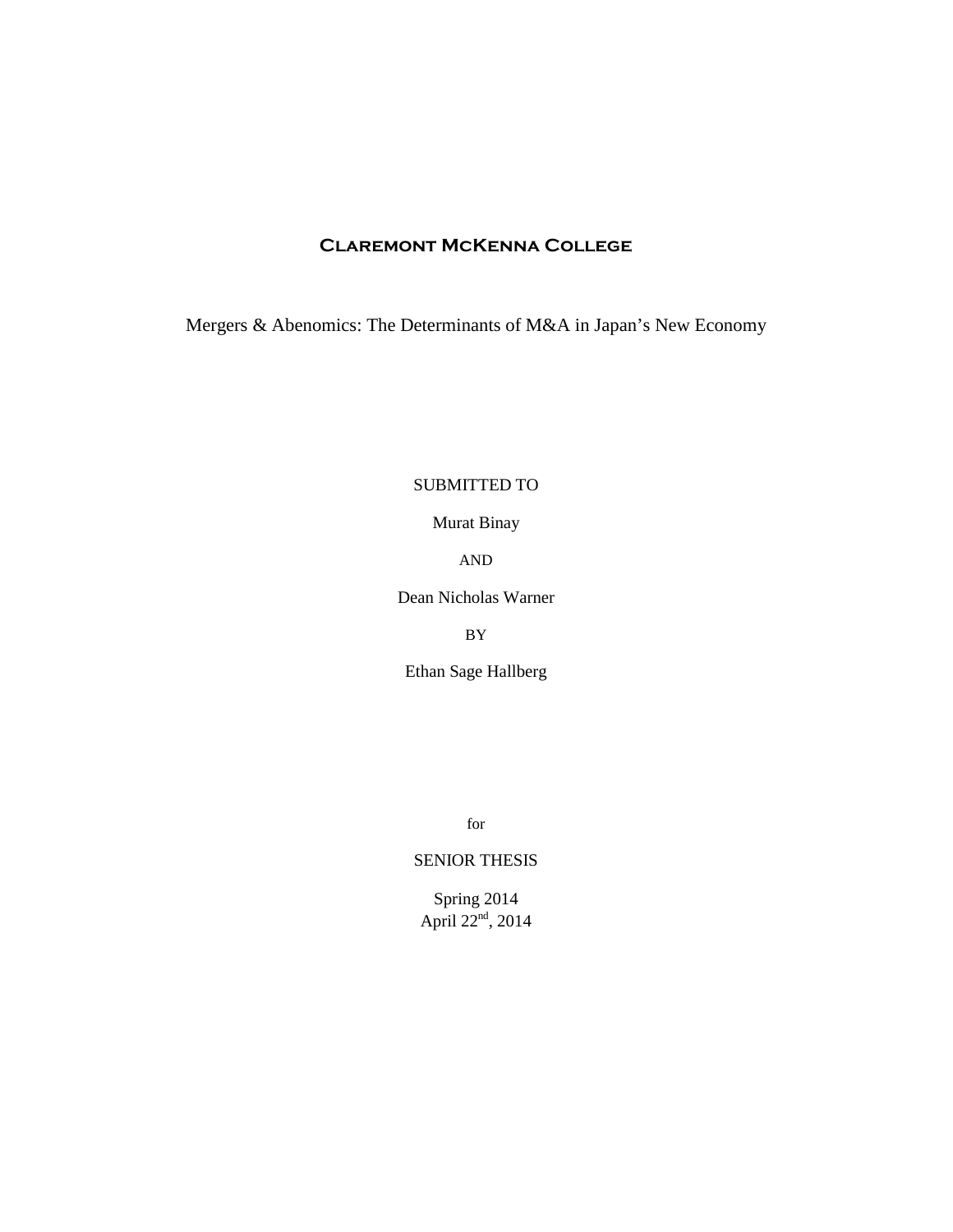# Table of Contents

Abstract- 1

1. Introduction- 1

2. Review of past literature- 2

3. Review of "Abenomics"- 8

4. Overview of analysis and data- 13

5. Summary statistics and regression results- 18

6. Discussion of results- 22

7. Conclusion and suggestions for further study- 29

References- 32

Appendix- 35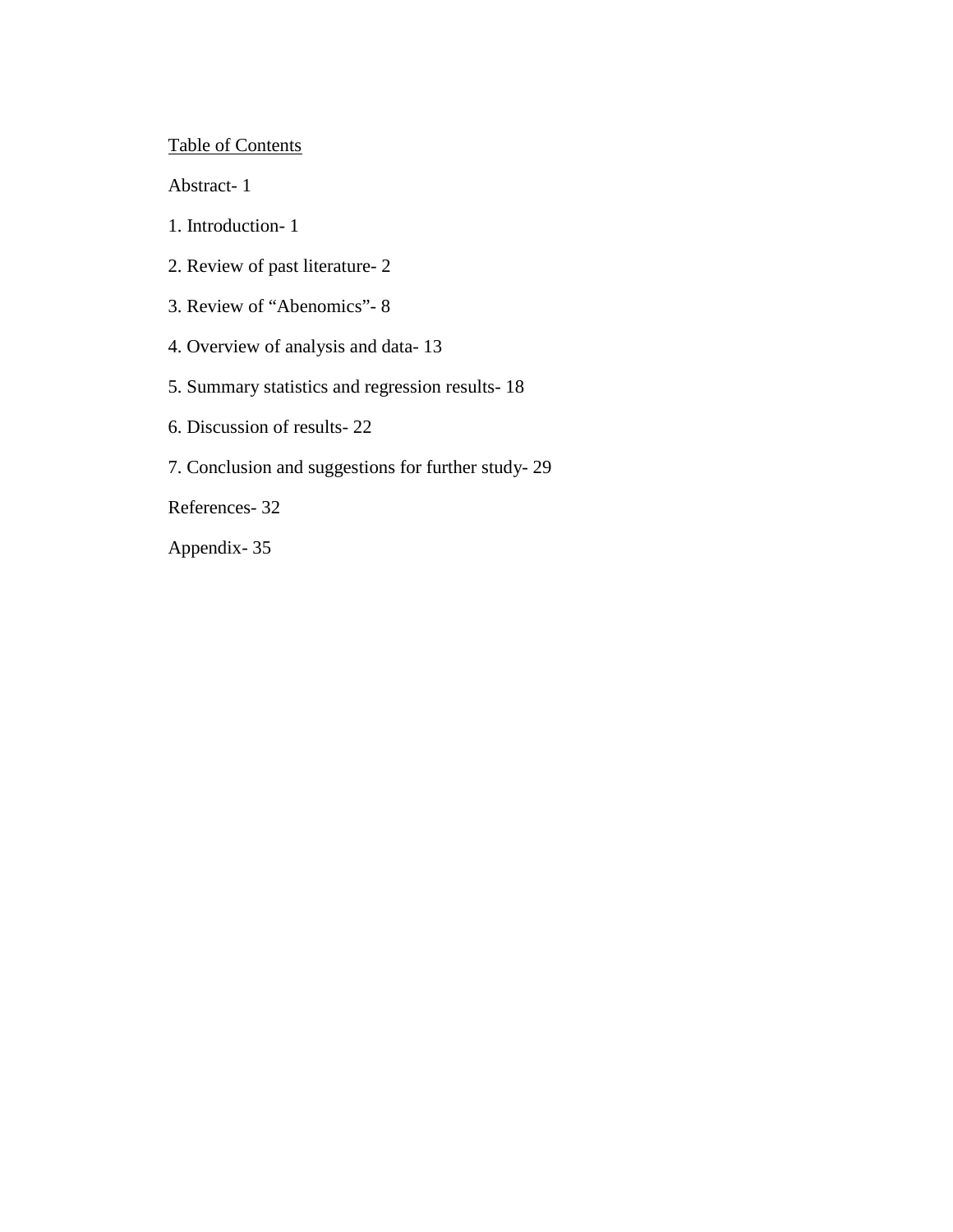#### **Abstract**

This paper investigates the influence of various macroeconomic variables on Japan's merger and acquisition (M&A) activity, both in terms of total deal value and total number of deals. Looking at monthly data from June 1997 to December 2013, I use econometric time-series analysis to find that: First, total deal value per month is not well explained by our macroeconomic variables, but about half of the variation in number of deals per month can be explained by our dataset. Second, the most important determinant in the total number of deals per month during our period is the level of national debt, and interest rates had the opposite effect from what was originally expected. Third, adding lag variables to our analysis proved to be relatively fruitless. Finally, when taking a look at only the past couple of years to determine the effects of "Abenomics" on M&A activity in Japan, I conclude that there is not enough data, and better results would be obtained in the future.

#### 1. Introduction

Japan has experienced an extended period of slow economic growth over the last couple of decades, highlighted with China overtaking Japan as the world's second largest economy in 2010 ("Abe's Master Plan"). To battle the stagnant gross domestic product (GDP) levels and negative inflation, the Japanese government and Bank of Japan (BOJ) have instituted ultra-low interest rate, loose monetary policies with little effect (Ueda 176). In December of 2012, with the re-election of Shinzo Abe (after a failed first attempt in 2006 and 2007) as Prime Minister and appointment of Haruhiko Kuroda as Governor of the BOJ, the economy started showing signs of activity as their unprecedented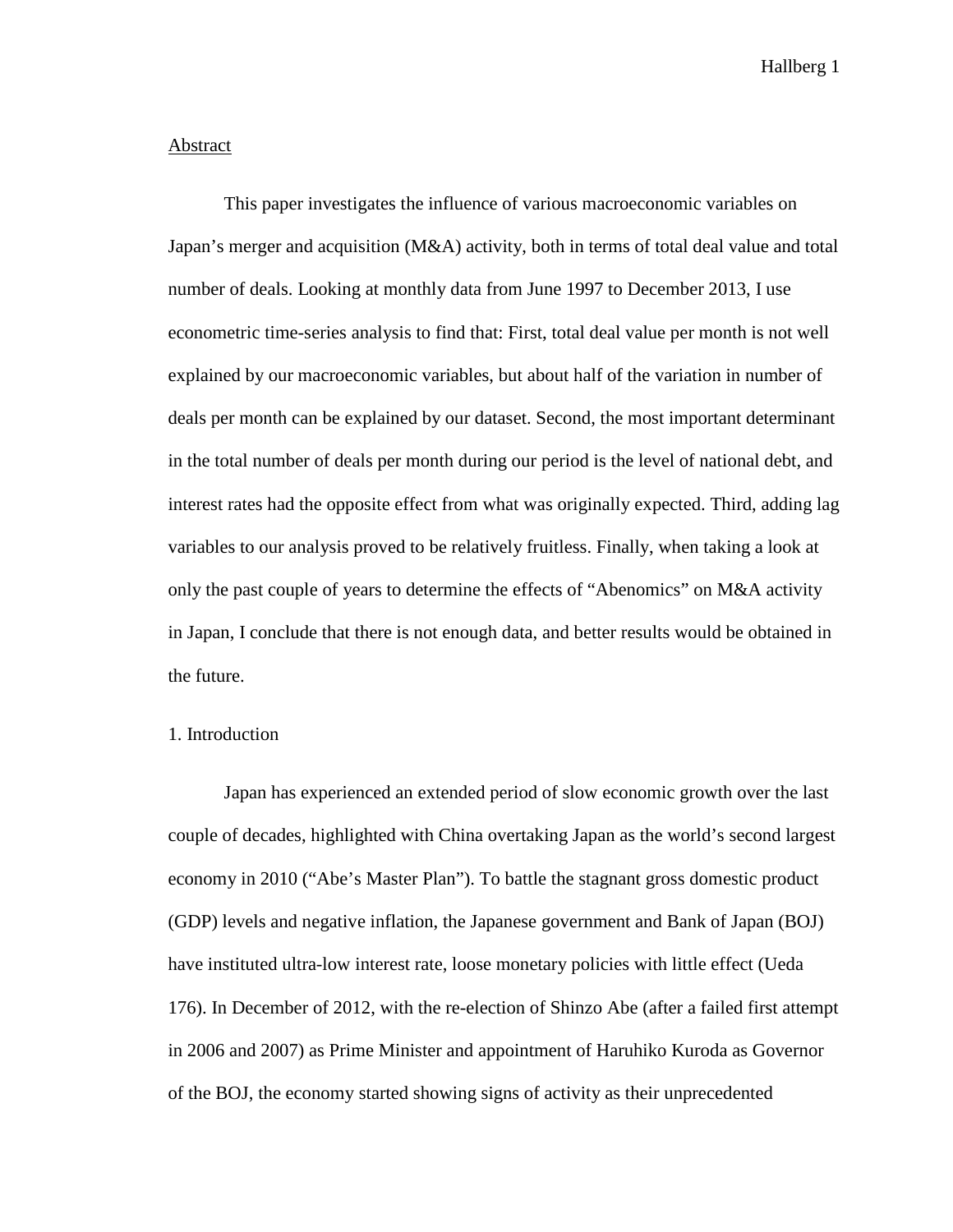quantitative easing, fiscal spending and positive economic rhetoric has helped the stock markets soar, the end of deflation and a more optimistic economic and nationalistic spirit emerge across the nation ("Abe's Master Plan").

Despite economic troubles, M&A activity has been relatively healthy in Japan throughout the period. In 2012, total deal value of completed M&A deals in Japan accounted for 5% of total global deals. Particularly since the loosening of M&A related regulations in the 1990's, the weak economy has not particularly inhibited deal flow, except for the expected drop off since the global financial crisis in 2008 (Thompson Reuters).

This paper attempts to link these two concepts: are there certain macroeconomic factors that influence deal flow in Japan? Do low interest rates, which decrease the cost of borrowing, lead to an increase in deal flow and total deal value as you would expect? Is there a difference between the most current period of low interest rates under the leadership of Abe and Kuroda and earlier attempts at reviving the economy?

First we take a look at prior literature related to my questions, and then we review the details of PM Abe's policies and how they are different from his predecessors'. We then test my questions with multiple regression analysis, discuss the results, and come to conclusions about their economic significance and how to improve my analysis.

#### 2. Review of past literature

The topics of domestic and cross-border mergers and acquisitions have been researched thoroughly, particularly those involving US-based companies. The effect of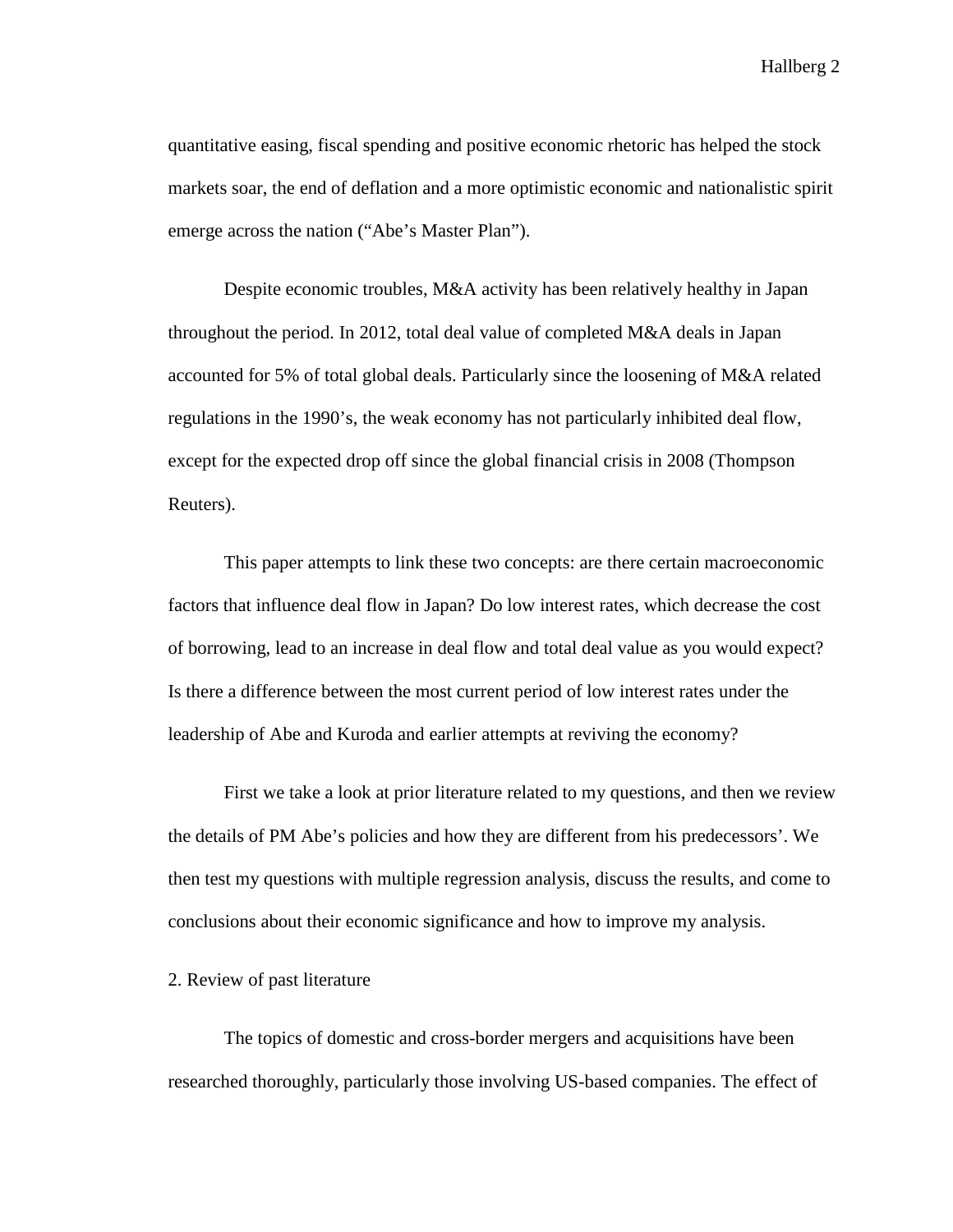macroeconomic metrics and monetary policy on M&A activity in the Japanese market, however, has not. Even sparser is research done on the effects of the recent "Abenomics" policies on deal flow among Japanese companies. Below I highlight some of the major relevant works of literature pertaining to my topic of interest.

Becketti evaluated the effect of the business cycle on corporate mergers in the North American market. He particularly focused on macroeconomic variables that were determinants of M&A activity, which he noted historically, occur in waves, based on various metrics of economic strength. To estimate the influence of macroeconomic variables on merger activity, he selected the S&P 500 level, yield on the 10-month Treasury bill, domestic nonfinancial debt, measure of the stock of money, capacity utilization rate and gross national product (GNP) as his explanatory variables for a multivariable regression against the number of mergers and total value of mergers in the US market. In explaining the number of mergers between the first quarter of 1961 and third quarter of 1985, of the six variables, the yield on the 10-month Treasury bill, level of domestic nonfinancial debt and capacity utilization rate were statistically significant in the short-run at the 10% level, and only the T-bill rate and capacity utilization rate were significant in the long-run. In explaining the value of total mergers between the fourth quarter of 1961 and the third quarter of 1985**,** his regressions estimated that in the shortrun, the capital utilization rate and GNP levels were statistically significant, and the S&P 500 level, domestic nonfinancial debt level and GNP level were significant in the longrun, all at the 10% level. He also explored the other direction, running regressions for the effect of the number of mergers and value of mergers during those periods on macroeconomic factors as the dependent variables. All variables yielded statistically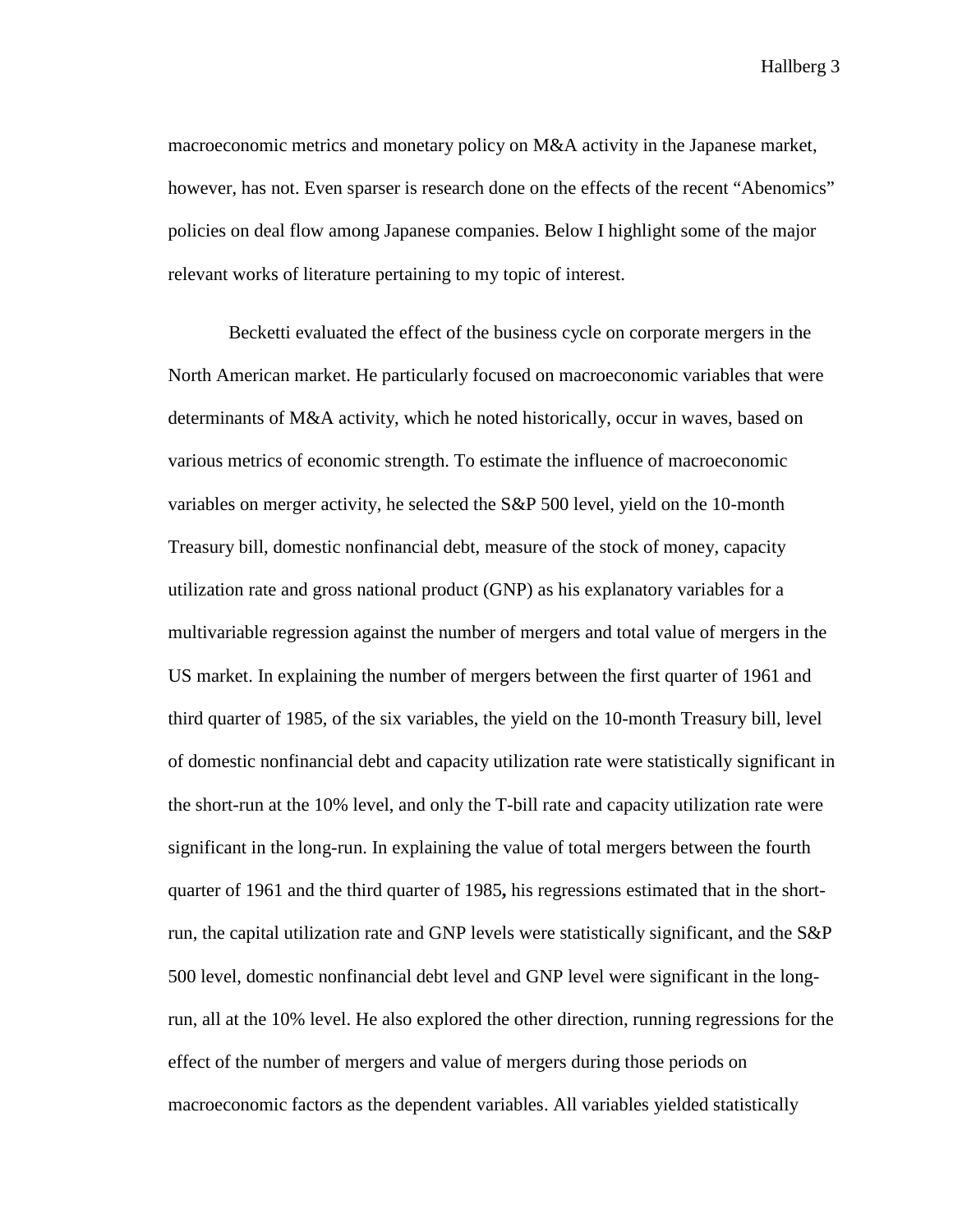insignificant coefficients. He found that about one-third of the variation in M&A activity during the period can be attributed to changes in the six macroeconomic conditions that were tested. Most relevant to my topic of interest, he concluded that changes in real interest rates were most influential to M&A activity in the US markets (Becketti 13-26).

A more recent and complex study is Choi and Jeon's exploration of the impact of the macroeconomic environment on M&A activity using time-series data from the US market. They found that there is a long-run equilibrium relationship between their chosen macroeconomic variables and four different variables that measure merger activity, which implies that macroeconomic in fact play an influential role in determining M&A deal flow. However, the factors they found as the most influential on M&A activity differ from those previously identified by Becketti. The macroeconomic dependent variables that they selected overlapped but were not identical to Becketti's paper. They were; the 10-year Treasury bond rate, the S&P 500 close, real GDP, the effective Federal Funds Rate (FFR) and corporate net cash flow. The four independent parameters that represented measures of M&A activity were M&A frequency, total value, total value/total assets, and total value/S&P 500 volume. They found that in the short-run, strong stock market performance was highly correlated with merger activity, especially in terms of frequency. GDP and more corporate liquidity were also positively correlated with the four parameters for merger activity. The FFR, which is a representation of monetary policy, seemed to have an indeterminate effect on M&A activity in the US. Positive signs on the coefficients for the FFR and 10-year Treasury bond rate were inconsistent with past literature. However, after lag variables were incorporated into the analysis, they observed the expected negative coefficients on the FFR and 10-year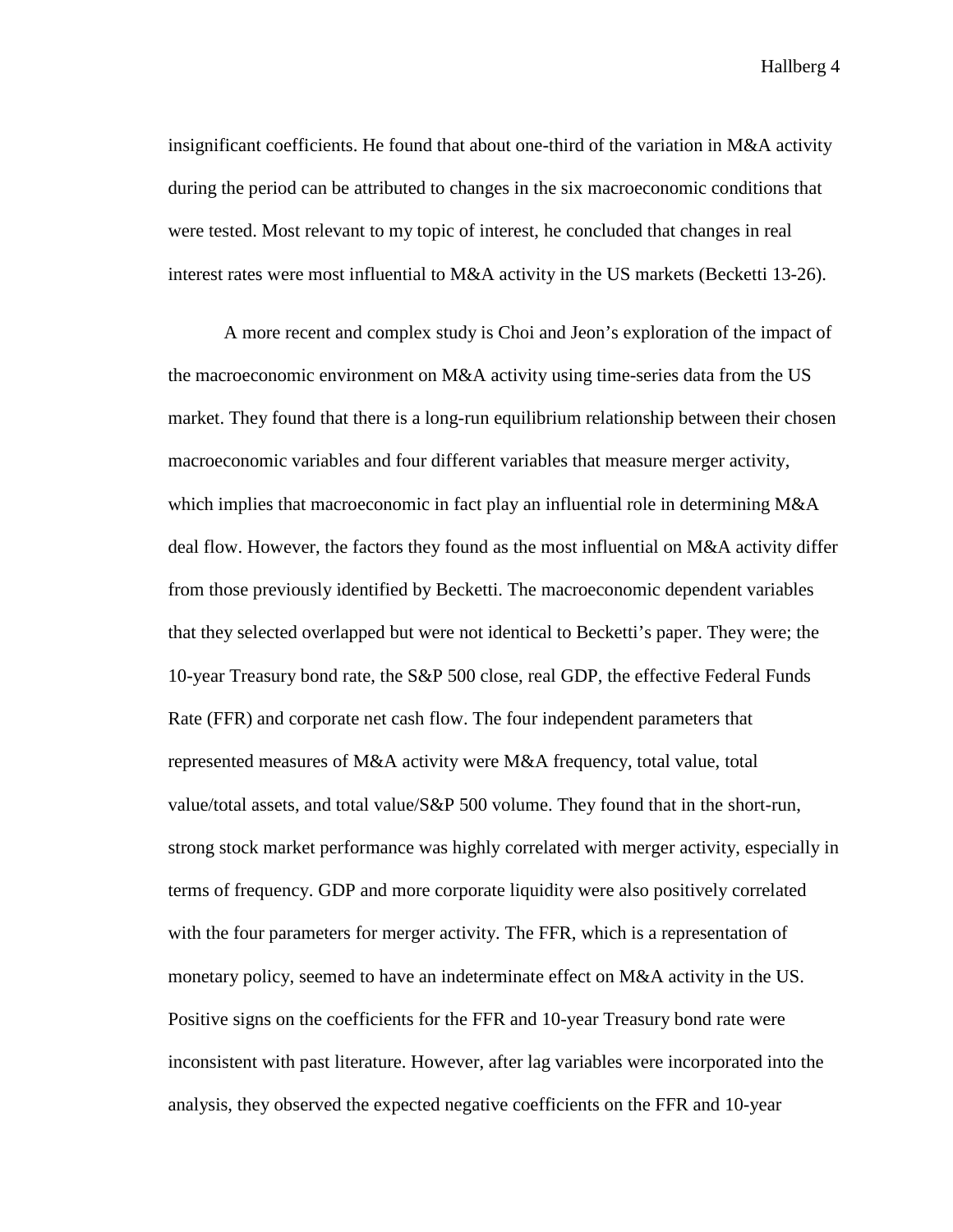Treasury bond rate, especially around the 3 and 4 year lags. As a result of such factors, they concluded that the most important macroeconomic variables in determining M&A activity in the US market between 1980 and 2004 were real GDP for the frequency based measure of merger activity, and the performance of the stock market and monetary policy for the total value measure of M&A activity (233-249).

In regards to the Japanese market, there is little existing literature on the effects of macroeconomic conditions and monetary policy specifically on M&A activity, but relevant literature does exist. Ueda offers a historical review of the BOJ's monetary policies in the last couple of decades, especially between 1992 and 2006. Since the early 1990's Japan has experienced serious economic troubles due to declining asset prices, a dysfunctional financial system and an all-round stagnant economy. Ueda analyzes the ineffectiveness of near-zero interest rates throughout the 1990's, the zero interest rate policy (ZIRP) in 1999 and the transition into quantitative easing in March 2001, which inflated the BOJ's balance sheet to unprecedented levels by 2006. Ultimately, he concludes that the systematic purchasing of government securities, mostly Japanese Government Bonds (JGBs) were successful in decreasing short-term interest and money market rates, and long-term rates to a lesser degree. The asset markets also responded favorably for a while, but declined to initial levels over time due to a market-wide disappointment in lack of economic activity (175-190).

Leigh, Chevapatrakul et al. and Ahearte et al. all conclude that Japanese interest rates fit a forward-looking Taylor rule. The Taylor rule states that central banks should raise short-term interest rates to levels above inflation, which increases interest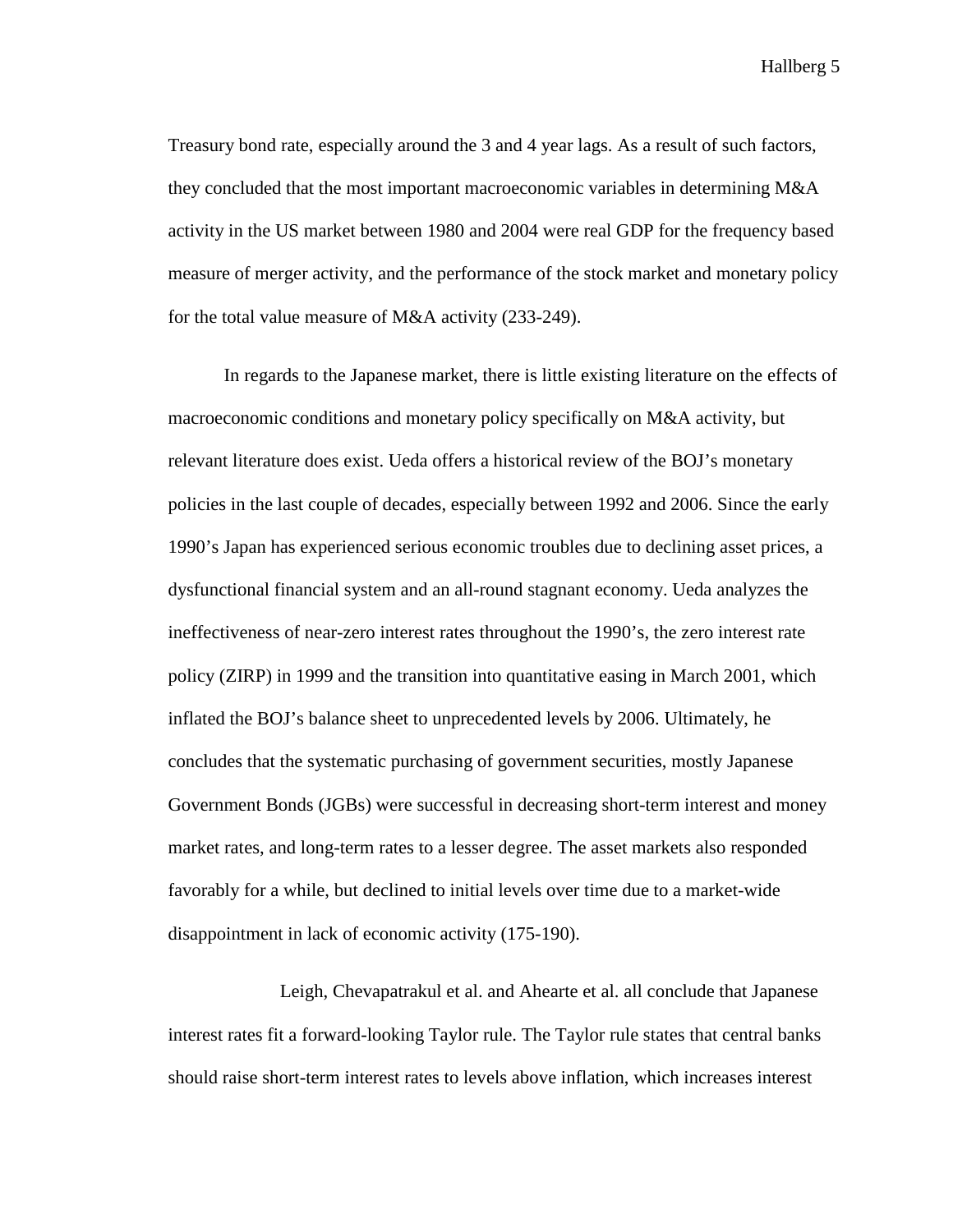rates when pressures on inflation come into play. Leigh investigated how the BOJ conducted monetary policy when the economy started to spiral downwards in the 1990's. Using a Bayesian approach, he investigated the interest rate reaction function of the central bank in conjunction with a structural model of the economy. He found that though the BOJ received much criticism for their "far-fetched," ultra-low interest rate and inflation policies in the 1990's, there was actually nothing unorthodox about the central bank's approach. The interest-rate policy fit a Taylor rule reaction function in which the inflation target declined over time, much like the other global central banks in developed nations. Next, using the structural economic model, he found that Japan's poor economic performance during the period was not solely a result of monetary policy. He was able to identify multiple adverse shocks to the economy throughout the 1990's that at least were partially responsible for the so-called "Lost Decade" (833-857).

Shifting focus to a decade earlier, Miyao finds that monetary policy shocks have a persistent influence on real output in the Japanese economy, particularly in the "bubble economy" of the 1980's. Using the call rate as a representation for monetary policy, the monetary base as an indicator for money demand among private banks, the stock price to evaluate the effect of asset prices on the economic boom and industrial production as a measure of real economic activity, Miyao found that the easing and tightening of the money supply had the most influence on real output in Japan between 1981 and 1986. Stock prices and the monetary base also significantly influenced output (376-392).

On the financial side, there is thorough existing literature on the effects of the corporate environment and trends on M&A total deal value and frequency. Arikawa and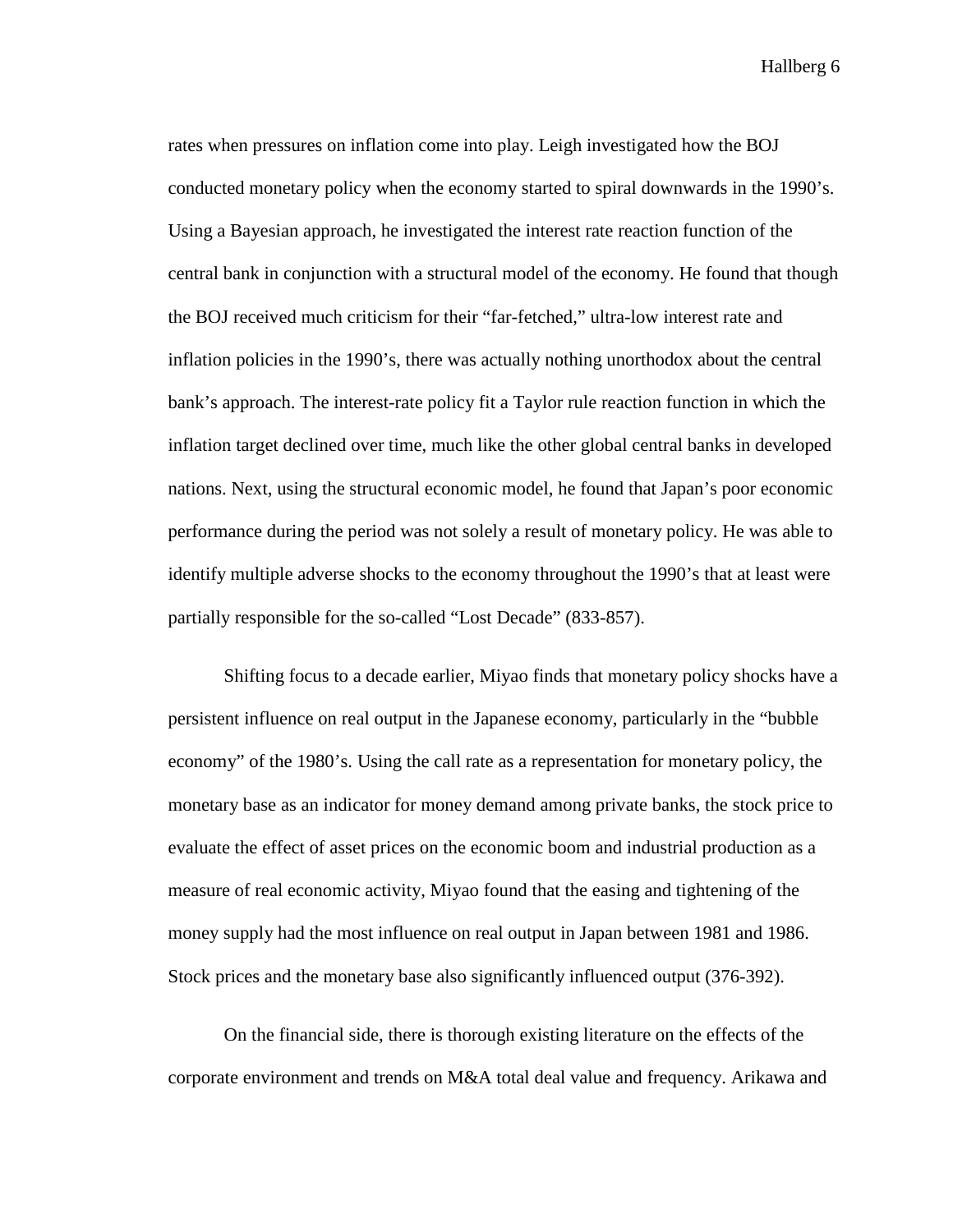Miyajima used industry-level data to show that M&A activity in Japan is most heavily influenced by economic shock. Instead of using macroeconomic variables that proxy for monetary policy like money market rates or interest rates, however, they used fundamental corporate environment metrics. Their variables included Tobin's q, expected return on stock, the volatility of stock returns, return on assets, cash flow/sales ratio, growth rate of employees, sales growth, deviation of sales growth from its previous 5 year average, and the yearly change in base money of the money supply. They found that the deviation of sales growth from the trailing average was the most influential in determining M&A activity in the Japanese market, which was the proxy measure for economic shock (Arikawa).

Jackson and Miyajima used comparative analysis to explore the differences in M&A growth between France, Germany, the US, the UK and Japan between 1991 and 2006. They found that all five countries experienced varying degrees of growth in M&A activity, both in frequency and total deal value. The expansion of M&A in Japan can be attributed to the emergence of new technologies, growth in information and communication technology, and the consolidation of existing industries. Financial health of the economy also played a role in the growth trend, as the stock market boom and growing use of stock swaps helped facilitate M&A expansion. Finally, legal changes in financial law were also a factor. Deregulation allowed firms to adopt holding company structures for the first time in decades. This led to the creation of many "mega-banks" as the financial industry consolidated their activities to combat bad debt. There were also a handful of new laws that made M&A more flexible, including the permitting of stock swaps and spin-offs (Jackson).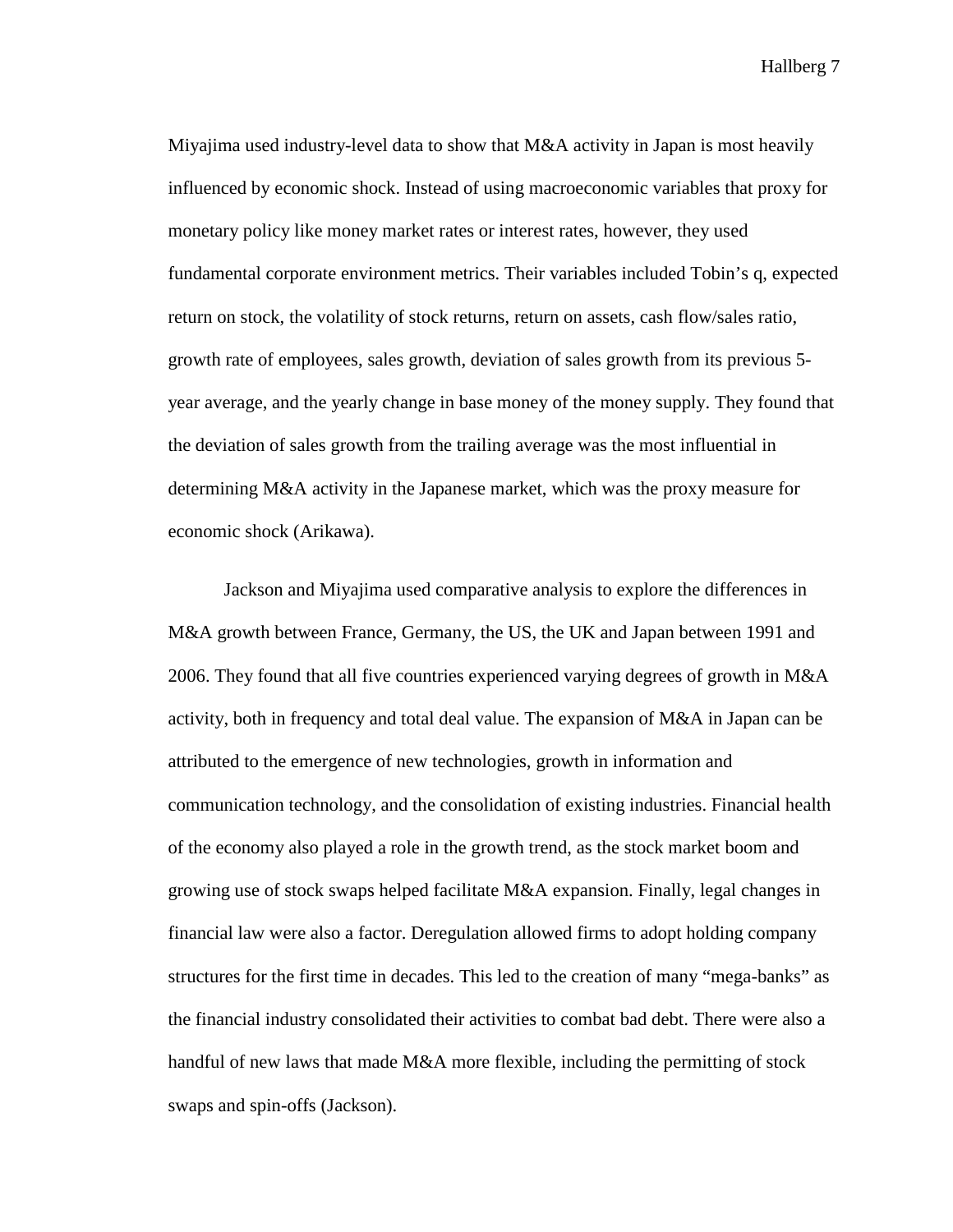#### 3. Review of "Abenomics"

Since part of the motivation behind this paper is to evaluate the effects of the current unprecedented period of ultra-low interest rates, and how it has affected M&A deal flow in Japan compared to the last twenty years or so, I thought it worthy to review the basic details behind the financial buzzword, "Abenomics." The term is a combination of the family name of the recently re-elected Prime Minister of Japan, Shinzo Abe, and "economics." It refers to the political and economic policies enacted by Abe and his cabinet since his reintroduction to the top seat in December 2012, with a promise to end deflation and bring Japan out of the "lost decades" of the last 20 years. Japan has experienced extended periods of deflation and negative economic growth since the asset "bubble" of the flourishing 1980's popped and drove Japan into a severe recession. China surpassing Japan as the world's second largest economy in 2010 was a wake-up call for many Japanese leaders, and the earthquake tragedy in northeastern Japan of March 2011 stirred up a consolidated sense of Japanese pride and unity across the nation. It was the perfect platform for Prime Minister Abe and his Liberal Democratic Party to launch his campaign for his second tenure in office. The Japanese people received his powerful rhetoric on a stronger, more independent Japanese nation with a revived economy with overwhelming enthusiasm ("Abe's Master Plan").

"Abenomics" is characterized by Abe's "three arrows," which are bold monetary policy, flexible fiscal policy, and structural reform. What really differentiates "Abenomics" from past attempts at rebooting the weak economy is the final arrow, which aims to fundamentally change the way Japan facilitates business at home and with the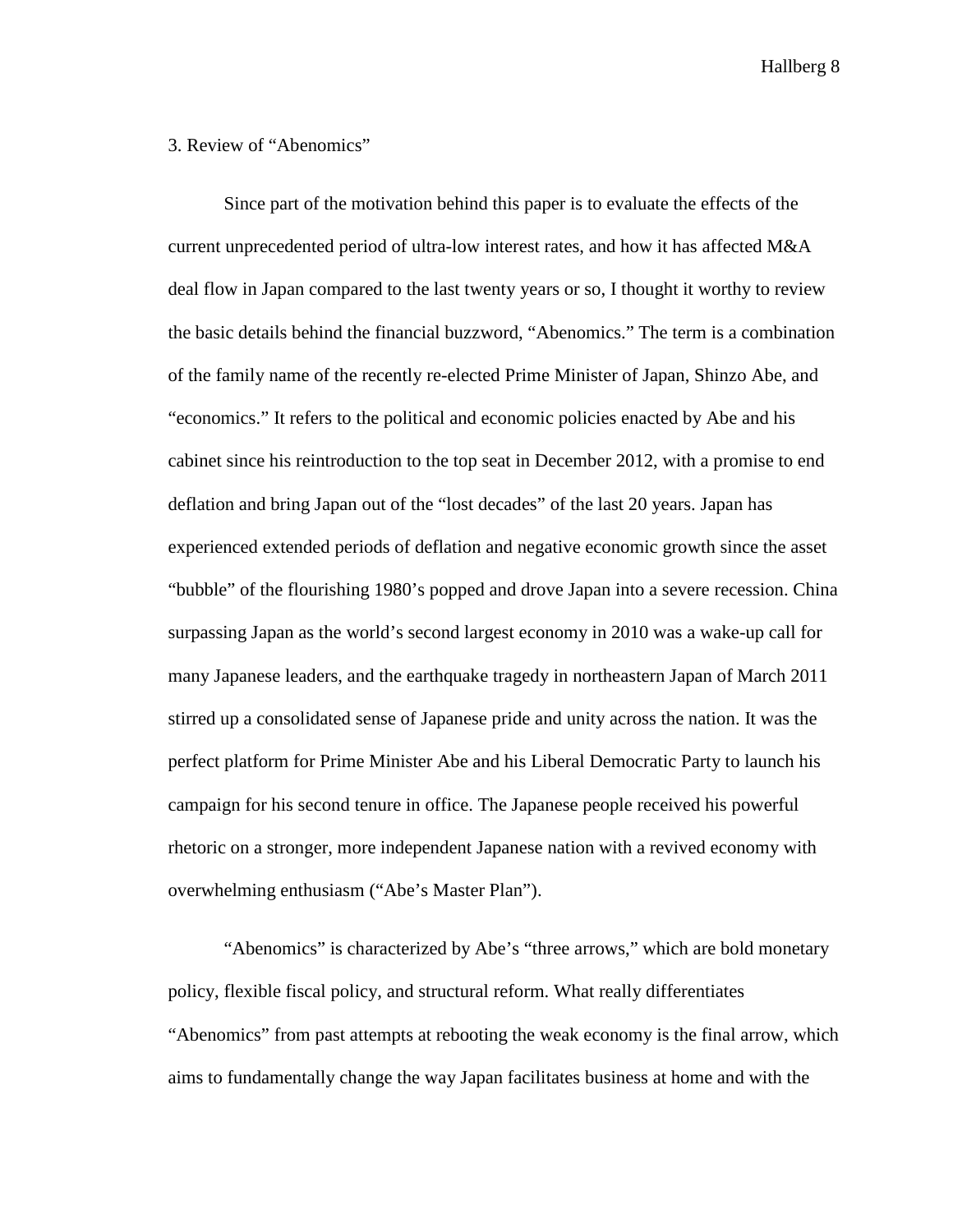rest of the world. All of the "three arrows," however, are considered crucial by Prime Minister Shinzo Abe and the BOJ for the resurgence of the Japanese economy. His "three arrows" were the primary item on his ticket, and he hit the ground running with the institution of the first two arrows as soon as he was instated in December 2012 (Patrick 2).

The first arrow, as mentioned above, is bold monetary policy, which set up a quantitative easing program unprecedented by any nation. One of PM Abe's first actions was to instate Haruhiko Kuroda, who shares the same philosophy as Abe on the importance of reversing deflation to revive the broken economy, as Governor of the BOJ. In January 2013, the government and the BOJ issued a joint statement promising a "price stability target" of 2% inflation. Compared to the low or negative inflation that the country had been experiencing for over 20 years, this was a relatively ambitious promise, and extensive measures were to be taken to ensure success. The target was to be met with extremely large-scale systematic asset purchasing, and in April 2013 the BOJ introduced Quantitative and Qualitative Monetary Easing, or QQME. The press nicknamed the program "Q-squared," to highlight how drastic the measures were compared to prior periods of quantitative easing. The BOJ released a detailed statement on April 4, 2013, stating that the monetary base will grow annually at a rate of 60 to 70 trillion yen. Additionally, the BOJ would purchase 50 trillion yen in JGBs, 1 billion yen in Exchange Traded Funds (ETFs) and 30 billion in Japanese Real Estate Investment Trusts (J-REITs) annually to add credit risk to the portfolio. The prior program, named the Asset Purchase Program and only half the size of the new QQME program, was officially terminated. ("Introduction of the 'Quantitative and Qualitative Monetary Easing'"). Market prices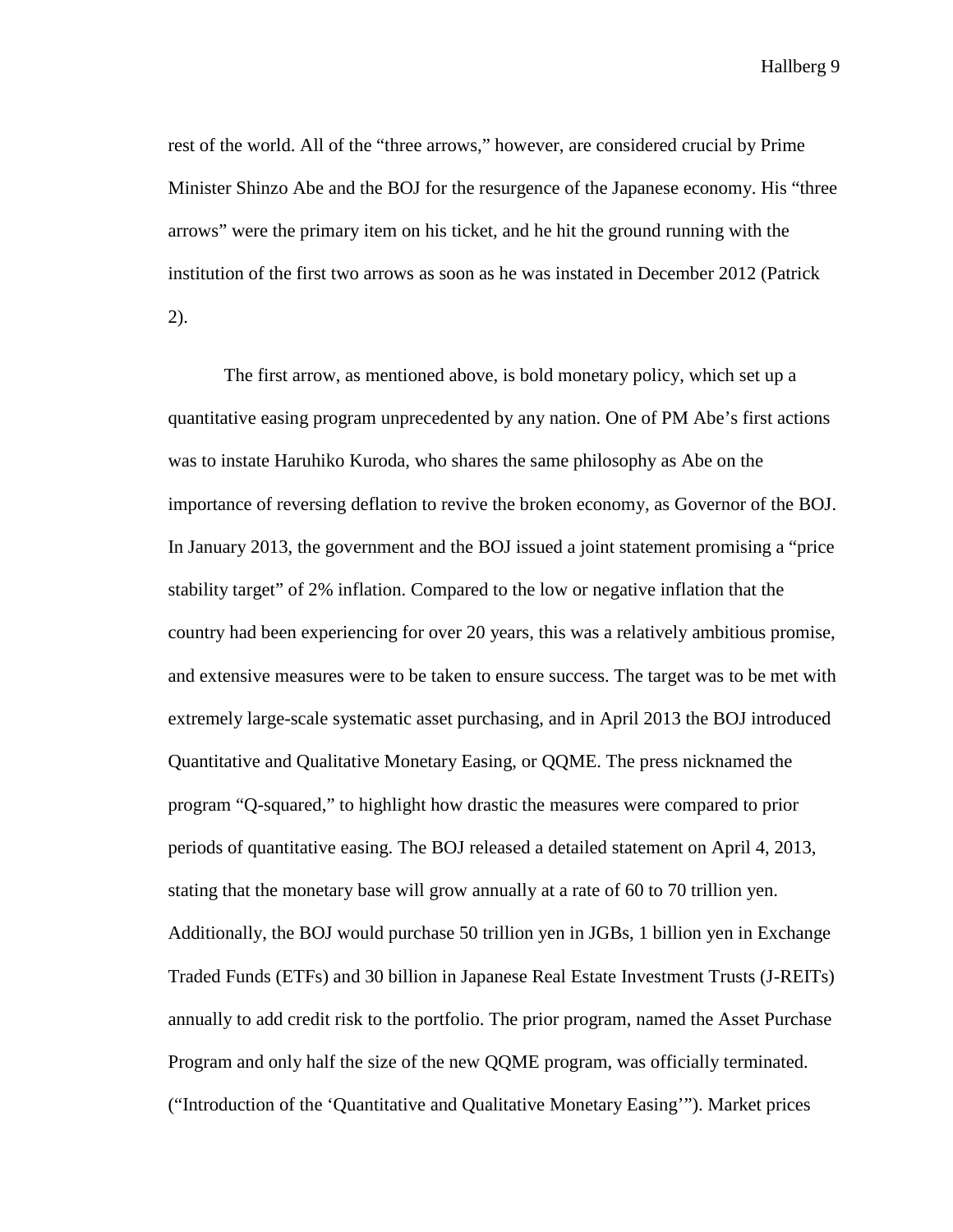were considered the most important factor in ending deflation, and Kuroda was quoted in saying that "if anything were to arise that poses a risk to meeting the price stability target, I will without hesitation make the necessary alterations to our policy" ("Abenomics is Progressing!").

The second arrow was also initiated extremely early on in Abe's reign, with an enormous stimulus package drafted within days of his instatement. In January of 2013, the government released its stimulus package of unprecedented size, with an estimated 10.3 trillion yen in spending from the central government and over 20 trillion yen in total package size, including spending from local governments (Ujikane). An additional 5.5 trillion yen plan was laid out in December 2013 to counteract the consumer tax increase (5% to 8%) planned for April 2014 (Mochizuki). Of the original stimulus plan, 3.8 trillion yen was allotted to disaster relief in the wake and continued suffering from the 2011 earthquake and tsunami disaster, 3.1 trillion yen to the "creation of wealth through growth," which includes stimulating private investment, the expansion of Japanese business in foreign nations, measures for human capital development and employment, and measures for small-mid size enterprises, small-scale businesses and agriculture, forestry and fishing, and another 3.1 trillion yen to "ensuring a sense of security in daily life and revitalizing the regions," which includes supporting local government funding and national subsidies for multiyear construction projects. The government also plans to halve the primary deficit by 2015, and will roll out the latter stimulus plan without further purchases of JGBs ("Emergency Economic Measures for the Revitalization of the Japanese Economy").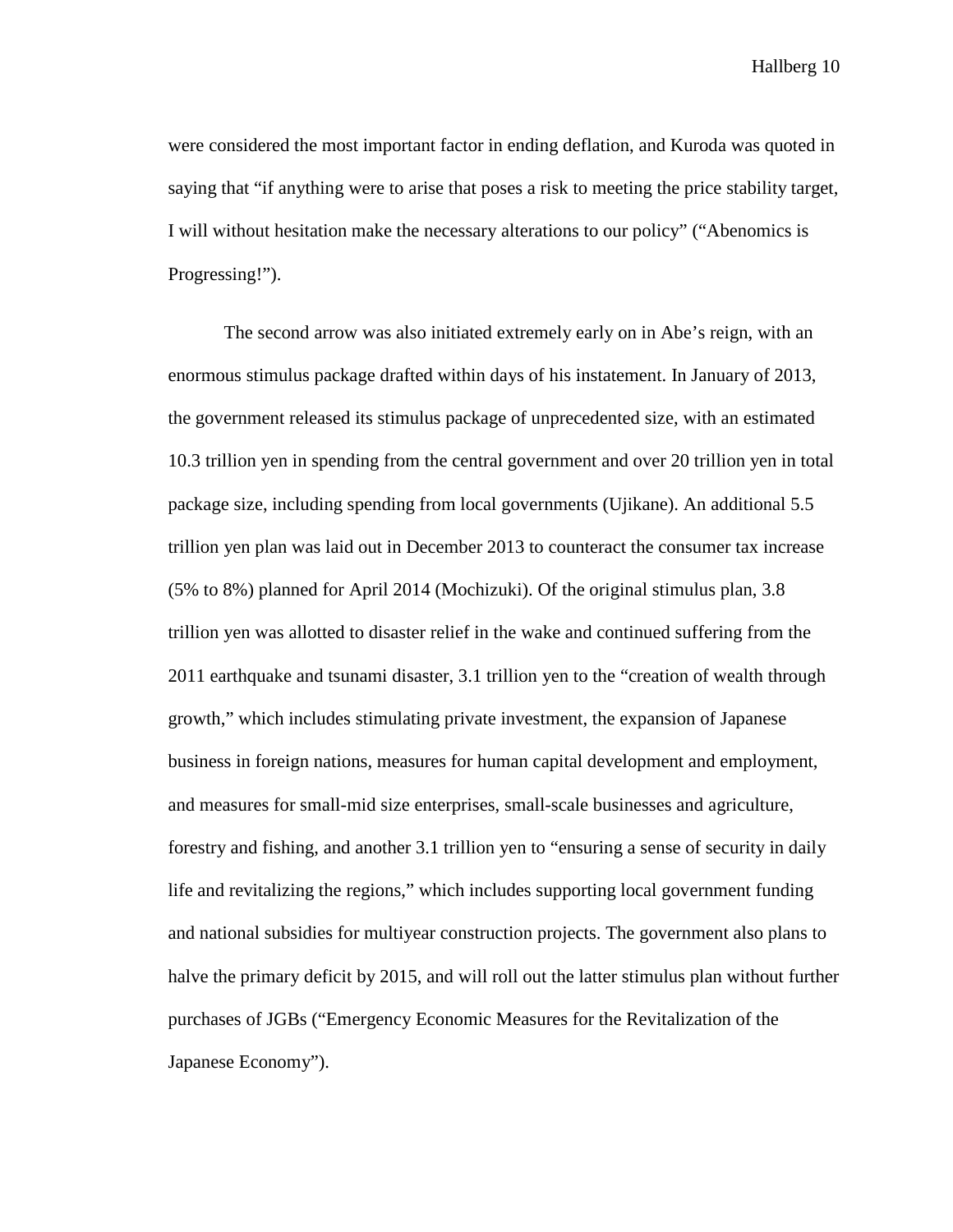So far, at least in the short-term, the quantitative easing and fiscal stimulus mechanisms seem to be successful in reversing deflation and improving the economy. As of January 2014, the Consumer Price Index (CPI) for Japan was at 100.7, 1.4% higher than the previous year. The yen had weakened 6% against the US dollar as of March  $20<sup>th</sup>$ , 2014, which has proved beneficial for the many major export-dependent corporations in Japan. A weaker yen makes Japanese exports relatively competitive to exports from other nations, and the Japanese government was even accused of initiating a "currency-war" among Asian nations by tempting their neighbors to also depreciate their currency in order to drive business. Abe and Kuroda both staunchly rejected such claims, stating that their only motivation behind the large-scale quantitative easing program was ending deflation and reviving the economy, and currency deprecation was simply a natural side effect of the rapid expansion of the BOJs balance sheet ("Abe's Master Plan"). The asset markets have also responded favorably, with a 57% increase in the Nikkei 225 Index in 2013, compared to a 31% increase in the S&P 500 index, which was also considered to have a very strong year. The total return for the Nikkei 225 index and S&P 500 index between December 2012 and December 2013 are shown in *Figure 1.* 

These signs of improvement, however, could just be temporary and ultimately artificial. Hugh Patrick from the Center on Japanese Economy and Business at Columbia University agrees that the early signs have been positive, but that "it is far too early to tell whether Abenomics will be successful—in ending deflation, bringing about price stability and getting the economy onto a stable, full employment growth path. The initial evidence is certainly positive, but there is a long way to go" (9). He goes onto state that "[f]iscal and monetary policy alone cannot provide good, stable, long-run growth, but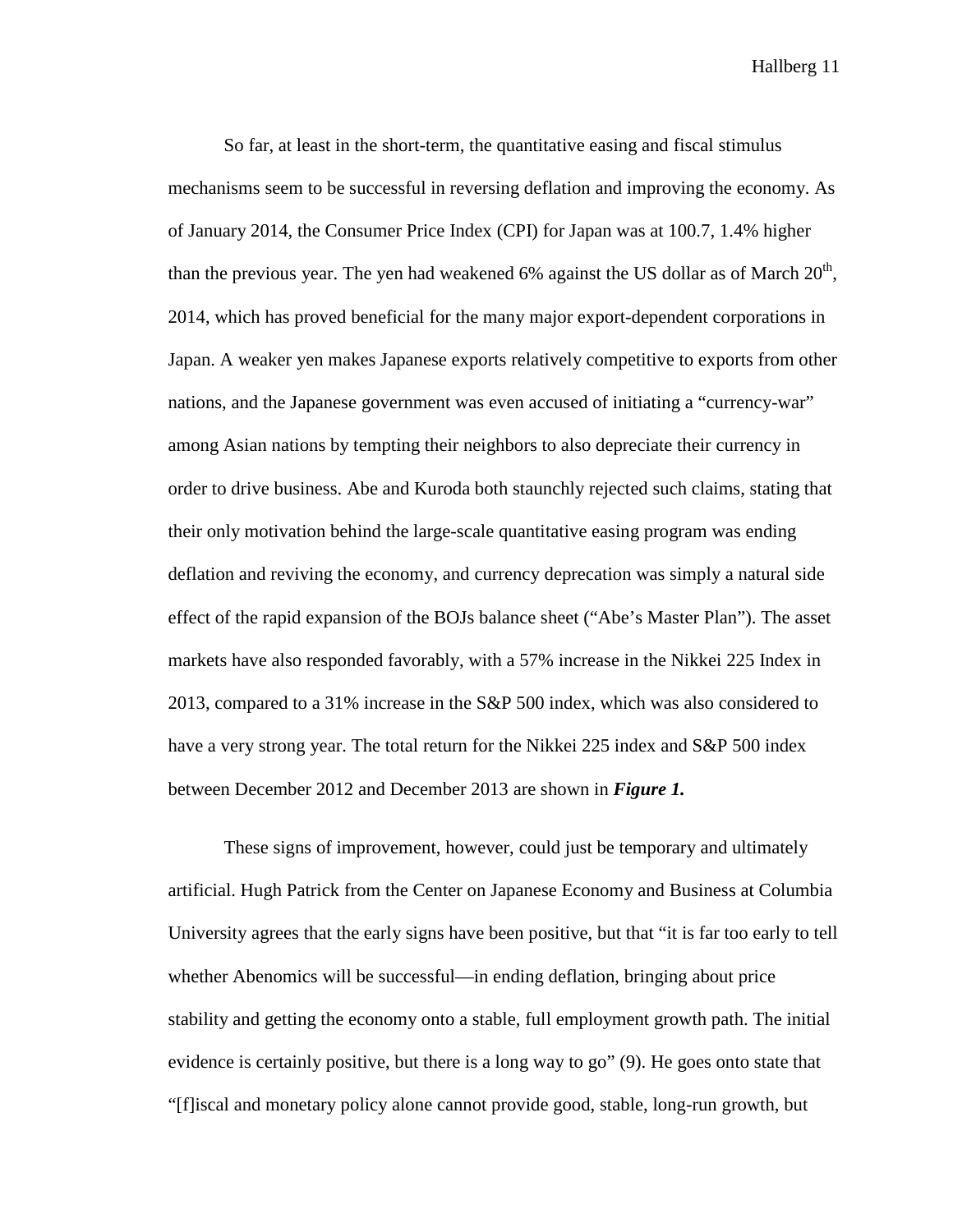they do provide the underlying policy environment. Market liberalization and structural reforms are needed in Japan to create new opportunities for companies to invest—both in services and in agriculture" (10). That brings us to the third arrow.

The third arrow is the most vague, the most difficult to quantify, and overwhelmingly the most challenging arrow of the three. It is outlined into four parts by Abe and his cabinet: promotion of investment, strengthening utilization of human resources, the creation of new markets, and global economic integration. The first section, the promotion of investment, focuses on bold tax incentives for corporate capital investments, and the target is to increase the capital investment rate to pre-global financial crisis levels in 3 years (2012 capital investment was 63 trillion yen, and the new official target is 70 trillion yen). The main focus of the second part, strengthening utilization of human resources, is increasing the participation of women, the elderly and the young in the work force. Female participation between the ages of 25 and 44 is targeted to reach 73% from 68% by 2020, long-term unemployment is targeting a 20% decrease over the next 5 years, and doubling the number of international students from 60,000 to 120,000 is another target. The participation of women is particularly important, as the work force is continually shrinking because of Japan's upside down age structure. The aging and shrinking population is putting considerable stress on government welfare and the economy as a whole. However, increasing the participation of women by 5% may prove to be extremely challenging, as it extends to more than just economic forces, and attempts to shake the foundations of a still very male-dominated Japanese society. The main focuses of the third factor, the creation of new markets, includes streamlining the approval process for leading medical technology and establishing an institution to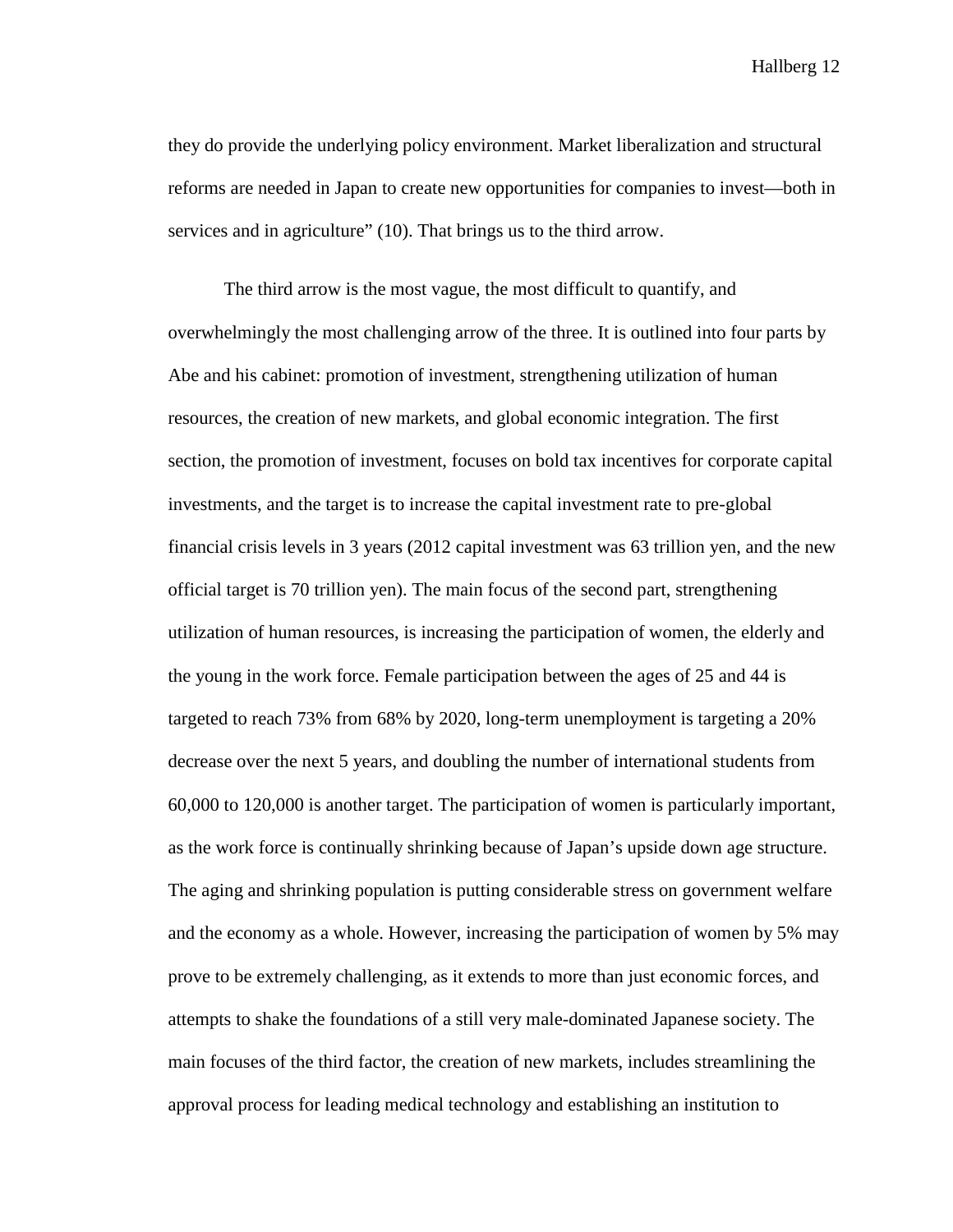manage cutting-edge technology and development. Key targets for success include expanding the market for healthcare and other life-related industries from 4 trillion yen currently to 10 trillion yen in 2020, increasing the medical market to 16 trillion yen from 12 trillion yen by 2020, and tripling the size of PPP/PFI (Public Private Partnerships/Private Finance Initiatives) projects to 12 trillion yen over the next 10 years. The final part to the four-part "third arrow" is to promote global economic participation, which the government plans to do so by promoting global expansion of Japanese enterprise and direct foreign investment in Japan. They have already proposed entrance into the Trans-Pacific Partnership (TPP), and further participation in the Japan-European Union Economic Partnership Agreement talks is expected. Some nominal targets include increasing trade under Free Trade Agreements to 70% by 2018 from the current level of 19%, doubling the amount of direct foreign investment to 35 trillion yen by 2020 and attracting 10 million international tourists in the year 2013 (actual figure was 10.7 million) and 30 million in 2030 ("Abenomics is Progressing!") The long-term success of Abe and Kuroda's economic policies will ultimately depend on the influence of the third arrow.

#### 4. Overview of analysis and data

#### *Analysis*

For my evaluation of the macroeconomic determinants of M&A deal flow and total deal value in Japan, I follow closely Becketti's procedure with M&A activity in the US in 1986. I follow his lead in exploring total deal value and number of deals for my dependent variables, as I run separate regressions evaluating possible differences between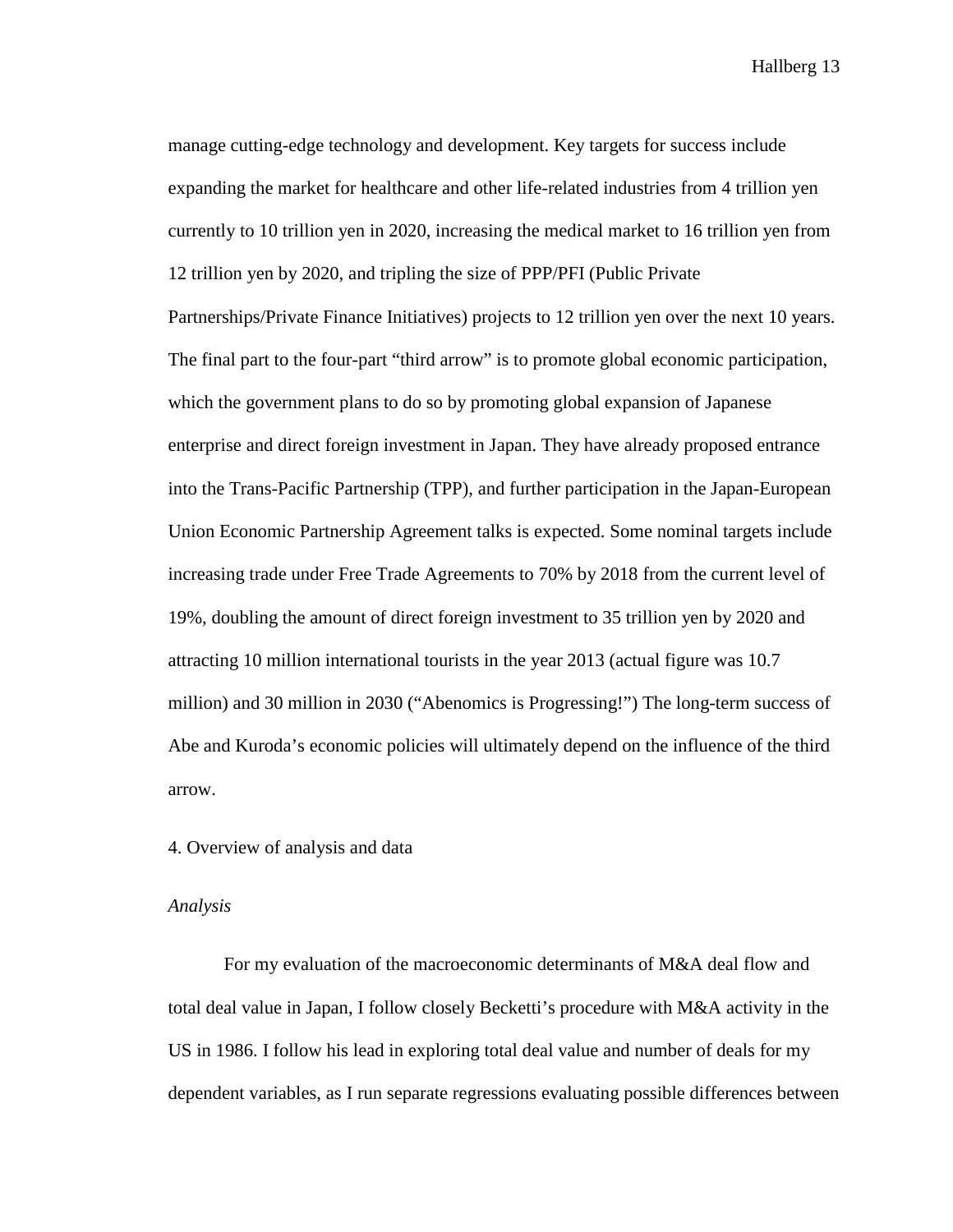the two metrics. My explanatory variables are similar but slightly different. As mentioned above in the literature review section, Becketti examined the effects of the S&P 500 level, yield on the 10-month Treasury bill, domestic nonfinancial debt, measure of the stock of money, capacity utilization rate and GNP level on our two M&A activity metrics. S&P 500 level is replaced with the Nikkei 225; the 10-month Treasury bill rate is replaced with the yield on the 10-year JGB; I use the 1-month uncollateralized call rate in yen to represent the money supply, and the level of total national debt in yen to replace domestic nonfinancial debt (purely based on data availability). Capacity utilization rate remains the same. To attempt to extend upon Becketti's analysis, I add the historical price/earnings ratio on the Nikkei 225 Index, the returns in percent of the Nikkei 225 index, and the spot rate in yen for JPY/USD. The Nikkei 225 P/E is included to test whether or not how relatively "expensive" or "cheap" the equity market is has an effect on M&A activity. The spot rate is included to capture the influence of the currency rate on cross-border deal flow. Finally, I add a dummy variable for whether the month was before or after the global recession of 2008. I assigned a "1" to the months before the financial crisis, and a 0 to the months since then. The final month of my "pre-crisis" data is September 2008, which is the month that Lehman Brothers went down. Finally, I attempted to collect Japan's GDP data, but only data dating back to 1994 was available from my resources, so I unfortunately decided to proceed without it.

Apart from the minor differences in explanatory variables, there are two major differences between my analysis and Becketti's regressions on M&A activity in the United States. The first is that I am using monthly data rather than quarterly data. With a shorter time frame than Becketti's data set, I thought it important to increase the number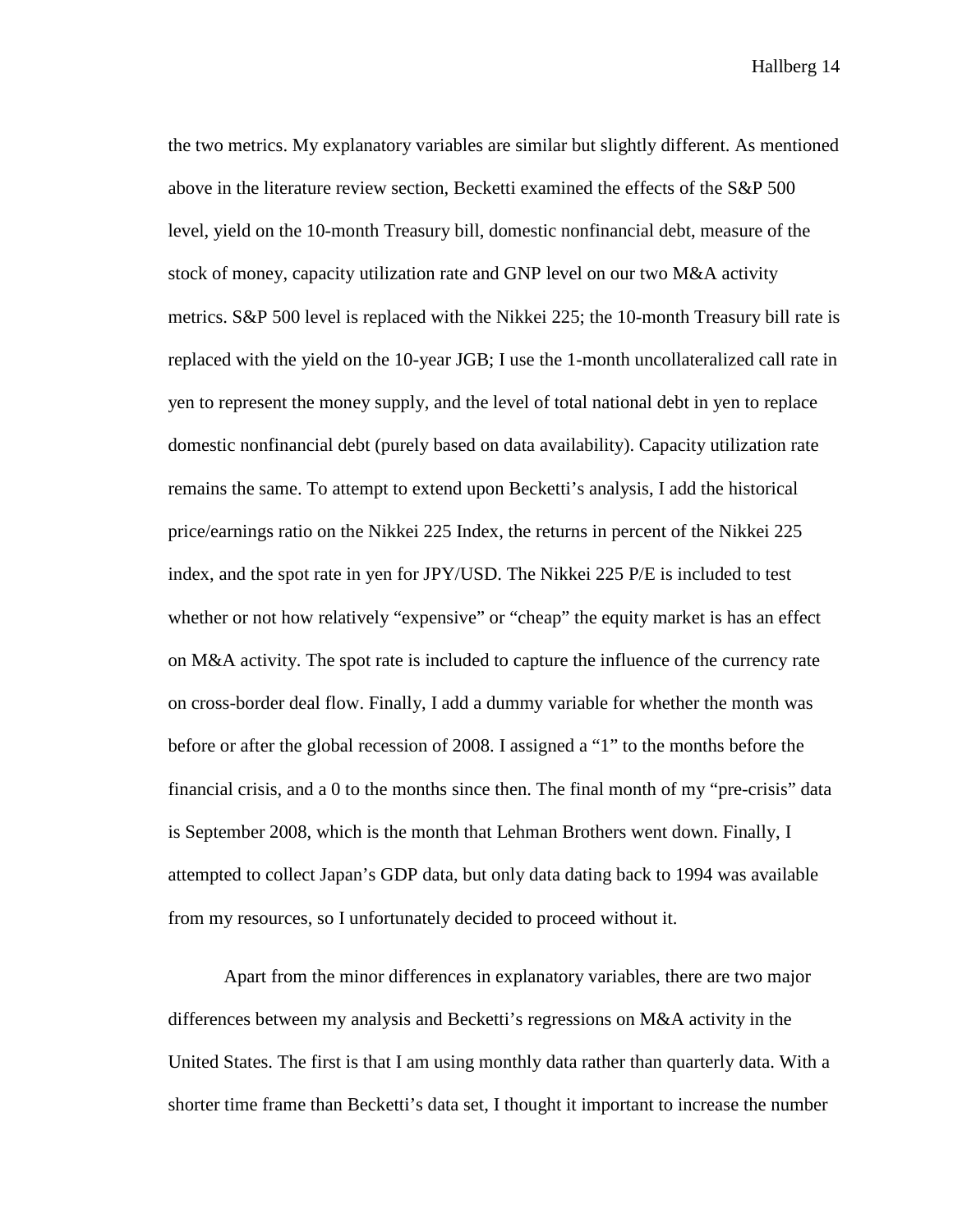of data points by using monthly data. Also, since I want to look at the effects of the recent period of ultra-low interest rates and fiscal stimulus on M&A activity in Japan, quarterly data would not have made much sense, considering the policies have only been in place since December of 2012. The second major difference is the use of lag variables, which is an idea borrowed from Choi and Jeon's paper from 2010. I lag the Nikkei 225 level, the 10-year JGB rate, the 1-month uncollateralized call rate, the Nikkei 225 returns, and the JPY/USD spot rate by 1, 2 and 3 years, which is 12, 24, and 36 data points, to come up with a total of 15 extra explanatory variables. The lag variables should capture the effect of, for example, the 10-year JGB rate in January of 2000 on the M&A activity in January 2001, 2002 and 2003. The lag variables are included with the logic that the explanatory variables may not have an effect on M&A activity in Japan immediately, and might take 1-3 years to have an effect due to the lengthy process of designing, proposing and executing an M&A transaction.

My model is a straight forward multiple regression, incorporating lag variables for the call rate, stock market level, interest rate yield, spot rate and stock market returns. The basic model is:

$$
Y = \beta_0 + \beta_1 X_1 + \beta_2 X_2 + \ldots + \beta_n X_n + \epsilon
$$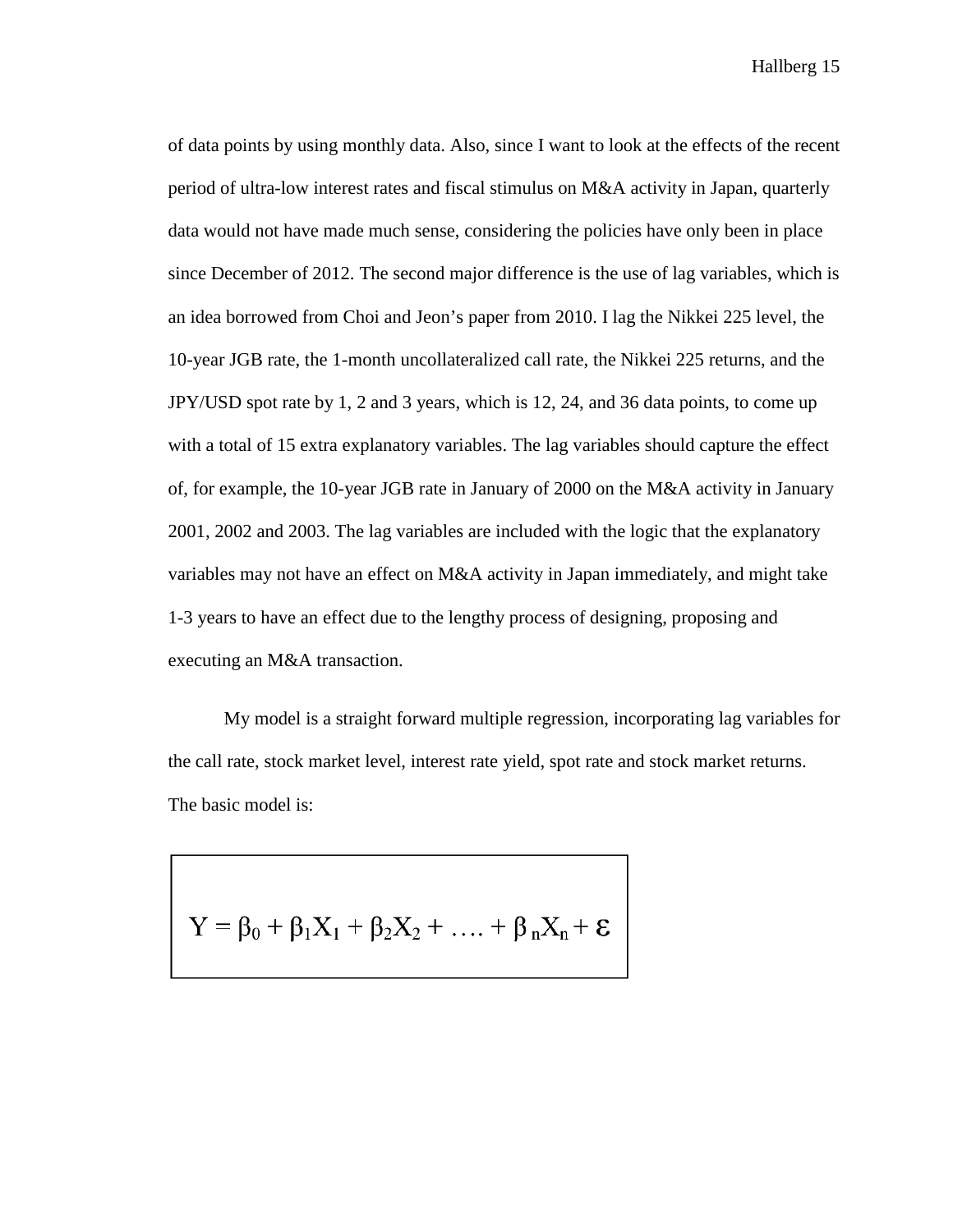Where:

| $Y_{sum}$ : Total deal value                                  | $\beta_{\text{call1}}$ : 1 year lag of $\beta_{\text{call}}$         |
|---------------------------------------------------------------|----------------------------------------------------------------------|
| $Y_{\text{count}}$ : Total number of deals                    | $\beta_{\text{call2}}$ : 2 year lag of $\beta_{\text{call}}$         |
| $B_{\text{igb}}$ : 10-year JGB yield                          | $\beta_{\text{call3}}$ : 3 year lag of $\beta_{\text{call}}$         |
| $\beta_{\text{call}}$ : 1-month uncollateralized call rate    | $\beta_{nky1}$ : 1 year lag of $\beta_{nky}$                         |
| $\beta_{\rm nky}$ : Nikkei 225 Close                          | $\beta_{\rm nky2}$ : 2 year lag of $\beta_{\rm nky}$                 |
| $\beta_{\text{caput}}$ : Capacity utilization operating ratio | $\beta_{\rm nky3}$ : 3 year lag of $\beta_{\rm nky}$                 |
| $\beta_{\rm nkype}$ : Nikkei 225 Price/Earnings ratio         | $\beta_{\text{spot1}}$ : 1 year lag of $\beta_{\text{spot}}$         |
| $\beta_{\text{debt}}$ : Level of total national debt          | $\beta_{\text{spot2}}$ : 2 year lag of $\beta_{\text{spot}}$         |
| $\beta_{spot}$ : JPY/USD spot rate                            | $\beta_{\text{spot3}}$ : 3 year lag of $\beta_{\text{spot}}$         |
| $\beta_{\text{nreturns}}$ : Nikkei 225 returns                | $\beta_{\text{intturns1}}$ : 1 year lag of $\beta_{\text{intturns}}$ |
| $B_{\text{igbl}}$ : 1 year lag of $\beta_{\text{igbl}}$       | $\beta_{\text{meturns2}}$ : 2 year lag of $\beta_{\text{meturns}}$   |
| $B_{\text{igb2}}$ : 2 year lag of $\beta_{\text{igb}}$        | $\beta_{\text{meturns3}}$ : 3 year lag of $\beta_{\text{meturns}}$   |
| $B_{\text{igb3}}$ : 3 year lag of $\beta_{\text{igb}}$        | $\beta_{\text{crisis}}$ : Dummy for financial crisis (1 or 0)        |

I run six regressions in three different ways. I first run regressions for total deal value and total number of deals without lag variables. I then run the same regressions with the lag variables. Finally, I run the regressions without lag variables using only data from January 2012 to December 2013 to capture the most recent periods of quantitative easing, though "Abenomics" only officially started in January of 2013. I keep in mind that there may be inaccuracies in my results due to such few observations.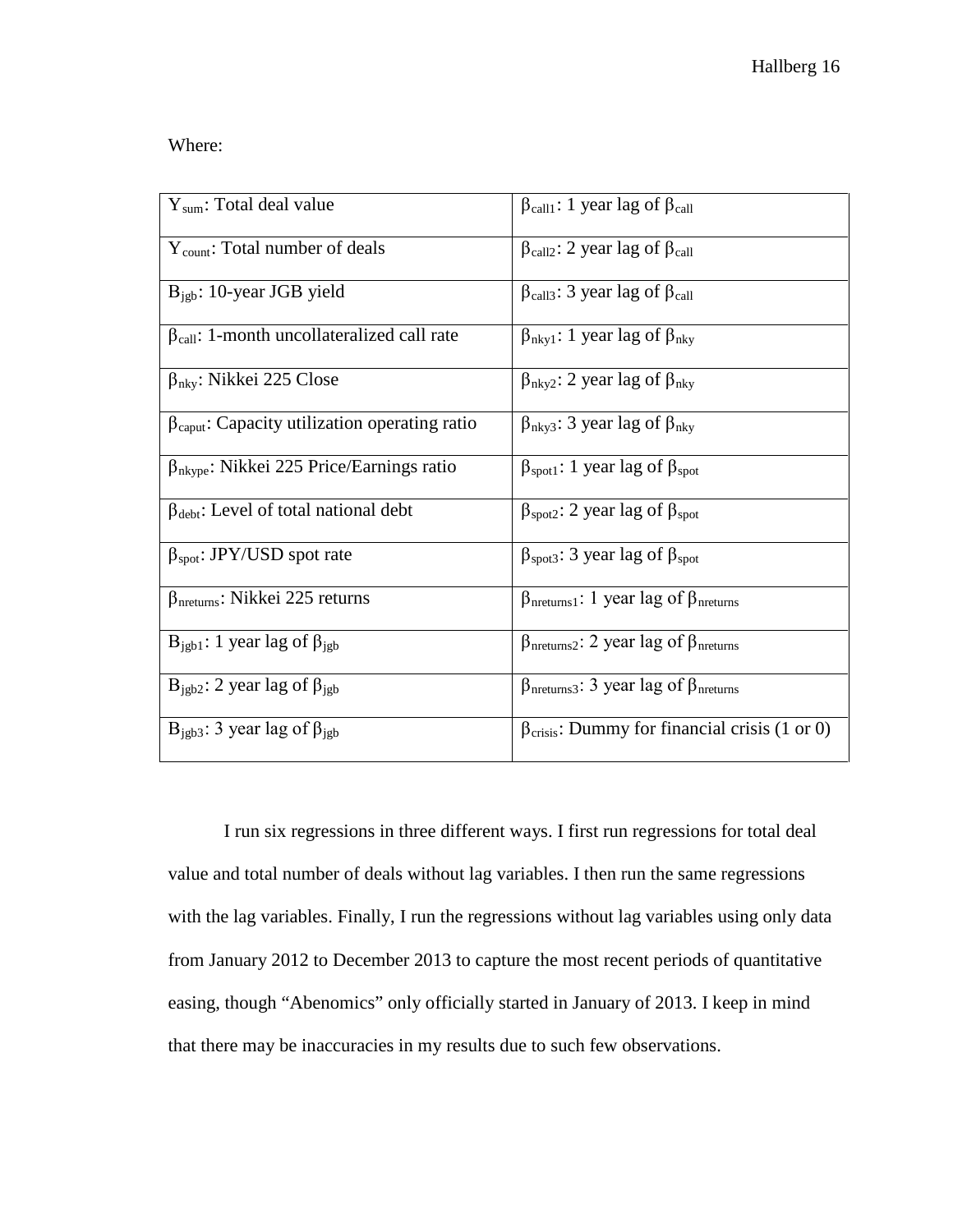*Data*

Data on M&A transactions in Japan were pulled from a Bloomberg<sup>®</sup> terminal. I found a list of deals with their completion dates and completed deal value ranging back to 1989. I included only M&A deals, leaving out venture capital, private equity, partial ownership, etc. Both stock and cash deals were included, and I put no upper- or lowerbound limit on deal sizes. Finally, deals were included in the list only if they were completed, as deals that were proposed and terminated were left out of the bunch. I then aggregated the data to find the total number of deals and total deal value per month, from September 1989 to December 2013. The data for the first couple of years was incomplete, as for many of the months early on in my data set, there are no recorded completed deals. Keeping in mind that the asset bubble of the 1980's had not yet imploded in 1989 this seemed odd. As a result, I decided to limit my analysis to the months ranging from June 1997 to December 2013. This inhibits my ability to compare the more recent periods of quantitative easing to the early 1990s, but the alternative would be to work with a blaringly incomplete data set, which is the lesser of my options.

The yield on the 10-year JGB, Nikkei 225 prices, the capacity utilization rate, the JPY/USD spot rate, and the Nikkei 225 historical P/E are also from Bloomberg® resources. I used the Japanese Government Bond 10-year yield Month Over Month Index and pulled the data from the historical price chart. Nikkei 225 data uses month-end prices from historical price tables of "NKY Index." The P/E data uses month-end values for the "NKY Index Historical P/E Index." Nikkei 225 returns were calculated in excel based on the month-end closes. The capacity utilization rate was taken from the Japan Capacity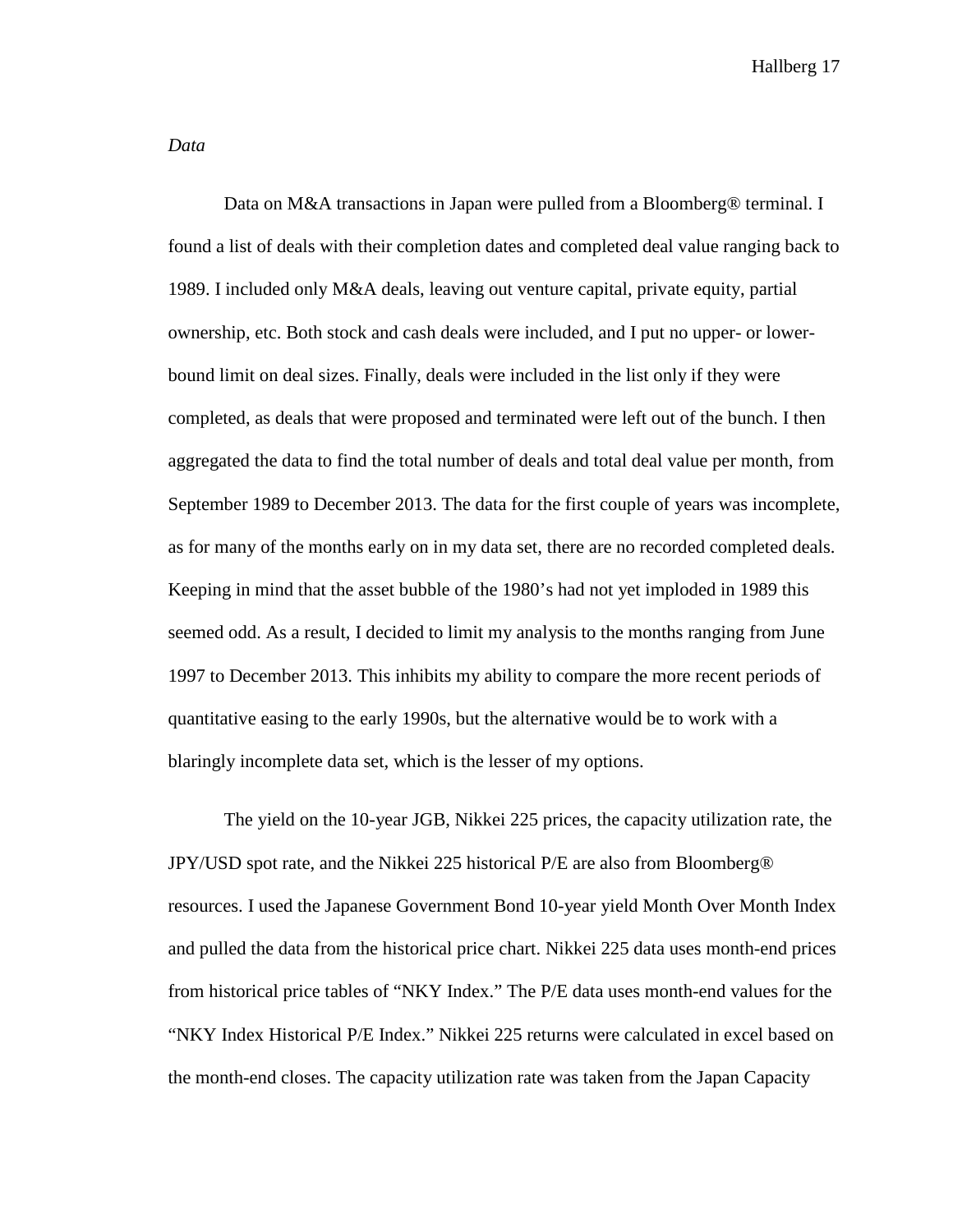Utilization Operating Ratio Index (JNCAPMOM) with a 2010 as the base year. The JPY/USD spot rate data is the month end spot rate for the exchange rate between Japanese yen and US dollar. Data for the 1-month uncollateralized call rate and total national debt levels are taken from the BOJ's online statistics database. Both use monthend values.

5. Summary statistics and regression results

#### *Summary statistics*

*Table 1* displays the summary statistics for all the variables. The top two line items, "Sum" and "Count," are the dependent variables, and the rest are independent variables. There are a total of 199 observations from June 1997 to December 2013.

The month with the largest total deal value was February 2005, though that month only had 35 total deals. This was due to the high-profile and big-money acquisitions of Mitsubishi UFJ Financial Group, Inc. and Mitsubishi UFJ Securities Holdings Co Ltd by UFJ Holdings, Inc. and UFJ Tsubasa Securities Co Ltd, respectively. These were a couple of the many major bank mergers that occurred during this time period. The minimum number of transactions that occurred in a month was 1, which only occurred in the first year of my data. This is perhaps a coincidence or the remnants of incomplete data that I tried to eliminate earlier on. The average number of deals per month was about 25, which implies a rate of 300 deals per year, which seems to be a healthy number for an economy that has been considered stagnant for the past 20 years or so. The average Nikkei 225 returns, however, was 0.00, which paints a picture of the economic troubles Japanese markets have experienced in the past couple of decades. The national debt has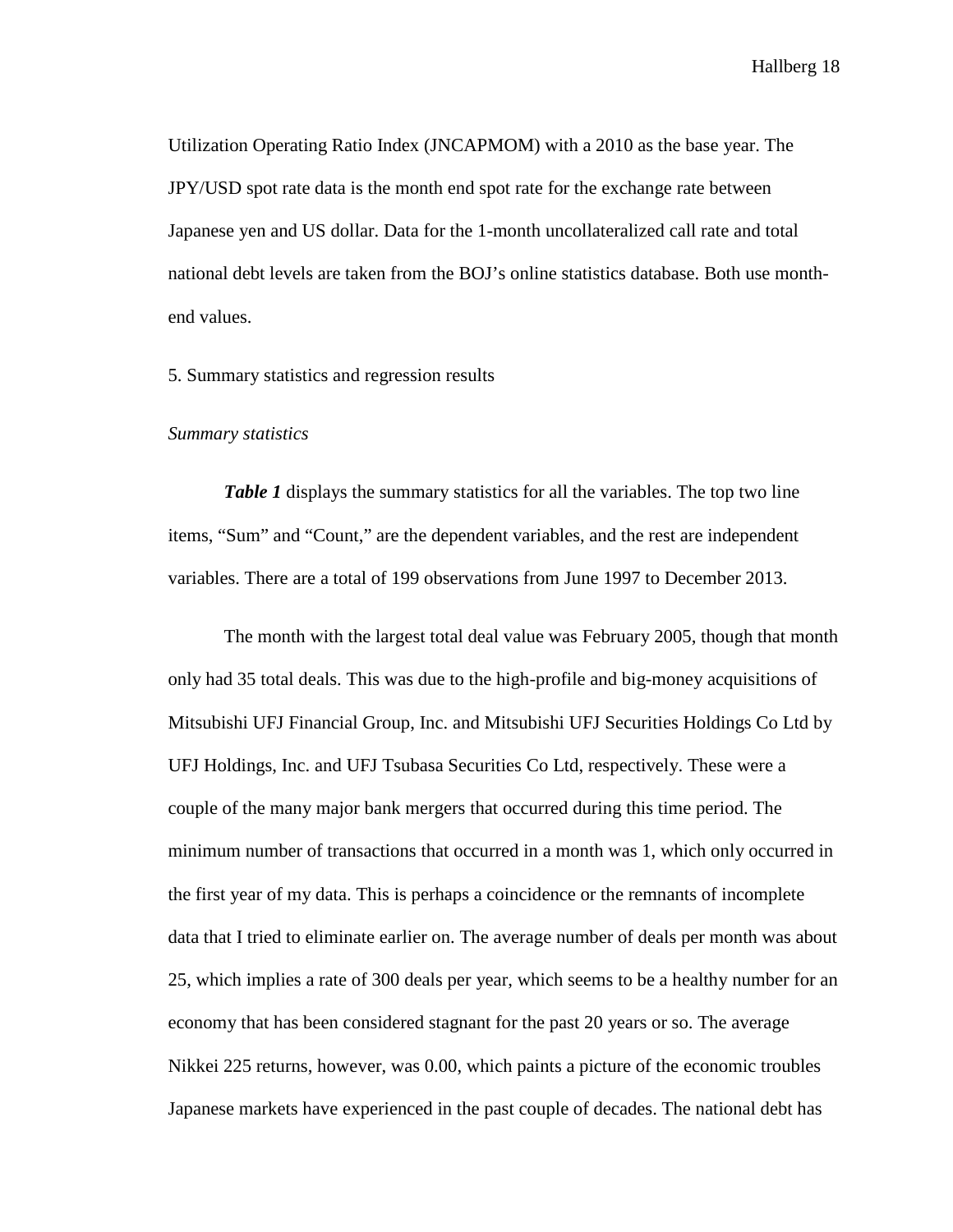ballooned 2.8 times since 1997 (though the minimums and maximums aren't exactly the June 1997 and December 2013 levels, they are close). The difference in the minimum and maximum spot rates is astounding for an economy of such global importance, with the maximum almost double the 76.27 YEN/USD rate we saw in January of 2012. The JGB 10-year yield, which is the variable of utmost interest to my analysis, has not changed significantly since 1997. Though the early 1990's experienced rates above 8%, our range since June 1997 is only 0.54% to 2.59%.

*Figure 2* and *Figure 3* represent the trends in total deal value and total number of deals *per year* between 1998 and 2013 (1997 is left out since the data begins in June). There seems to be little to no trend in the fluctuation of total deal M&A deal value from year to year, but the total number of deals shows a clear trend. There is an upward trend between 1998 and 2001, then a plateau (or slight decline) until 2003, another upward trend until the global financial crisis in 2007, then a general decline until 2013, though 2011 seemed to be a relatively active year. These trends encouraged the inclusion of a dummy variable for the global financial crisis to attempt to capture its effect on total M&A deal values and deal flow in Japan.

## *Regression 1: No lags*

*Table 2* displays the results from this regression. According to my model, the variables that are significant in determining the total deal value and total number of deals in a given month are somewhat different. The statistically significant variables in determining the total deal value in a given month between June 1997 and December 2013 are the national debt level, the JPY/USD spot rate, and whether or not the month was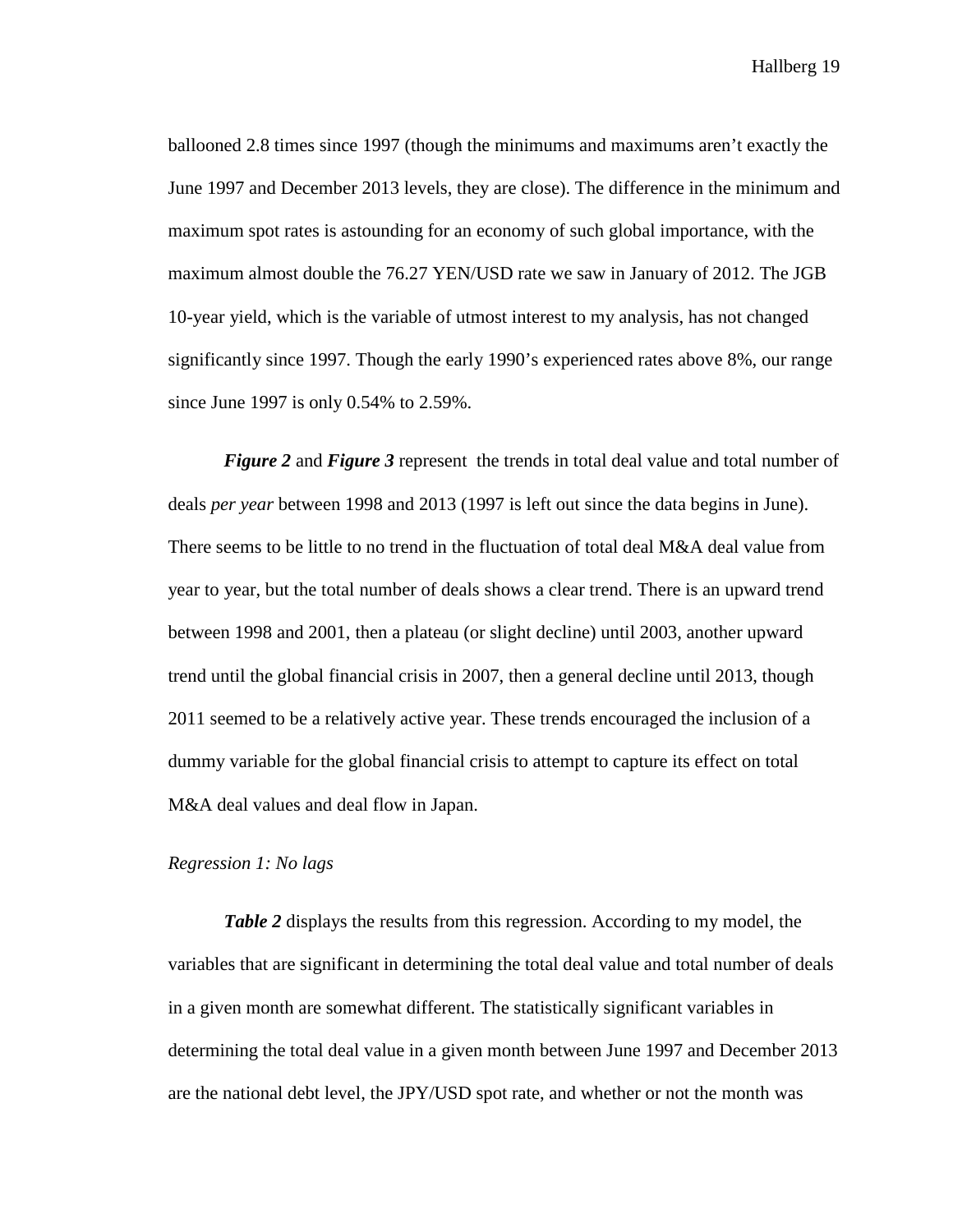before or after September 2008. Debt level has a positive relationship with total M&A deal value, and the spot rate has a negative relationship with the dependent variable. The positive sign on the *crisis* coefficient suggests more deals were completed monthly before the crisis than afterwards.

The statistically significant variables in determining the number of deals completed in a given month in our period are the 10-year Japanese Government Bond yield, the 1-month uncollateralized call rate, the Nikkei 225 level, the national debt level, and whether or not it was before or after the global financial meltdown. The JGB yield, the call rate, the national debt level and financial crisis dummy all have a positive relationship with total number of deals, and the Nikkei 225 level has a negative relationship with it. The intercept is also statistically significant.

According to my results, my selected independent variables explain 12.4% and 57.0% of the variation in total deal value and total number of deals, respectively, for M&A transactions in Japan between June 1997 and December 2013 per month.

#### *Regression 2: With lags*

*Table 3* displays the results from this regression. Adding lags changes the significance of many variables that were previously significant. The only variable that is significant in determining the total deal value of M&A transactions is the two-year lag on the JGB 10-year yield. The previously significant debt level, spot rate and financial crisis dummy variable all became statistically insignificant.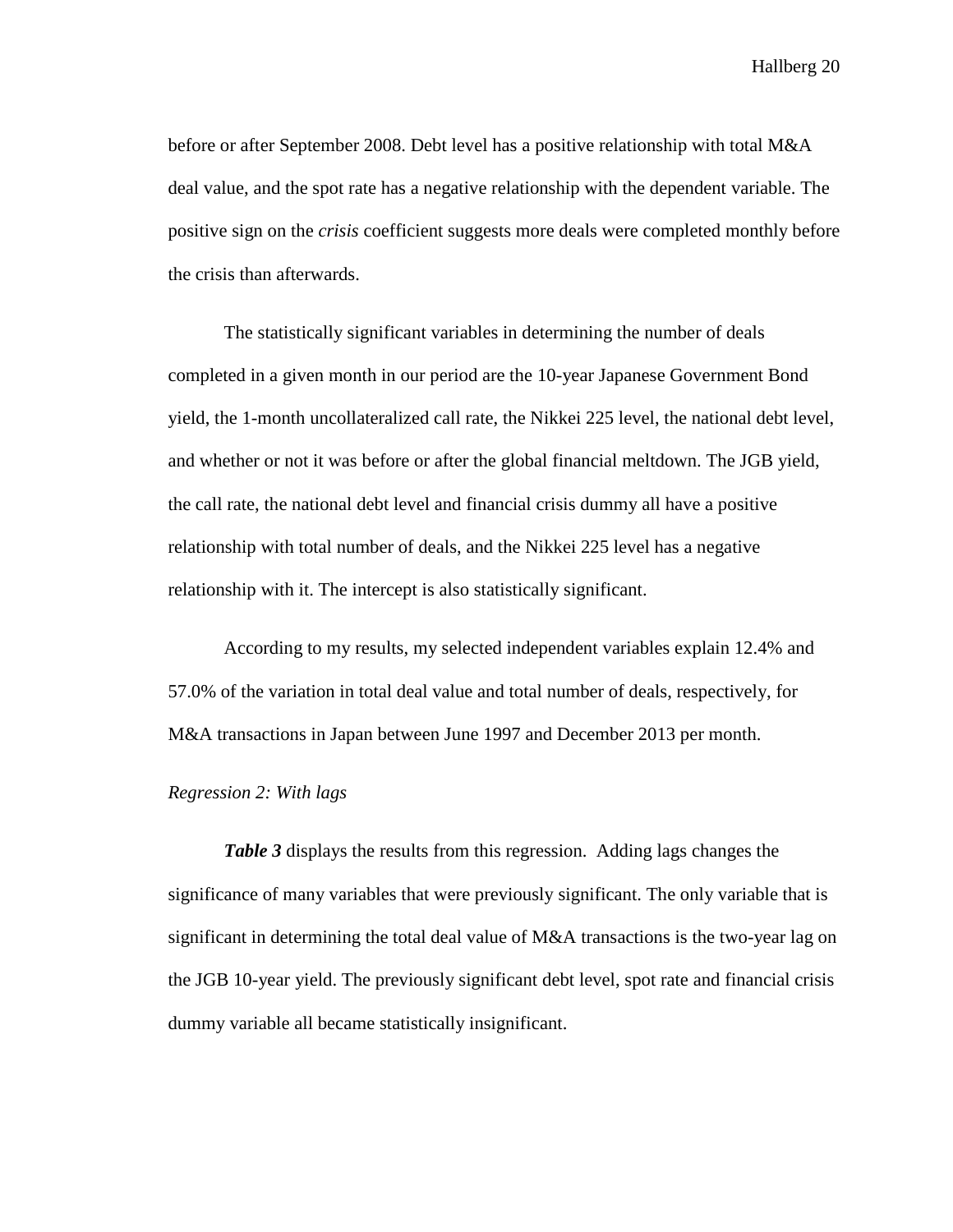In determining the total number of M&A deals, the 1-month uncollateralized call rate, national debt level and the financial crisis dummy variable all remain significant. All signs are positive, in line with the original regression. Previously significant JGB 10-year yield, Nikkei 225 level and the intercept all become insignificant in this regression.

According to my results from this regression, my selected independent variables explain 22.4% and 41.5% of the variation in total deal value and total number of deals, respectively, for M&A transactions in Japan between June 1997 and December 2013 per month. Though the decrease in  $R^2$  for the regression for total number of deals from the original regression seems odd because we are increasing the number of explanatory variables, it is mathematically viable because of the reduction in the number of observations.

#### *Regression 3: January 2012-December 2013, no lags or dummy variable*

*Table 4* displays the results from this regression. My final regression results should be inconclusive due to the small number of observations, but despite the sparse data, some of the variables did end up significant. The capacity utilization rate is significant at the 5% level and has a positive relationship with the monthly total deal value of M&A transactions in 2012 and 2013. For the regression exploring the determinants of the total number of M&A deals, the Nikkei 225 close, level of national debt and Nikkei 225 returns come out statistically significant. They all have a negative relationship with the regressor.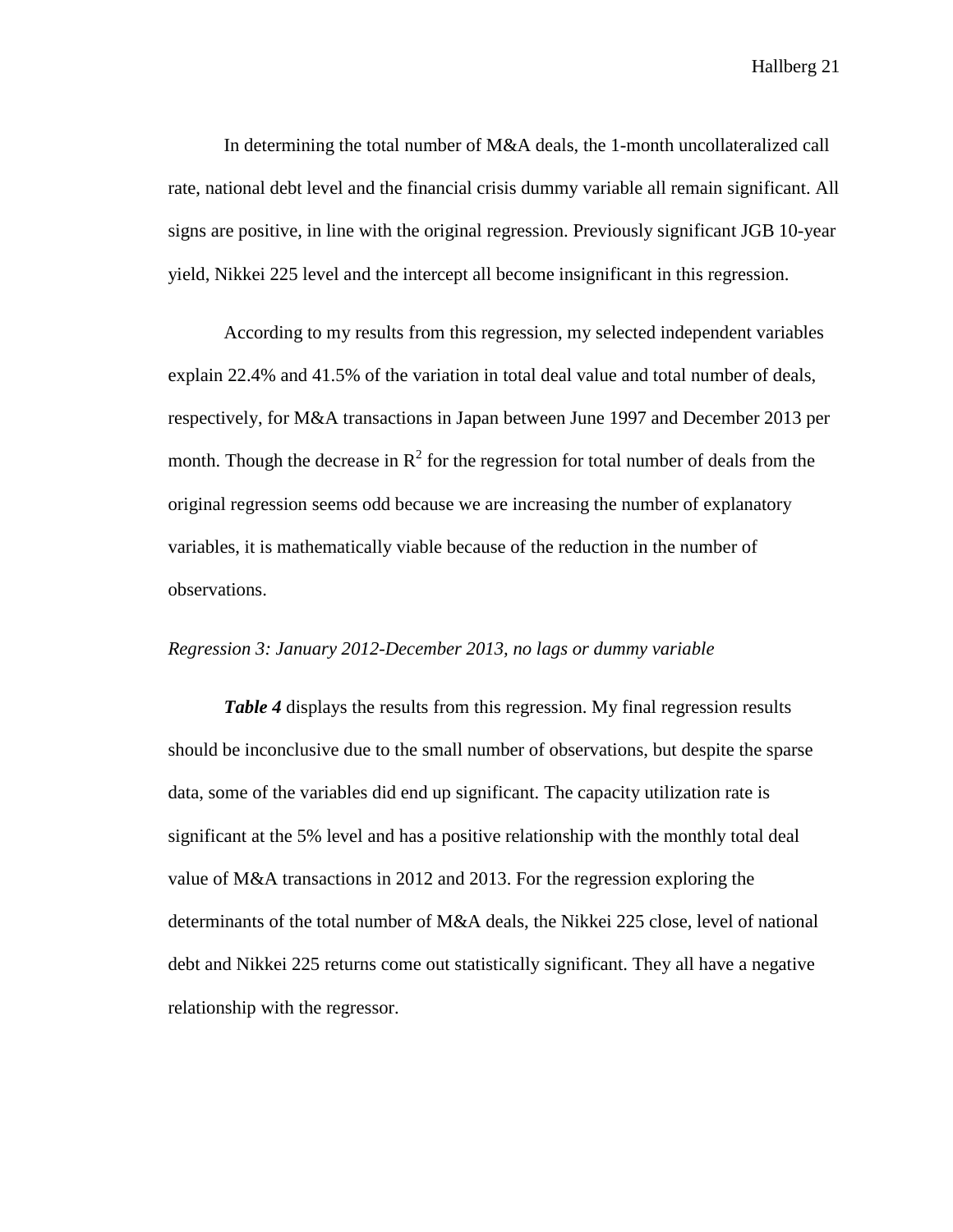For the final regressions, my selected independent variables explain 40.0% and 63.6% of the variation in total deal value and total number of deals, respectively, for M&A transactions in Japan between June 1997 and December 2013 per month.

6. Discussion of results

#### *Regression 1: No lags*

Just by taking a look at *Figure 3* and *Figure 4* above, it is evident why the regression results seem to be more conclusive for the *count* regressor than the *sum*  regressor across all of my analyses. The trend for M&A deal flow, on an annual basis, is relatively smooth. As aforementioned, it rises until 2007 and starts to dip afterwards. The trend, if there even is one, for total deal value is less clear. There is no obvious upwards or downwards trend and no obvious turning point. The only thing consistent with the *count* histogram is that both categories seem to peak around the 2006/2007 era. However, as seen in our summary statistics and as is evident in the visual representations, many deals in a certain period do not necessarily equate to large total deal value, and vice versa. A great example is 2010, when there were a healthy 345 deals that amounted to only 6.6 trillion yen in total deal value, which is just short of 3 trillion yen below the annual average for this time period. 2005, as mentioned above, is a good example of the opposite. 355 deals, just 10 more than in 2010, amounted to almost 14.7 trillion yen in total deal value. The reasons for these variations may be attributed to different types of deals occurring in different corporate environments across time periods. For example, there are some years with many smaller mergers, and some years with fewer larger mergers. Explaining this phenomenon, however, is beyond the scope of this paper, and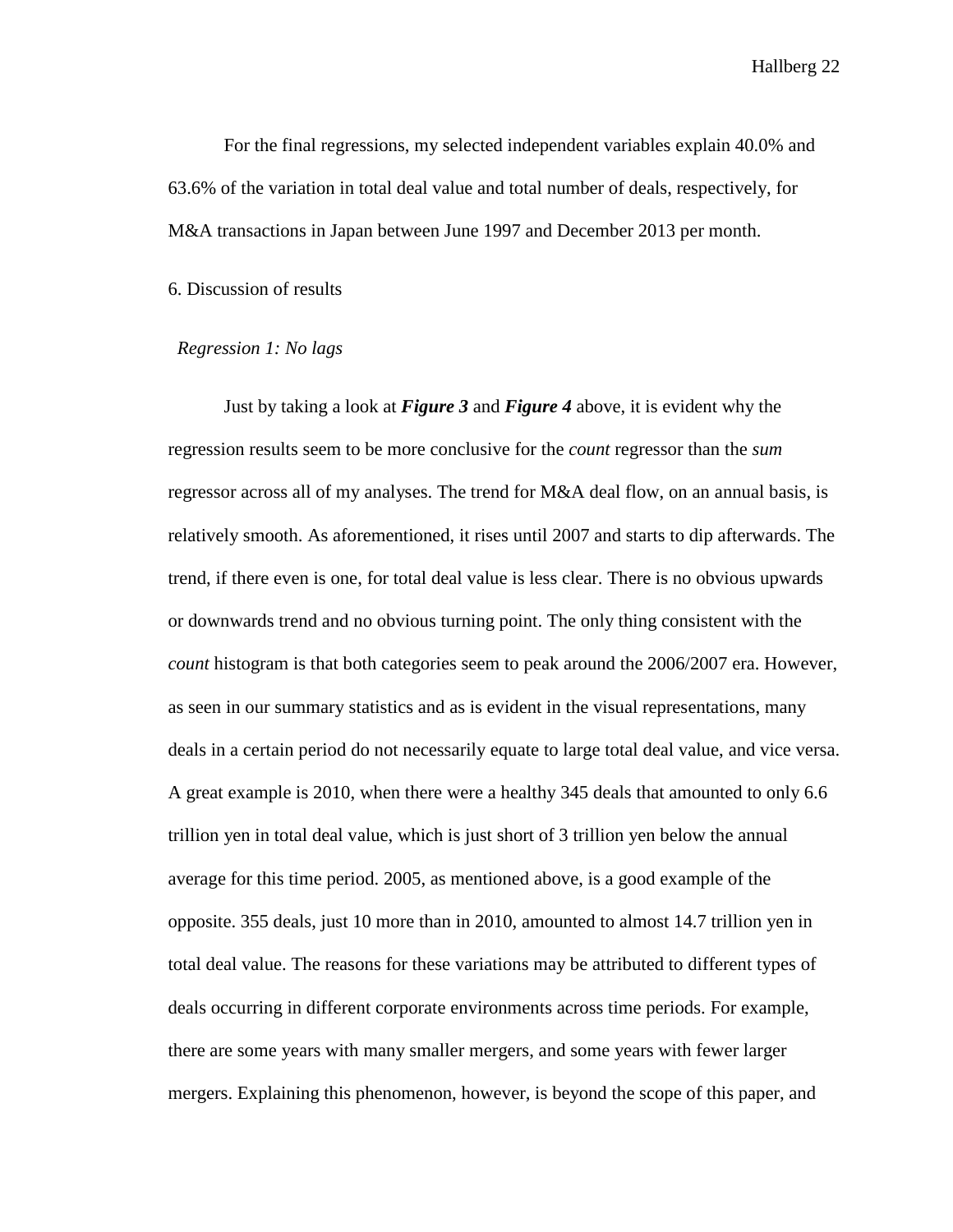would require further investigation beyond just macroeconomic determinants of M&A activity.

Another metric to suggest that total number of deals is better explained by our macroeconomic variables than total deal value is the respective  $R^2$  values, particularly in the first regression. Only 12.4% of the variation in total deal value is explained by our explanatory variables, but a surprisingly large 57.0% of the variation in the number of deals per month is explained by our macroeconomic factors. The two factors that are significant for both regressors are the national debt level, and the financial crisis dummy variable, and are both significant in the same direction. The positive sign for the financial crisis binary variable makes sense. Since the data before September 2008 were assigned a "1" and the more recent months were assigned a "0," the positive sign suggests that there were more M&A deals and larger total value of deals before the crisis than afterwards. This is especially significant because of our relatively short time frame, as our data only starts in 1997.

The significance of the national debt level for both regressions is also in line with expectations. As the BOJ borrows more and more money, interest rates should stay low, further stimulating investments such as M&A transactions. What's interesting, however, is that for the *count* regression, the 10-year JGB yield is statistically significant in the *positive* direction. One would expect the opposite: lower interest rates should theoretically stimulate risky investments, and therefore the sign on the JGB yield should be negative. Choi and Jeon also encountered this puzzle in their 2010 paper on the effects of the macroeconomic environment on US M&A activity. My theory for why our data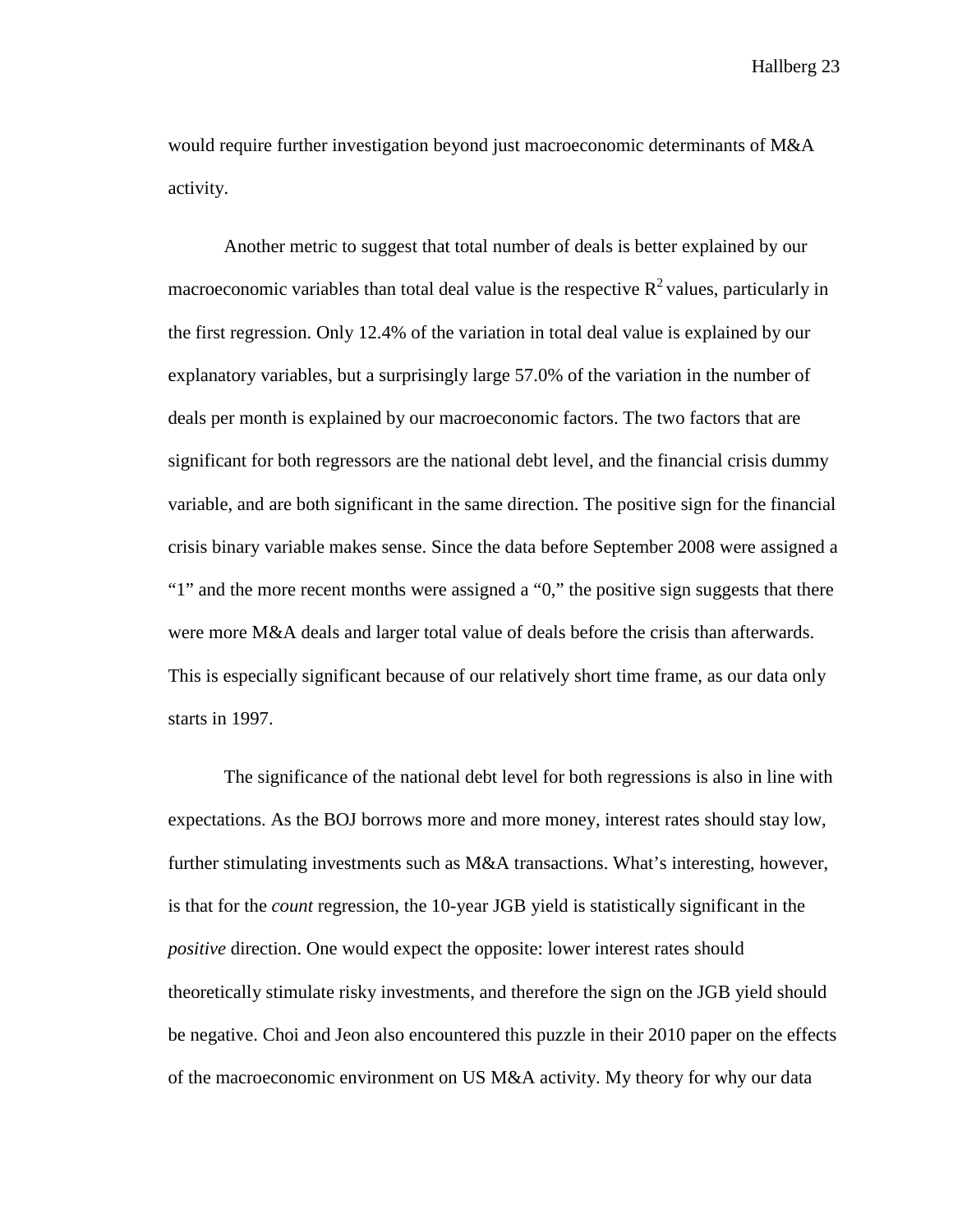suggests the opposite is that since interest rates have been so low in Japan throughout the entire period, they cease to be a determinant in entering into an M&A transaction. As stated in the summary statistics part of the results section, the JGB range throughout our time period is quite small, as there is only a 2.05% difference between the lowest yields and highest yields between 1997 and 2013. Moreover, the minimum is 54 basis points, and the maximum is about 260 basis points, which would both be considered ultra-low interest rates. Though 54 basis points is more favorable from a borrowing perspective, 260 basis points is far from too expensive to finance a deal in any state of the economy.

Additionally, as seen in *Figure 4*, the 54bp and 260bp yields are relative outliers, as the yields stayed between 100 and 200bp for most of the time period. Only with the introduction of "Abenomics" did it plummet again towards the end of the data. The same logic can be applied to the positive sign on *call* for the regression on the total number of M&A deals. Again, the range of the 1-month call rate is only between 0.00 and 1.50. The massive amounts of liquidity being pumped into the system over our 16-year period kept call rates low and relatively stable.

As evident in *Figure 5*, the national debt level grew steadily over our time period. This suggests that the various measures of quantitative easing between 1997 and 2013 happened at a relatively consistent level. With the unprecedented security purchasing of QQME and mass fiscal spending beginning in the last couple of years, you would expect future versions of the same graph to have a more aggressive upwards movement in 2014 and 2015, but the effects of Abe's policies are not yet evident in our data. The steady growth in national debt is consistent with the narrow range of JGB 10-year yields. It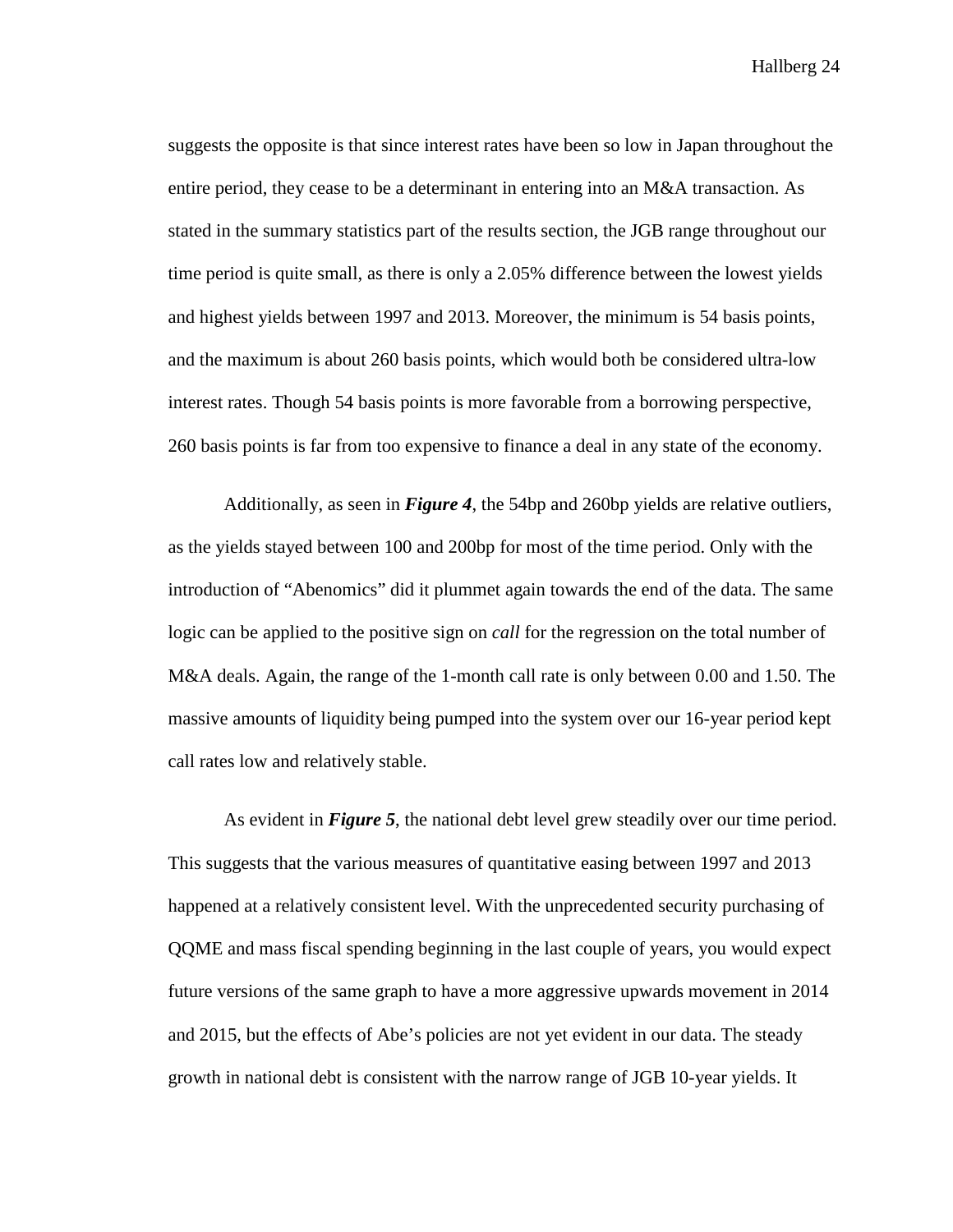reflects the consistent low-interest rate policy of the BOJ through the late 1990's and the first decade of the 2000's.

The final significant variable in the *sum* regression is the JPY/USD spot rate, which is significant at the 5% level. Its negative sign suggests that strengthening of Japanese yen relative to the US dollar causes an increase in the total deal value, in yen, of M&A transactions in Japan. Compared to other variables in my regression, the JPY/USD spot rate presumably has a larger effect on cross-border deals than on domestic ones. Intuitively, the negative sign means that a stronger yen gives Japanese corporations the ability to invest in foreign entities at a lower price in yen, increasing the bargaining power of Japanese companies in purchasing abroad. It also suggests that Japanese companies spend more purchasing abroad when the yen is strong, than do foreign companies in Japan when the yen is relatively weak.

The final two statistically significant coefficients in the *count* regression results are the Nikkei 225 close and the intercept. The negative sign on the *nky* coefficient makes sense intuitively. As equity markets get more expensive, so do the values of companies, and especially with the relevantly static (albeit low) interest rates during the period, expensive equity markets could deter some potential corporate marriages from occurring. Finally, the negative intercept is significant at the 99% level. It suggests that if all other variables were zero, then we would "have" -33.65 mergers a month. However, this is nonsensical, since some of the variables, the Nikkei 225 level, capacity utilization, the spot rate, and the Nikkei 225 P/E ratio to be specific, can never be zero.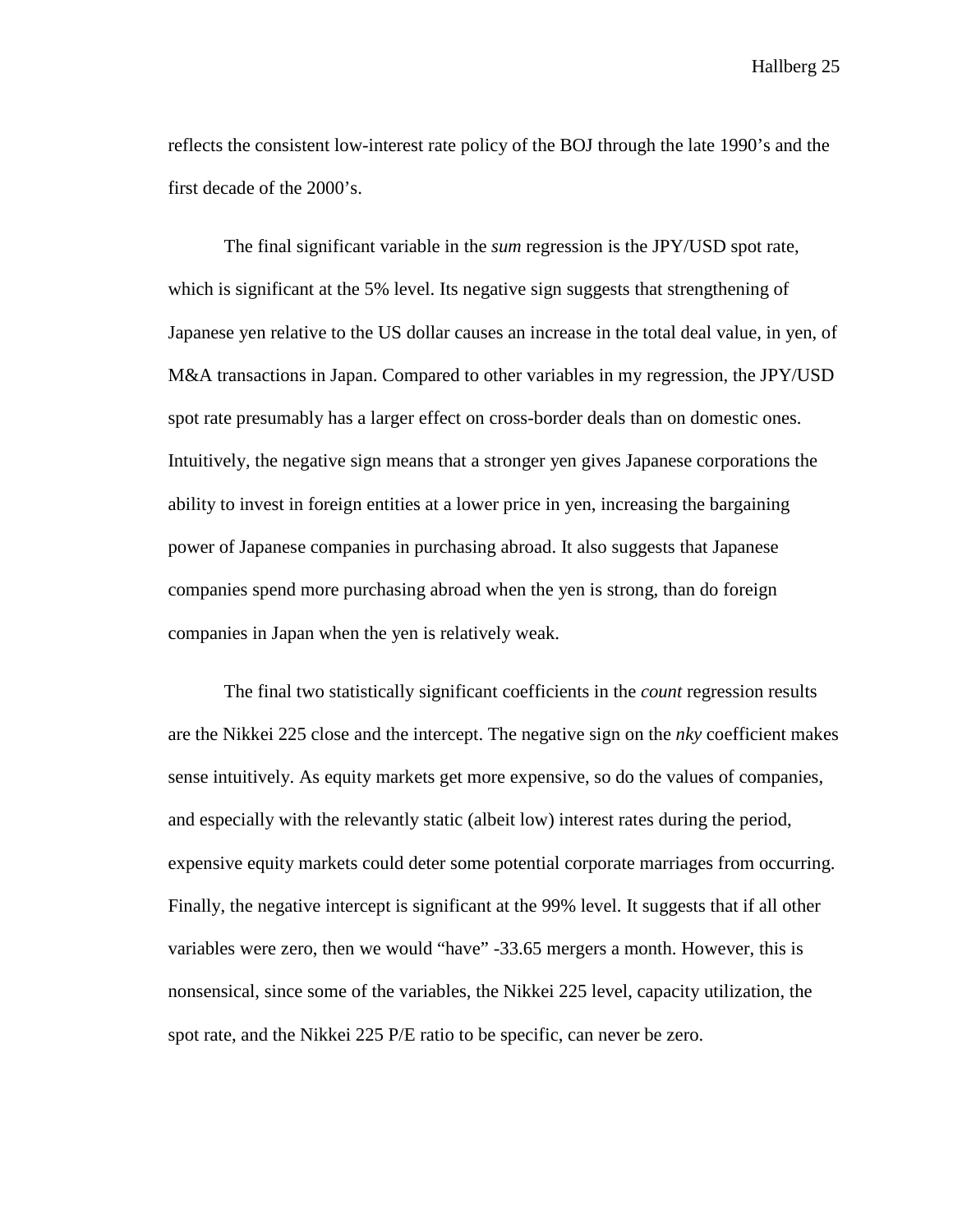#### *Regression 2: With lags*

Adding lag variables changes the significance of the explanatory variables an alarming amount. For the *sum* regression, only one variable is significant, which is the 2 year lag on the JGB 10-year yield. This suggests that, hypothetically, interest rates from two years before have a significant effect on the total deal value of M&A transactions today. Since the original list of deals I started with is sorted chronologically by the date the deals were completed, it makes sense that current interest rates would not have an immediate effect on M&A activity. However, two years for a deal to be proposed and completed seems like a long time, considering average completion time for M&A deals in Japan is about 100 days (Thompson Reuters). The national debt level and spot rate and financial crisis binary variable from the previous regression all lose their significance.

For the *count* regression, the JGB yield, Nikkei 225 returns and intercept all lose their significance with the addition of lag variables. None of the lag variables turn out to be statistically significant. The call rate, national debt level and financial crisis dummy variable all retain their significance, but with much lower t-values. Only the national debt level retains its 99% significance. It is worthy to note that the level of national debt has been significant in 3 out of 4 of the first two rounds of regressions, and seems to be the most prominent of the explanatory variables included in my analysis.

The most important aspect of this second round of regressions to note is the change in  $\mathbb{R}^2$  values. In the first round of regressions, the  $\mathbb{R}^2$  values were 12.4% and 57.0% for *sum* and *count*, respectively, and the adjusted  $R^2$  values were 8.2% and 55.0%, respectively. The second round of regressions yielded  $R^2$  values of 22.4% and 41.5% and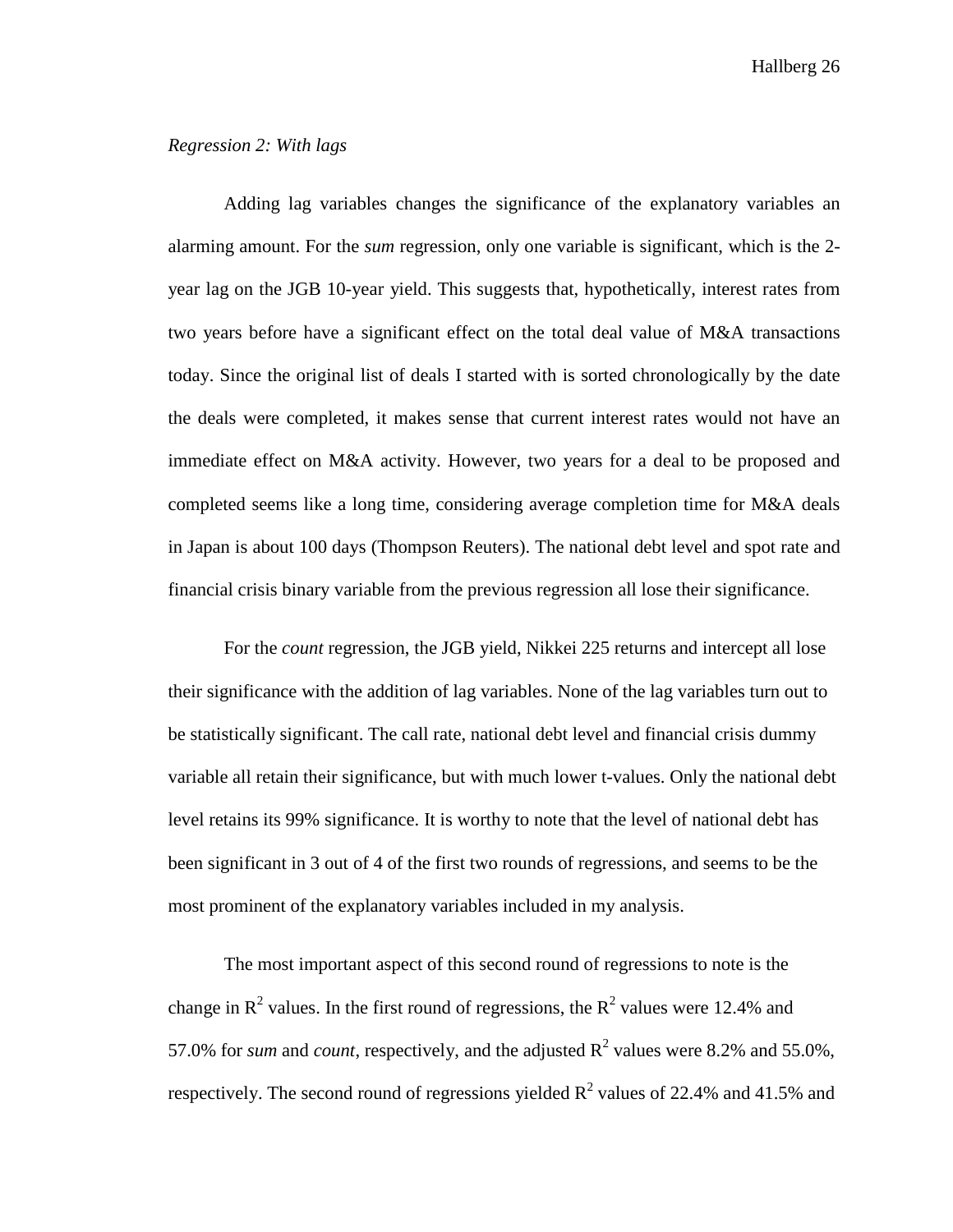adjusted  $R^2$  values of 8.9% and 31.3% for *sum* and *count*, respectively. For the *sum* regressions,  $R^2$  went up considerably when adding lag variables, but their explanatory power is dulled by the increase of only  $0.7\%$  in adjusted  $\mathbb{R}^2$ . For the *count* regressions, both  $R^2$  and adjusted  $R^2$  actually dropped by considerable amounts. At first this seems odd because of the increase in explanatory variables, but if you count the reduction in observations due to 3 years' worth of lag variables (36 months, or 36 observations to be exact) and the addition of 15 degrees of freedom for the 15 extra explanatory variables, the stark contrast in explanatory power between the first and second round of regressions is understandable. The conclusion is that adding lag variables to my initial model does not really help explain the variation in either the total deal value or total number of deals for M&A activity per month in the Japanese markets between July 1997 and December 2013.

#### *Regression 3: January 2012-December 2013, no lags or dummy variable*

The final round of regressions, with only data from January 2012 to December 2013 must be examined throughout with a hint of distrust because of the sheer absence of sufficient observations, but I will nonetheless attempt to interpret the results. For the *sum* regression, only the capacity utilization rate, making an appearance for the first time, came out statistically significant at the 5% level. Its positive relationship with total deal value per month makes intuitive sense. The higher the capacity utilization rate of Japanese companies, the "healthier" the Japanese economy, and the more aggressively those companies can approach M&A situations. In comparison to the first round of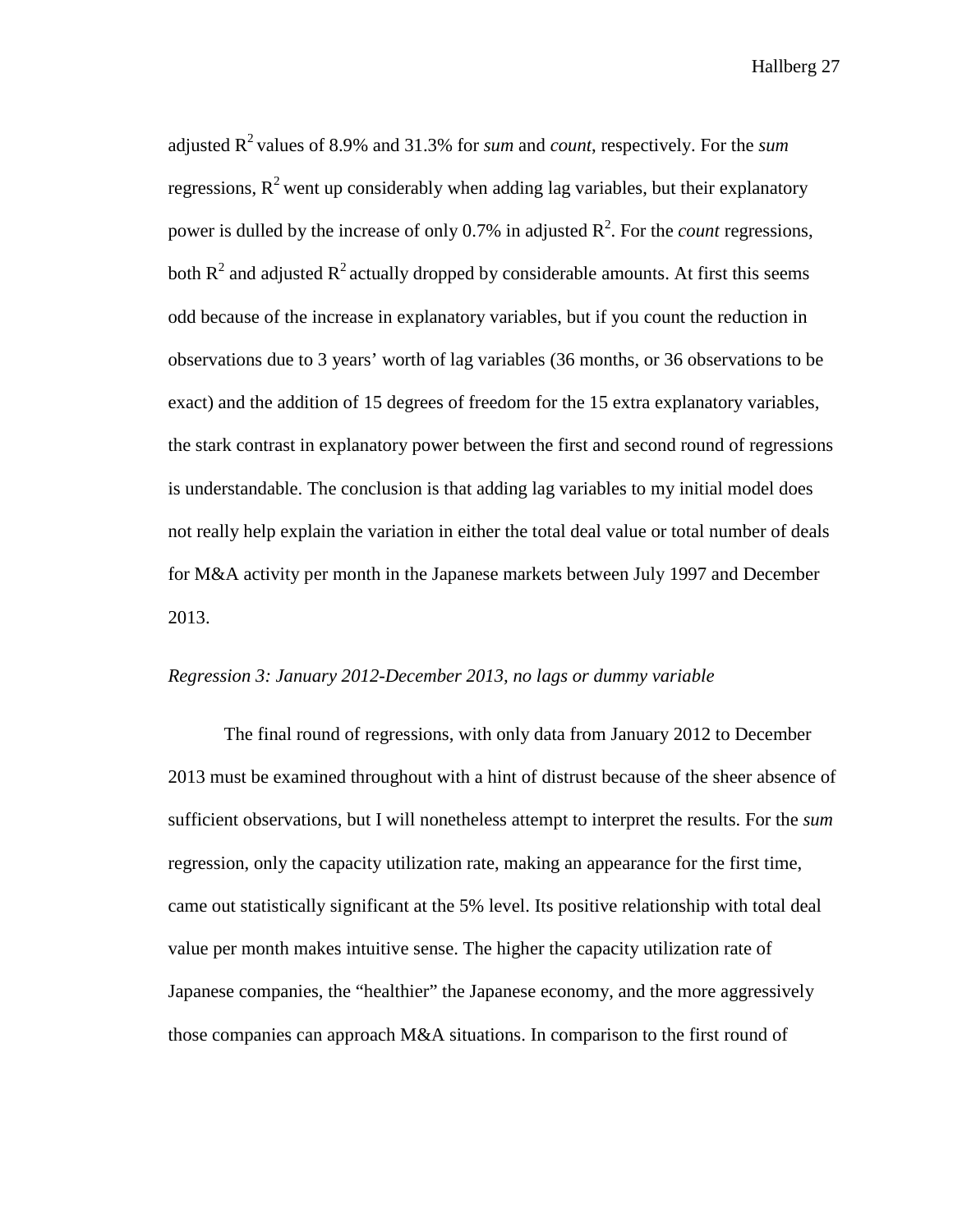regressions, the reduced time frame renders the national debt level and JPY/USD spot rate statistically insignificant.

The  $R<sup>2</sup>$ , however, is higher for this regression than any other *sum* regression in my analyses. According to this regression, 40.0% of the variation in total deal value of M&A deals per month in Japan between January 2012 and December 2013 can be explained by the selected macroeconomic variables, with the capacity utilization rate being the only statistically significant one. These results can also be interpreted as a short-term phenomenon rather than a long-term one given in the earlier rounds of regressions. Though our results suggest that interest rates and stock market activity, those which would be quickly effected by "Abenomics" policies, do not have a statistically significant impact on total deal value, the capacity utilization rate indeed does in the short term. This is in line with Becketti's 1986 results, where the capacity utilization rate was statistically significant to total deal value in the short-run for US M&A activity.

For the *count* regression, the JGB and call rates lost their significance in comparison to the first regression. This is not surprising, as they did not vary very much within the 23 months that are under investigation. The Nikkei 225 level, which shot up significantly in 2012 and 2013, retains its statistical significance with the *count* regressor in the negative direction and Nikkei 225 returns also becomes significant.

As evident in *Figure 6*, the Nikkei 225 close shot up very consistently between 2012 and 2013, as it continued to rebound from the 2008 financial crisis. Also, throughout 2013, it increased even more aggressively as it responded positively to Prime Minister Abe and the BOJ's loose monetary policies and positive-minded economic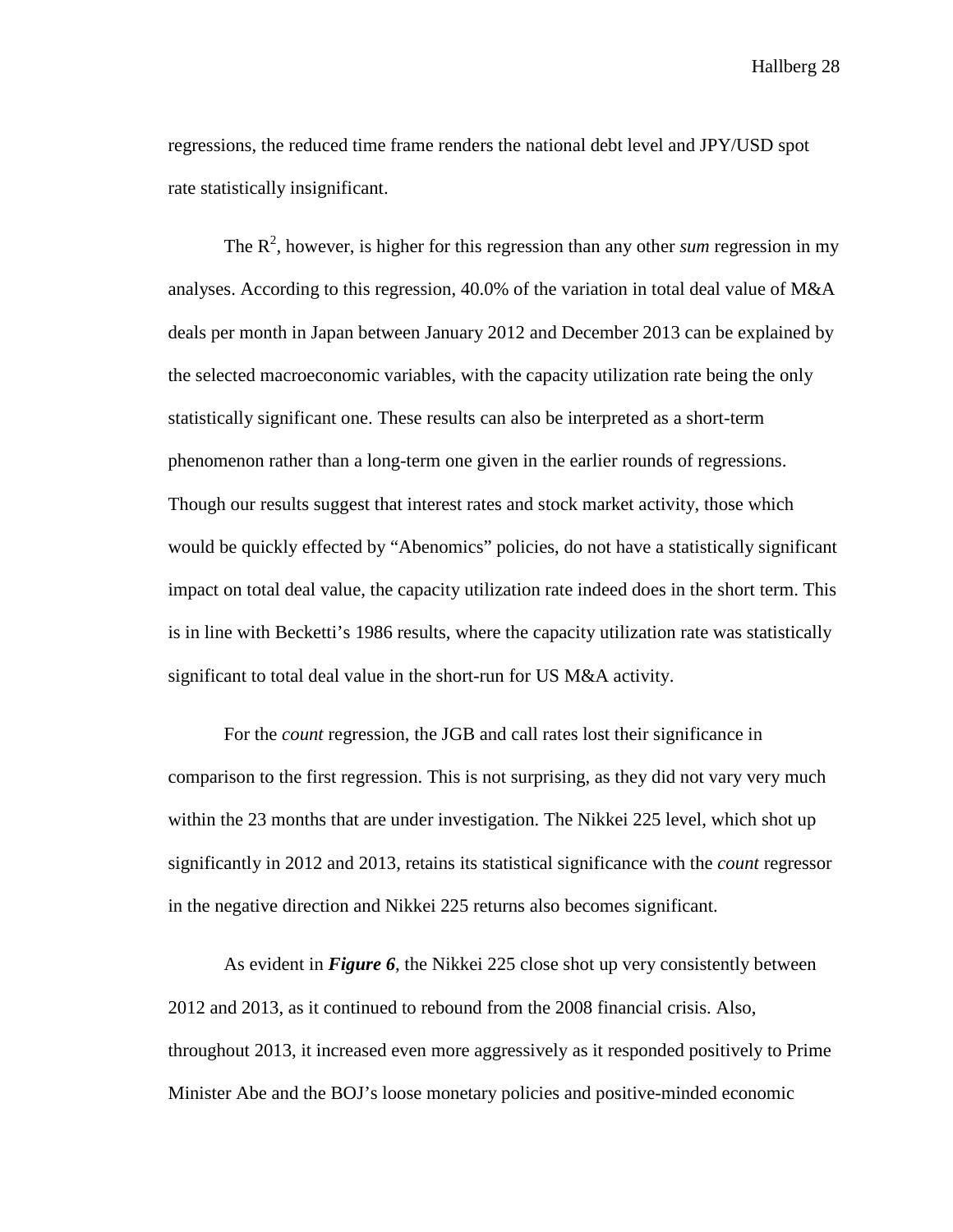rhetoric. Month-on-month returns were also positive for the most part, as can be seen in *Figure 7*, which is expected in a continuously rising equity market. The results suggest that expensive equity markets are not a favorable environment for M&A deal flow, as we found earlier in the first round of regressions.

Finally, the national debt level retains its statistical significance in this third round of regressions, but in the opposite direction as the previous results. Though puzzling at first, this phenomenon can be explained quite simply. As Abe and Kuroda continued to push on with QQME and unprecedented fiscal policy, the national debt continued to balloon over this two year period. However, the number of mergers and acquisitions dropped off during this period in Japan (due partly to increasingly expensive equity markets, perhaps?), which would explain the negative relationship between the two variables. This can be interpreted as a case of correlation but not causation. Yes, the national debt did increase during this period, and yes, the number of M&A deals decreased during this period, but one did not necessarily cause the other. This is also in line with Becketti's findings in his exploration of M&A activity in the US market. The national debt was significant in the long-run but not the short-run in his analysis. If you write-off the negative relationship between national debt and M&A deal flow in the short-term as correlation but not causation in my analysis, then my overall results are consistent with his findings.

#### 7. Conclusion and suggestions for further study

This paper explored the relationship between M&A activity, both in total deal value and total number of deals, in the Japanese market between 1997 and 2013 on a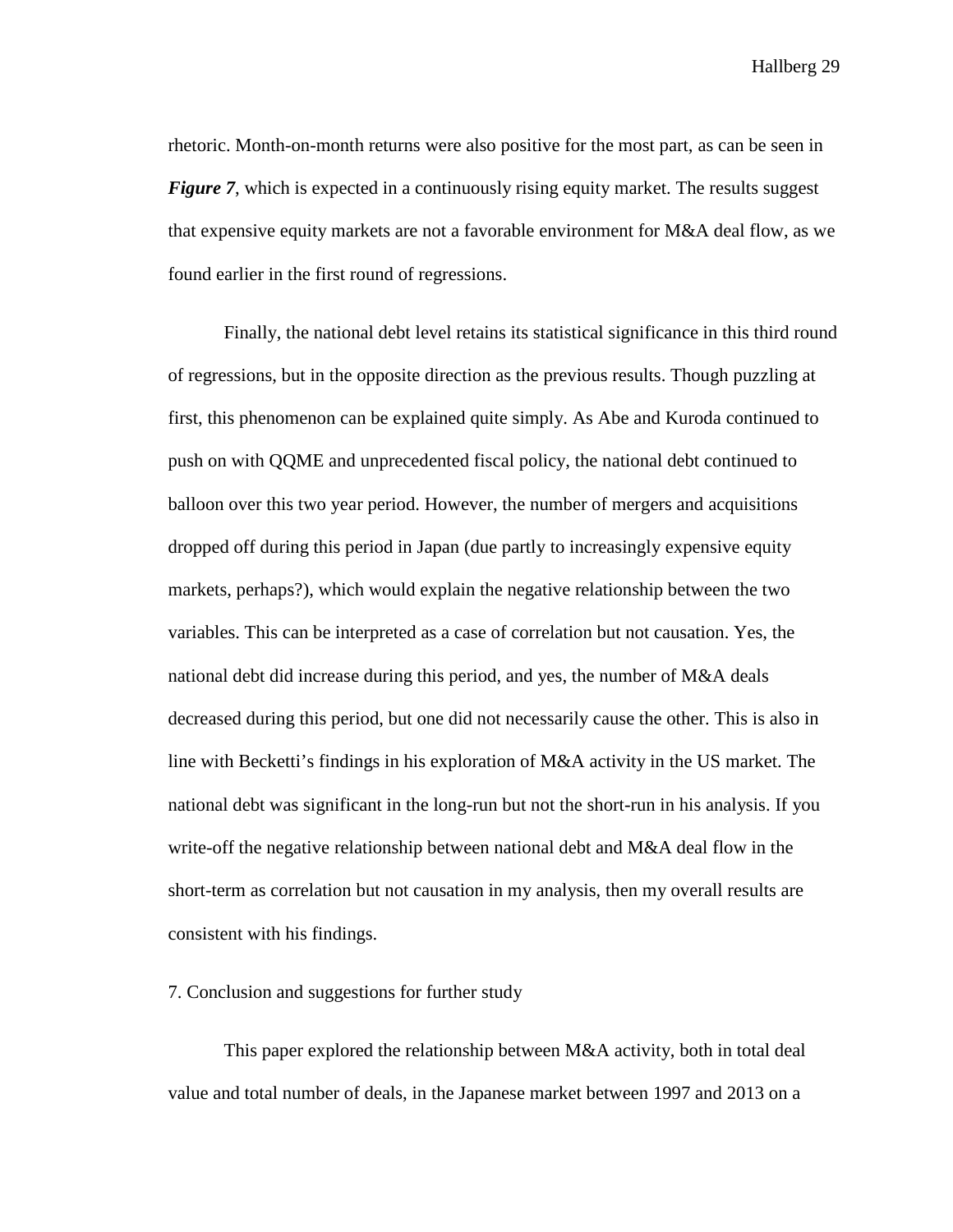monthly basis. During this time period, total deal value per month has fluctuated in a seemingly trendless fashion. The total number of deals, however, followed an upward trend until the financial crisis, after which M&A deal flow has declined in Japan. The attempt to see the effects of "Abenomics" on M&A activity was inconclusive, as there is not yet enough data to run an effective analysis.

Just over half of the variation in the total number of deals per month can be explained by our macroeconomic variables. Of the macroeconomic factors tested, the level of national debt seems to have the most effect on M&A activity. The variable of utmost interest, the JGB 10-year yield, had the opposite effect from what was originally expected. It does not make sense for interest rates to be positively related to the number of M&A deals closed, so this may be another case of correlation but not causation. Perhaps this is the difficulty of attempting to analyze such highly manipulated and artificially low interest rates. The effect that capacity utilization has on M&A activity in the short-run was a welcoming result, as it is consistent with Becketti's findings in the US market.

In order to further understand the macroeconomic determinants of M&A activity, both by total deal value and total number of deals, this analysis should simply be performed with more years, and perhaps more reliable data. My original attempt to include the 1980's and 1990's in my analysis was cut short by a lack of reliable data, and if this data had been available, my results may be more conclusive. To find the effects of Prime Minister Shinzo Abe and the BOJ's fiscal and monetary policies on M&A activity in Japan, this analysis should be performed at a later date. Attempting to connect the dots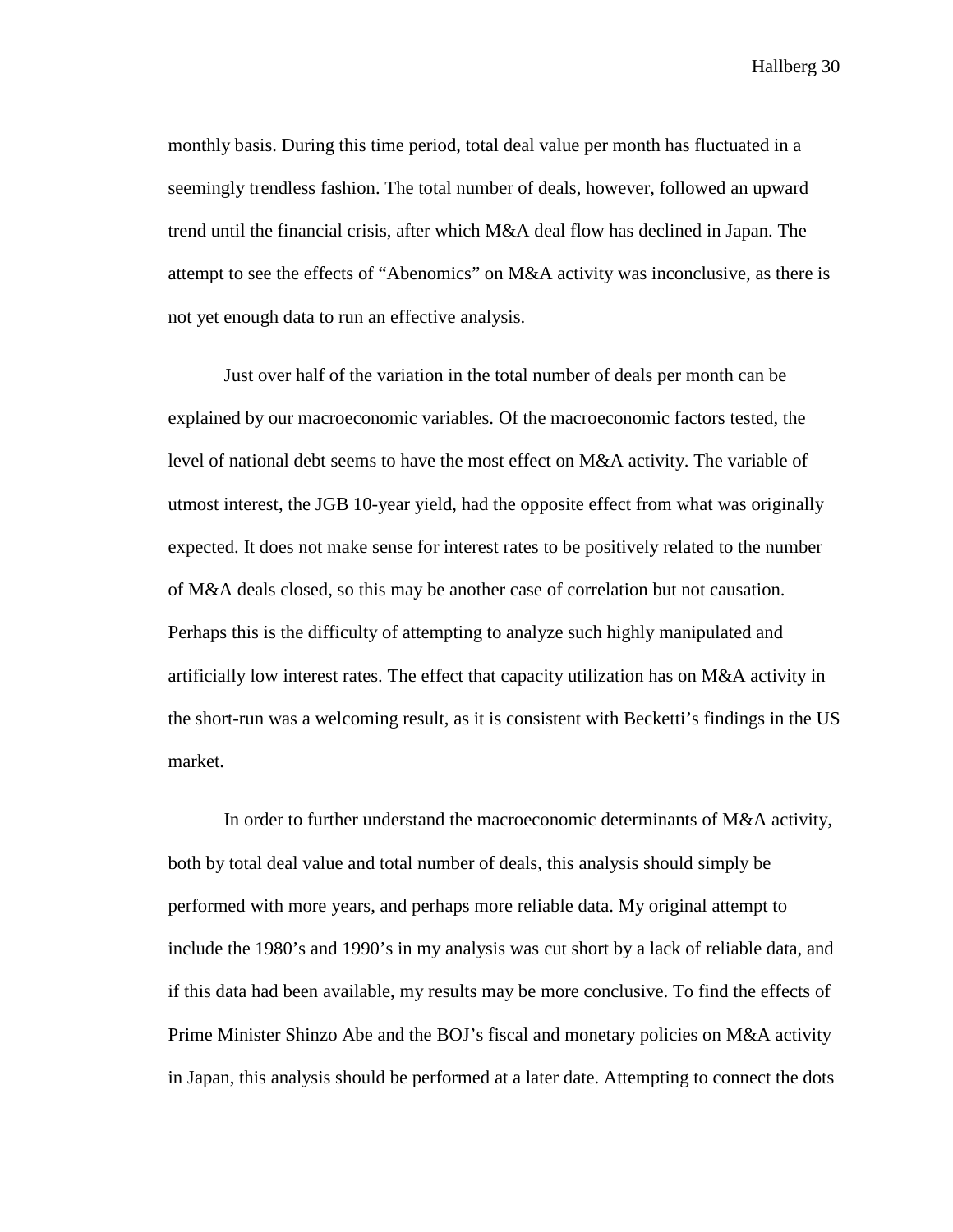in this case was premature. Finally, more of the variation in total deal value and number of deals can be explained with the incorporation of corporate-level data to account for the corporate environment.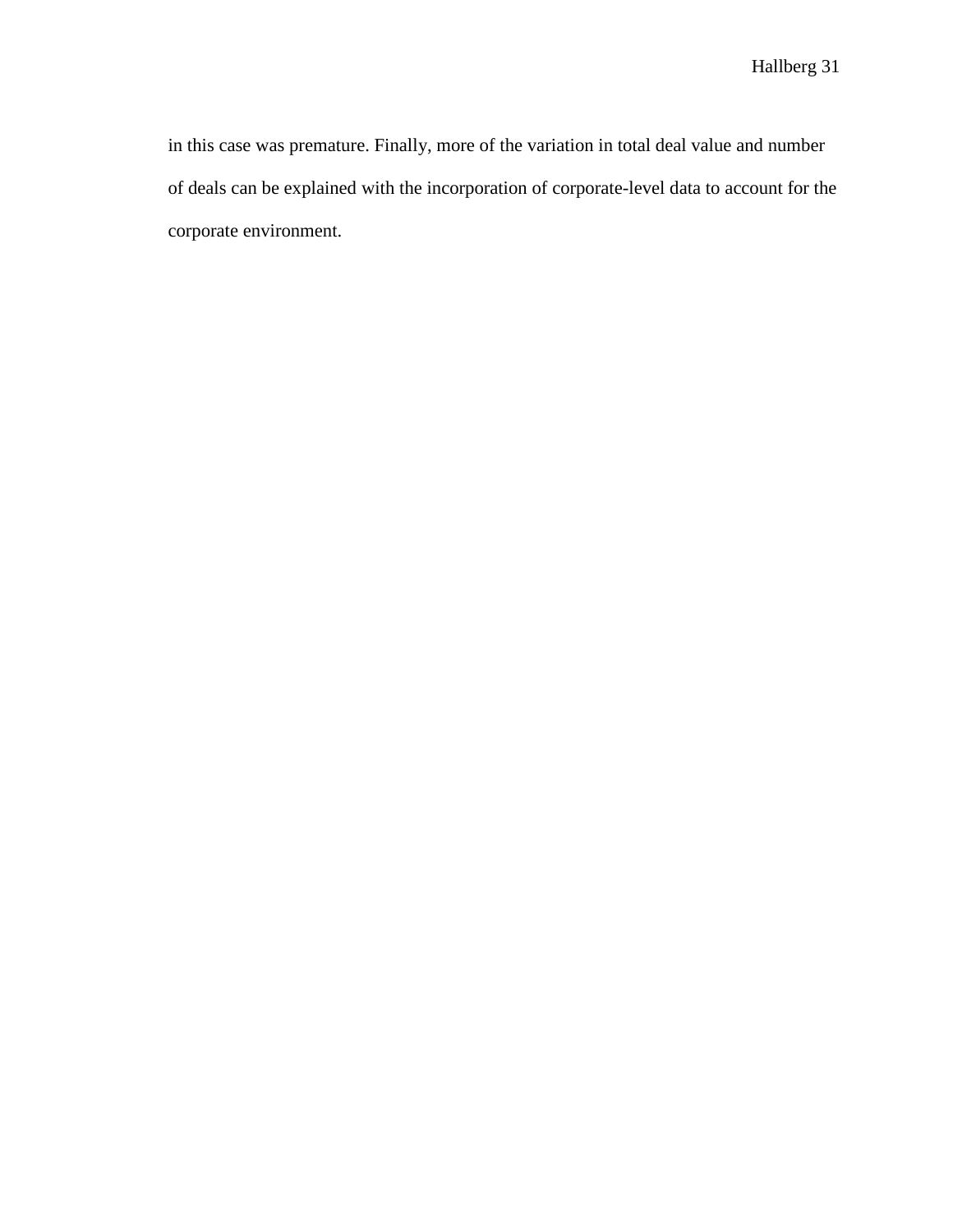#### **References**

"Abe's Master Plan." *The Economist*. The Economist Newspaper, 18 May 2013. Web. 08 Apr. 2014.

"Abenomics is Progressing!" Prime Minister of Japan and His Cabinet, 15 January 2014. Web. 15 Apr. 2014.

Ahearne, Alan, Joseph Gagnon, Jane Haltmajer, Steven Kamin, Christopher Erceg, jon Faust, Luca Guerrieri, Carter Hemphill, Linda Kile, Jennifer Roush, John Rogers, Nthan Sheets, and Jonathan Wright. (2002) "Preventing Deflation: Lessons from Japan's Experience in the 1990's." *Board of Governors of the Federal Reserve System International Finance Discussion papers* 729 (2002): n. pag. Web. 15 March 2014.

Arikawa, Yasuhiro and Miyajima, Hideaki. "Understanding the M&A boom in Japan: What drives Japanese M&A?" *RIETI Discussion Paper Series* 42 (2007): n. pag. Web. 15 March 2013.

Becketti, Sean. "Corporate Mergers And the Business Cycle." *Economic Review*, May 1986: 13-26. Print.

Chevapatrakul, Thanaset, Tae-Hwan kim, Paul Mizen. "The Taylor Principle and Monetary Policy Approaching a Zero Bound on Nominal Rates: Quantile Regression Results for the United States and Japan." *Journal of Money, Credit and Banking,* 41.8 (2009): 1705-1732. Print.

Choi, Seung Hee and Jeon, Bang Nam. "The impact of the macroeconomic environment on merger activity: evidence from US time-series data." *Applied Financial Economics* 21.4 (2010): 233-249. Print.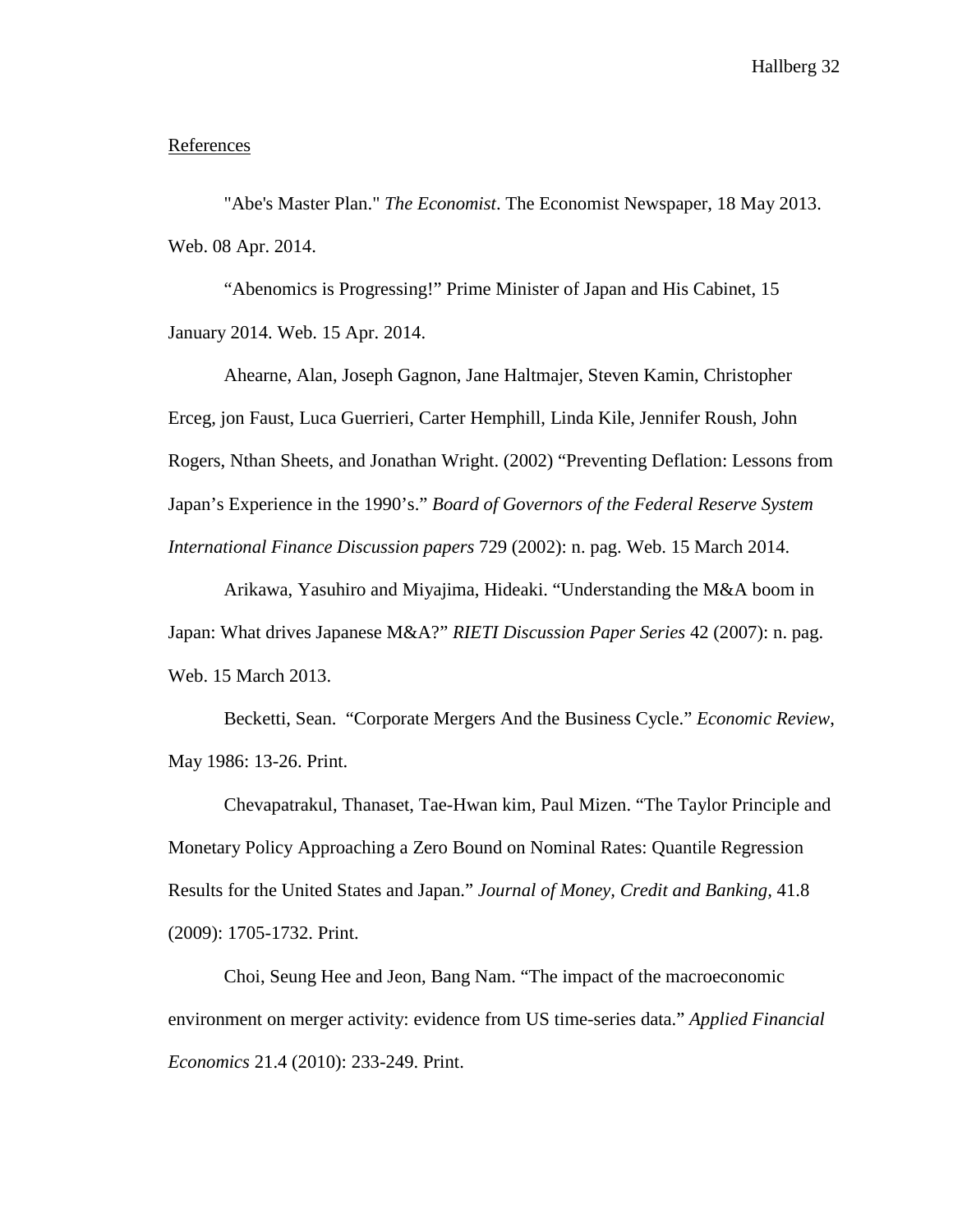"Emergency Economic Measures for The Revitalization of the Japanese Economy." Prime Minister of Japan and His Cabinet, 11 January 2013. Web. 15 Apr. 2014.

"Introduction of the 'Quantitative and Qualitative Monetary Easing.'" *Monetary* 

*Policy Releases.* Bank of Japan, 4 April 2013. Web. 15 Apr. 2014.

Jackson, Gregory and Miyajima, Hideki. "Varieties of Capitalism, Varieties of Markets: Mergers and Acquisitions in Japan, Germany, France, the UK and USA." *RIETI Discussion Paper Series* 54 (2007): n. pag. Web. 15 March 2014.

"Japan's Abe Unveils 10.3 Trillion Yen Fiscal Stimulus:

Economy." *Bloomberg.com*. Bloomberg, n.d. Web. 08 Apr. 2014.

"Japanese Economy and Policy Measures." Ministry of Finance Japan, October 2013. Web. 15 Apr. 2014.

Leigh, Daniel. "Monetary Policy and the Lost Decade: Lessons from Japan."

*Journal of Money, Credit and Banking,* 42.5 (2010): 833-857. Print.

Miyao, Ryuzo. "The Effects of Monetary Policy in Japan." *Journal of Money,* 

*Credit and Banking,* 34.2 (2002): 376-392. Print.

Mochizuki, Takashi. "Japan Lays Out ¥5.5 Trillion Stimulus Package." *The Wall Street Journal*. Dow Jones & Company, 5 Dec. 2013. Web. 15 Apr. 2014.

Patrick, Hugh. "Abenomics: Japan's New Economic Policy Package." *Columbia Business School Center on Japanese Economy and Business Occasional Paper Series* 62 (2013): 1-11. Print.

Thompson Reuters, comp. *M&A Financial Advisory Review*. Rep. N.p.: Thompson Reuters, 2013. Print. Full Year 2013.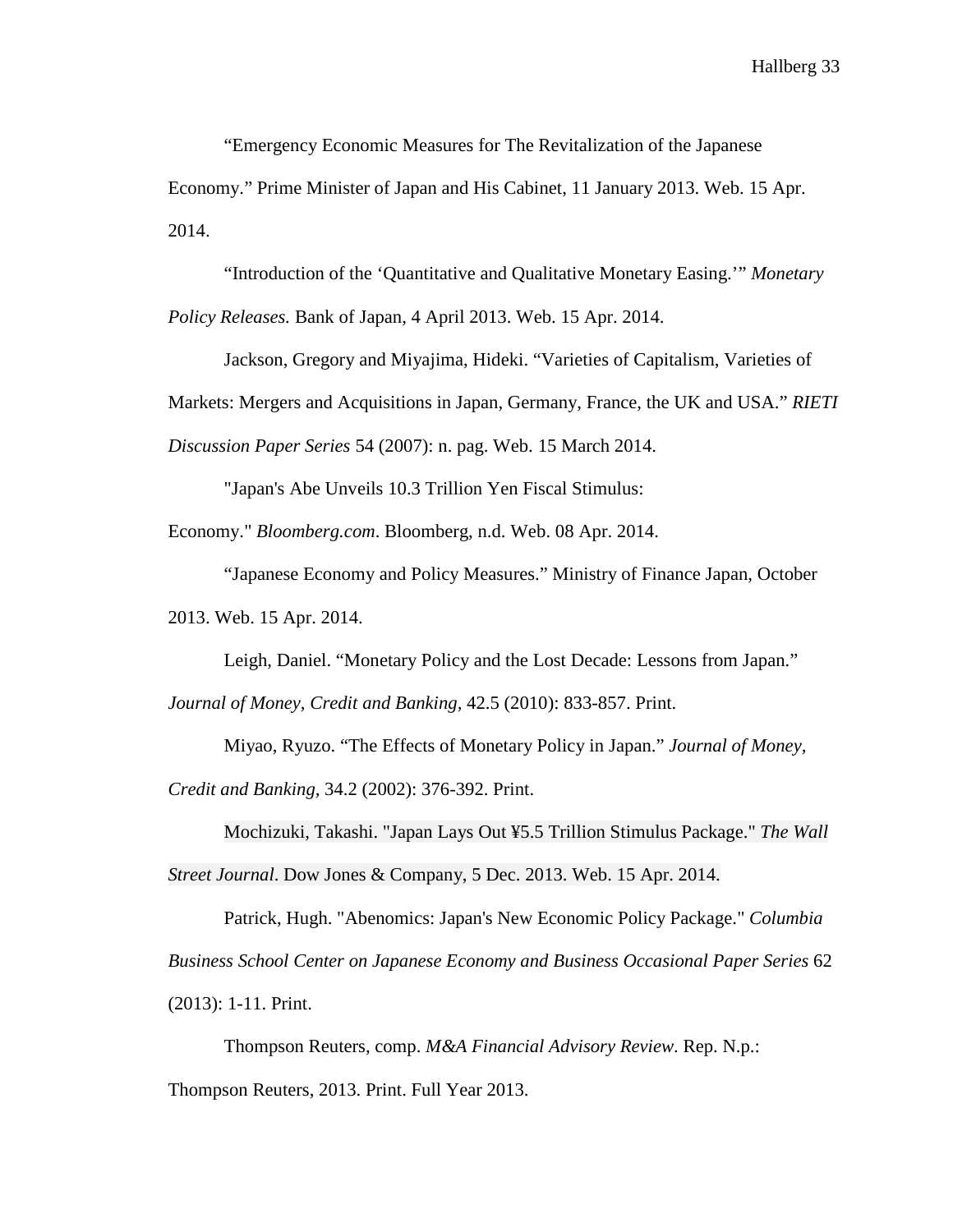Ueda, Kazuo. "Japan's Deflation and the Bank of Japan's Experience with Nontraditional Monetary Policy." *Journal of Money, Credit and Banking* 44.1 (2012): 175-190. Print.

Ujikane, Keiko, and Mayumi Otsuma. "Japan's Abe Unveils 10.3 Trillion Yen Fiscal Stimulus: Economy." *Bloomberg.com*. Bloomberg, 11 Jan. 2013. Web. 08 Apr. 2014.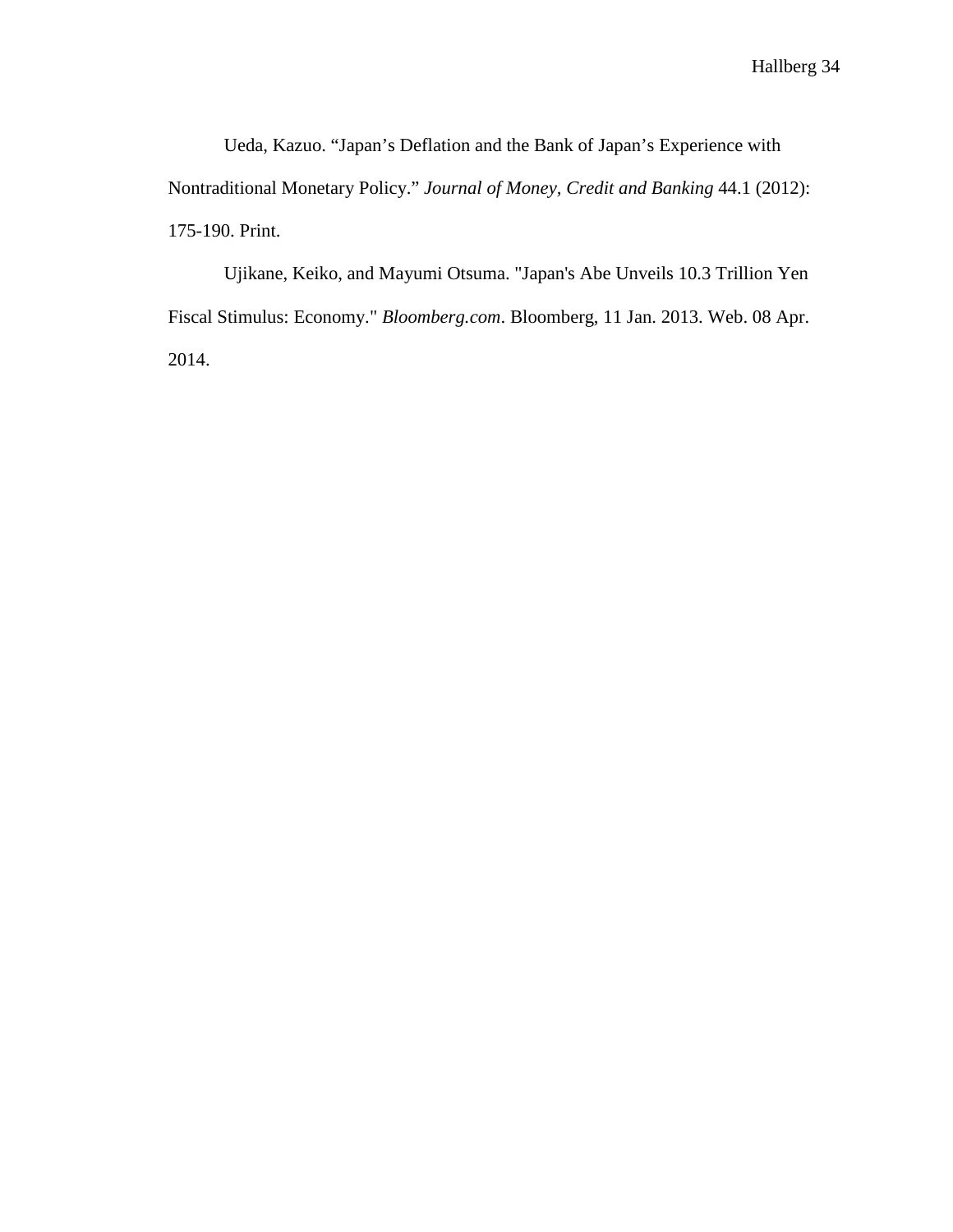# Appendix

## *Figure 1.* **Total return for Nikkei 225 and S&P 500 Index, December 2012-**

## **December 2013**

A graphical comparison of the relative performance of the Nikkei 225 Index and S&P 500 Index between December 2012 and December 2013. The white line represents the Nikkei 225 Index and the orange line the S&P 500 Index. Their total returns for the period were 57% and 31%, respectively.



*(Bloomberg data)*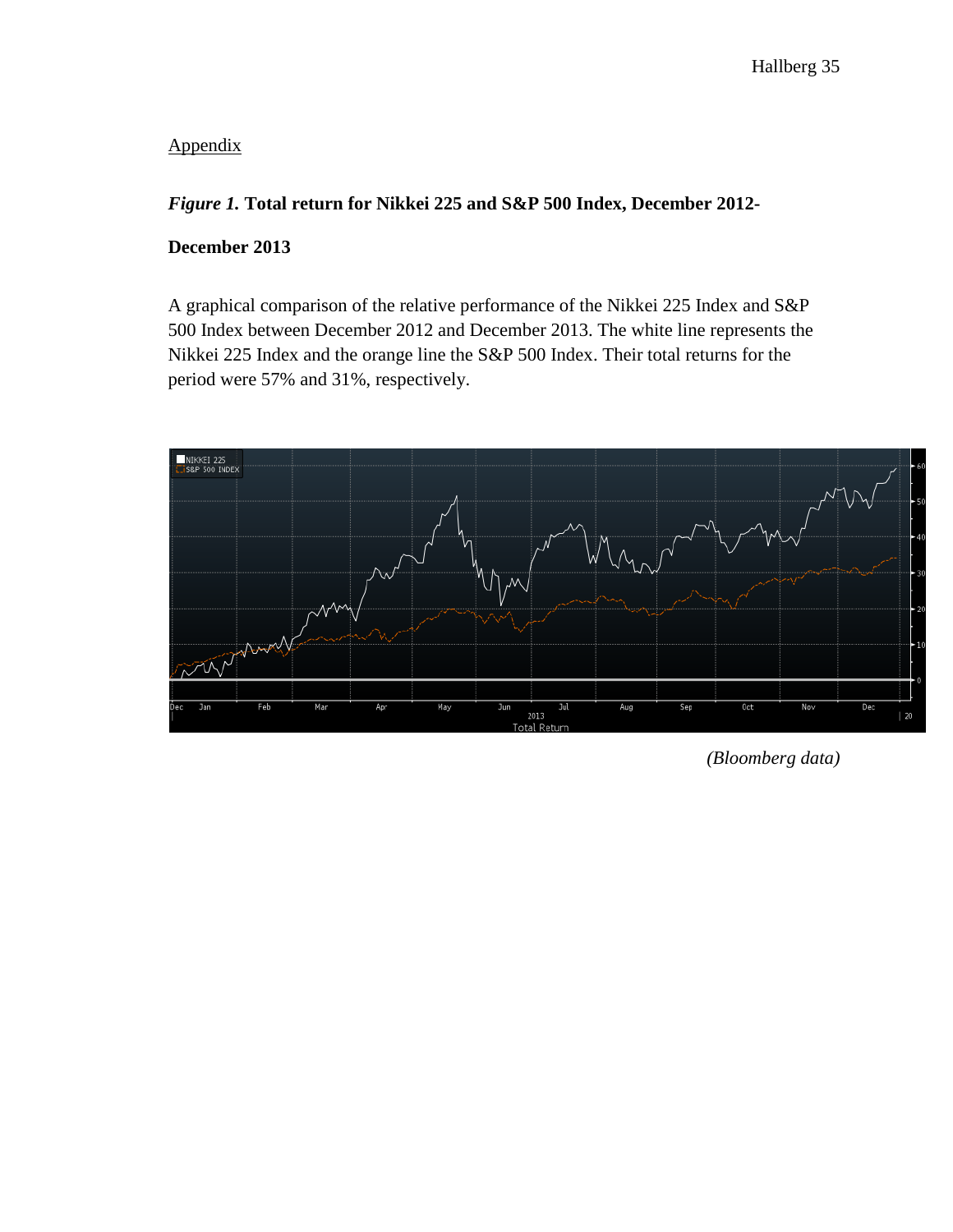## *Figure 2.* **Annual total deal values from M&A activity in Japan, 1998-2013**

The annual total deal values from completed M&A deals in Japan between 1998 and 2013. The blue bars represent millions of yen. There seems to be no distinct pattern in total deal value from year to year.

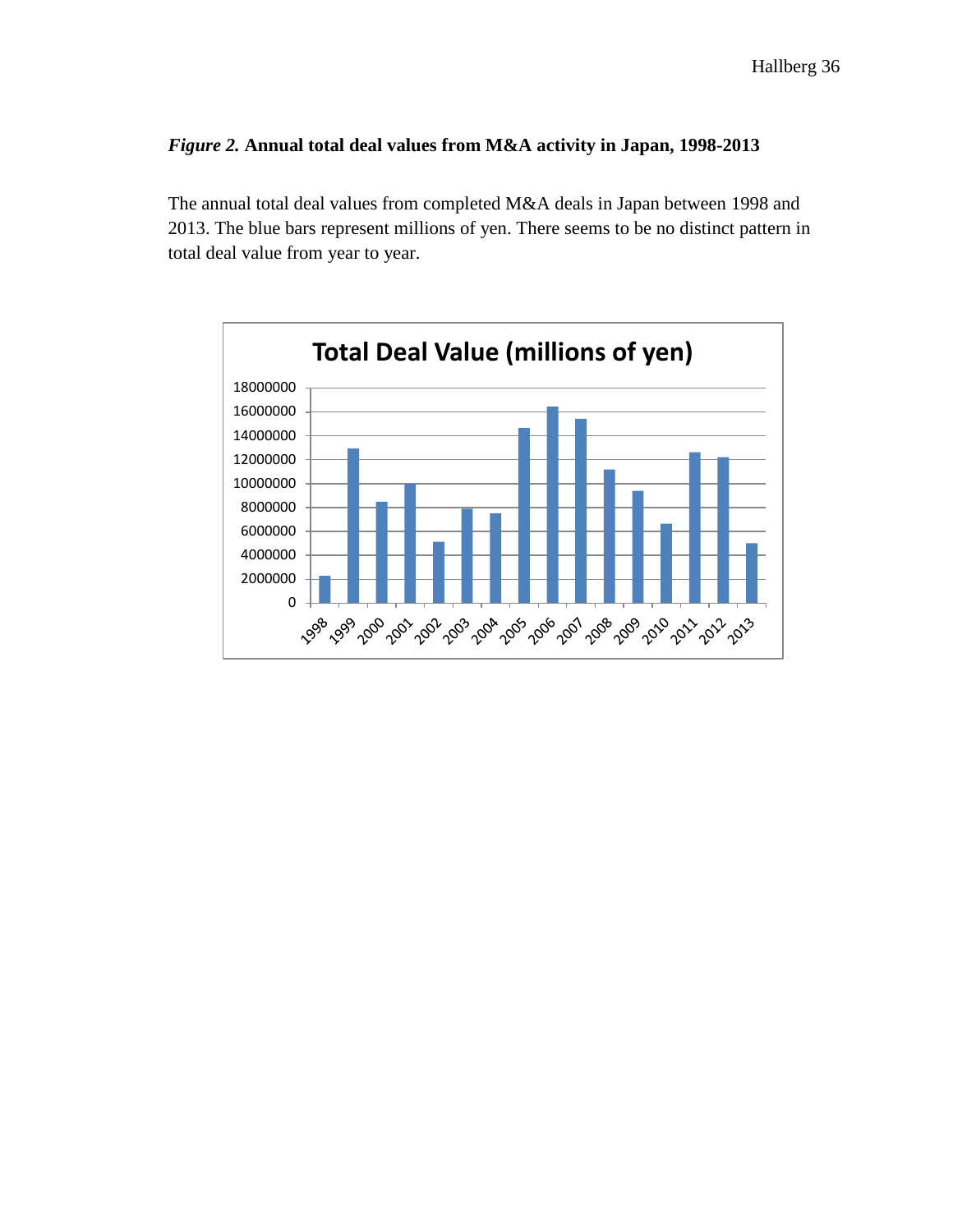## *Figure 3.* **Annual total number of deals from M&A activity in Japan, 1998-2013**

The total annual number of completed M&A deals in Japan between 1998 and 2013. The number of deals per year rises until around the time of the global financial crisis, then generally declines thereafter.

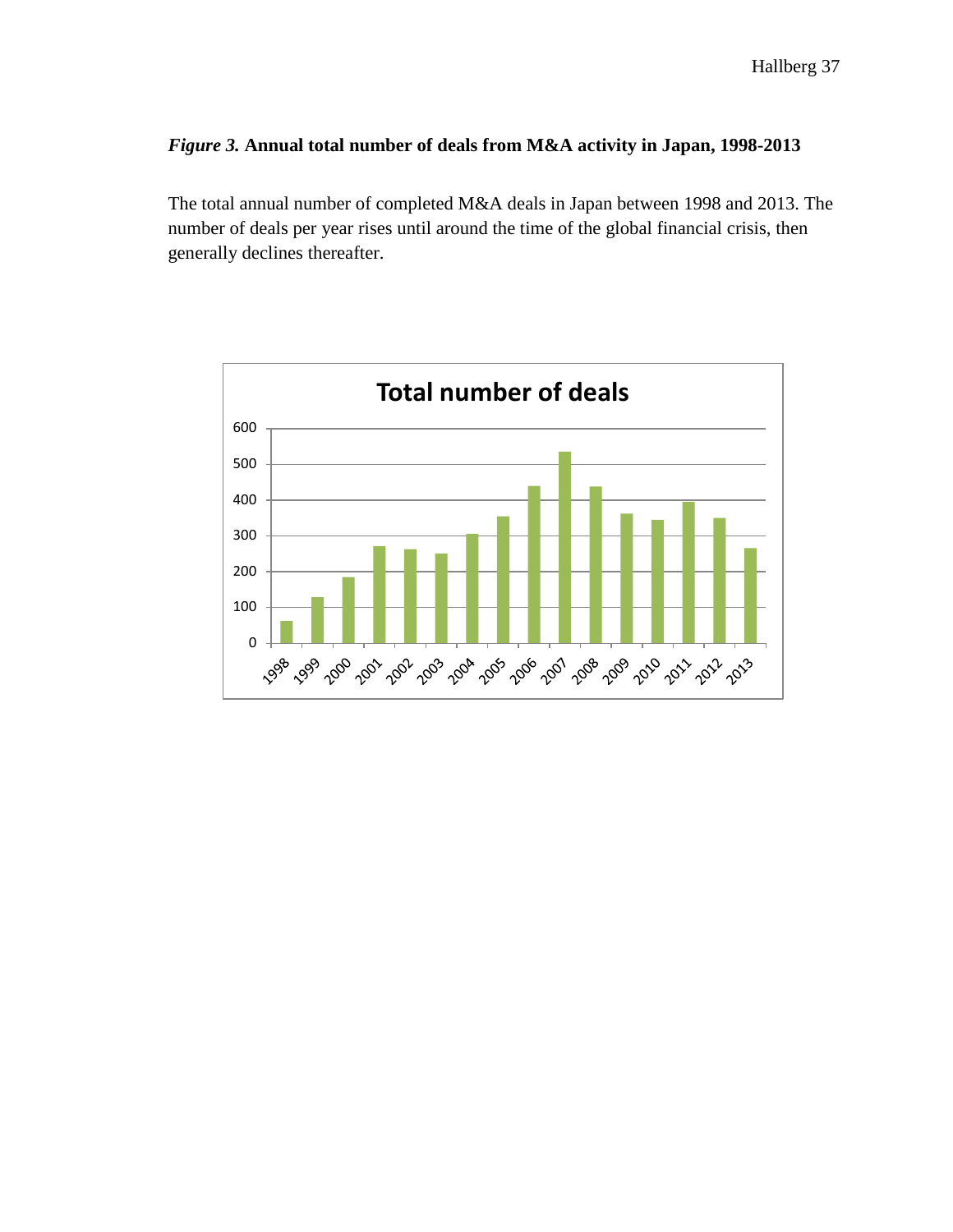## *Figure 4.* **10-year Japanese Government Bond yields, June 1997-December 2013**

Month-end yields for the 10-year JGB in percent from June 1997 to December 2013. The range of yields stays relatively tight.

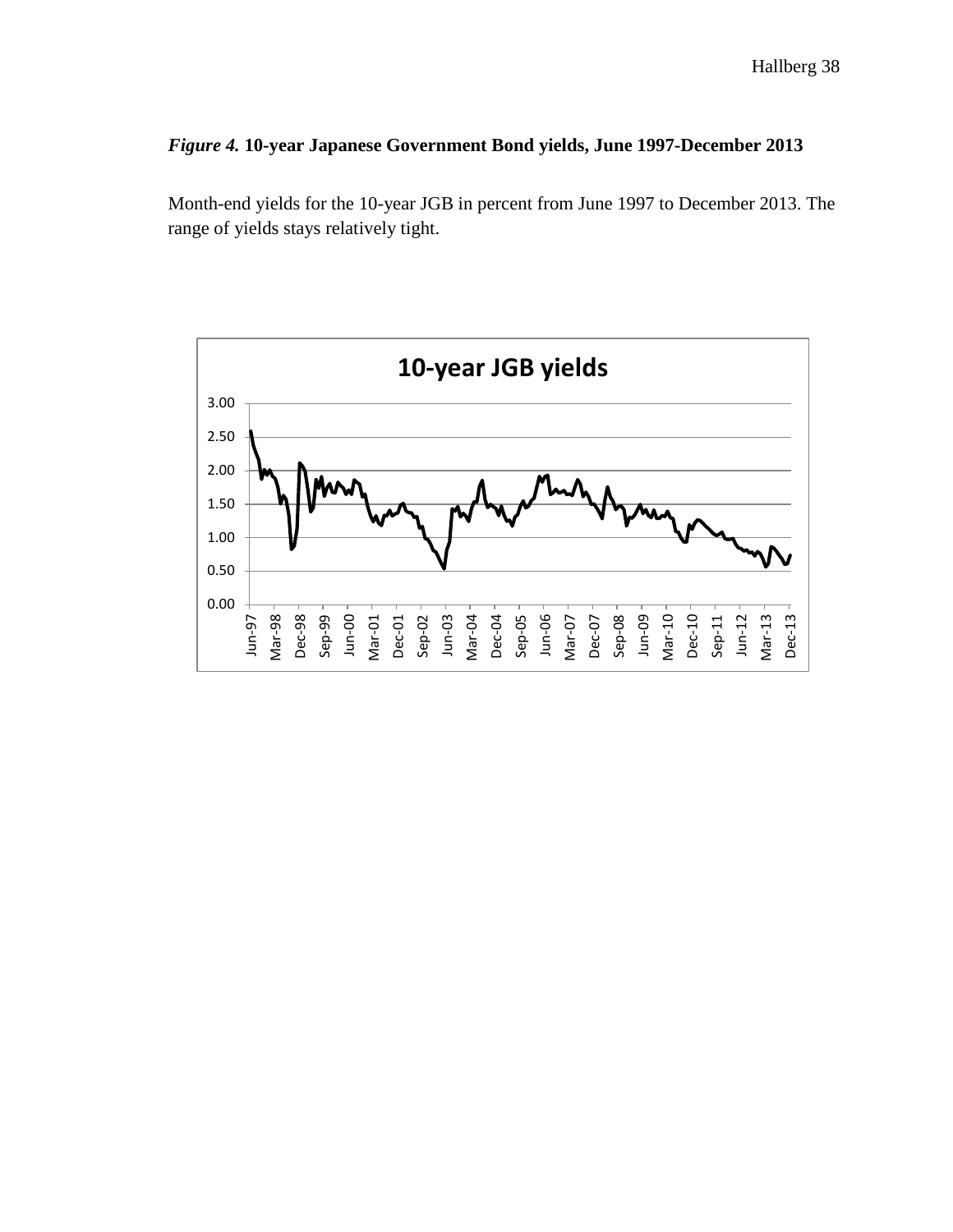## *Figure 5.* **Japanese national government debt level, June 1997-December 2013**

The level of the national government debt in 100 millions of yen. The steady increase in debt reflects the systematic asset purchasing executed by the BOJ.

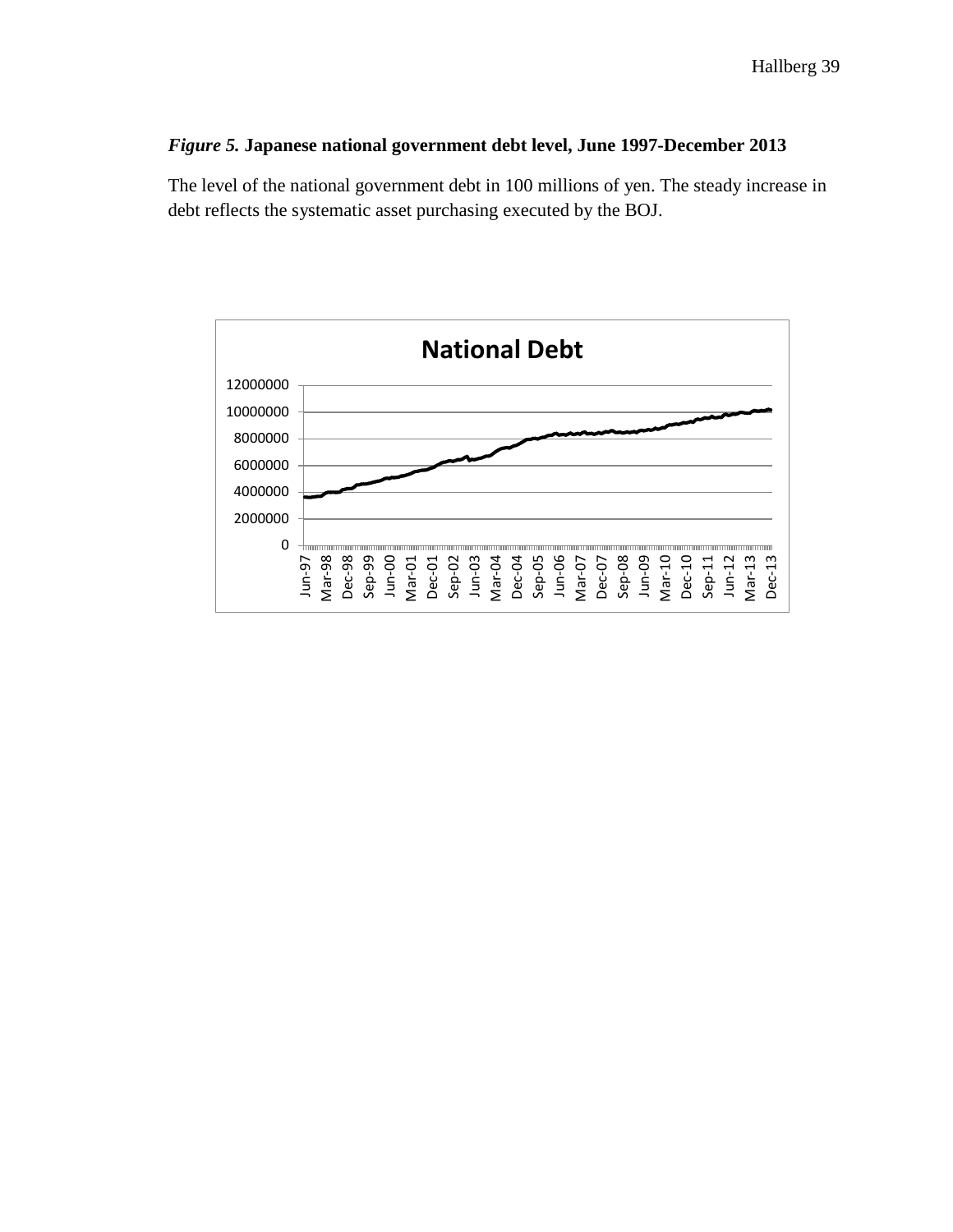## *Figure 6.* **Nikkei 225 close, January 2012-December 2012**

The month-end close prices of the Nikkei 225 index between January 2012 and December 2013. The stock market in Japan experienced strong performance during the period.

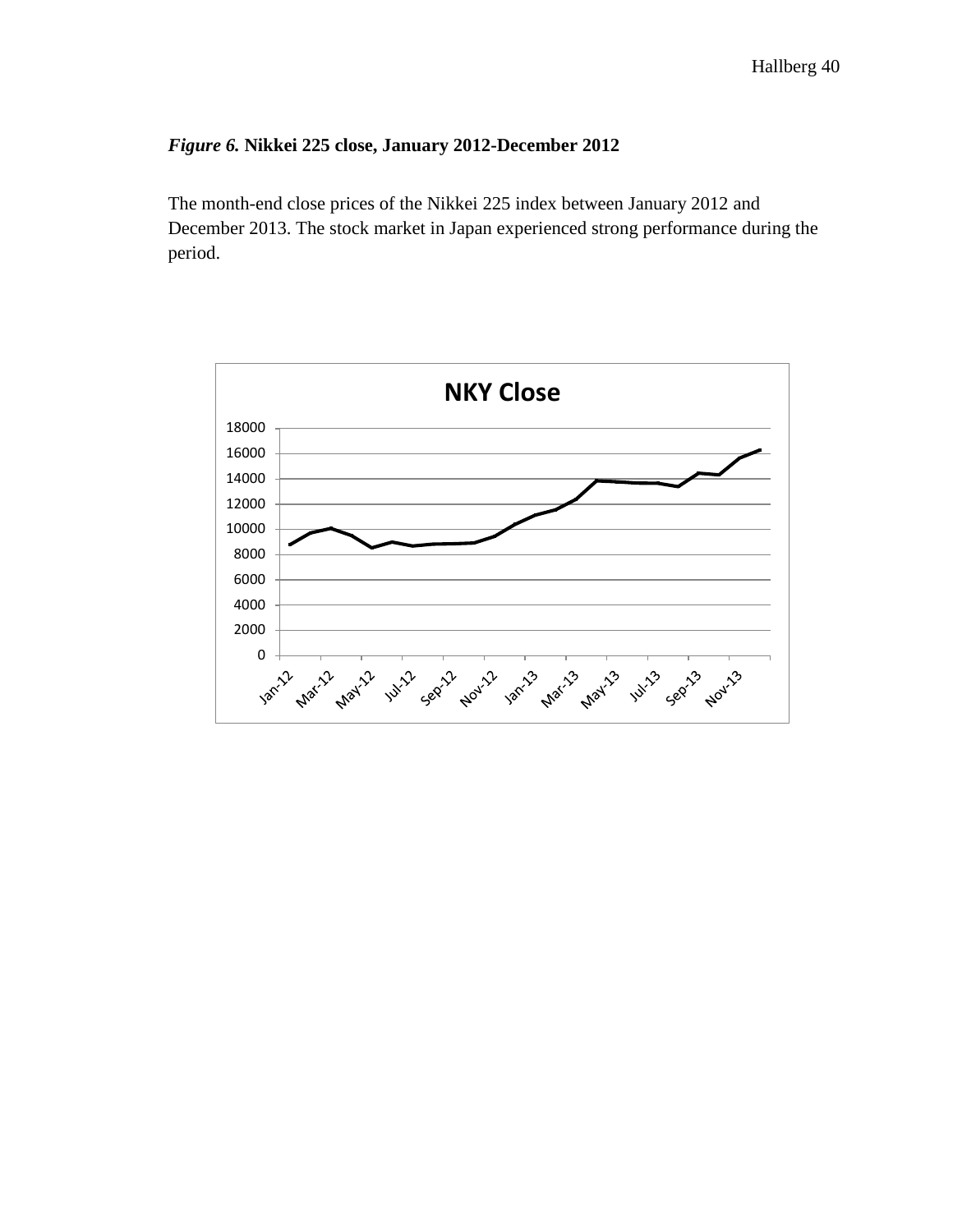## *Figure 7.* **Nikkei 225 returns, January 2012- December 2013**

Percentage returns of the Nikkei 225 index between January 2012 and December 2013. Returns were generally positive, reflecting the rising stock market levels in *Figure 6.* 

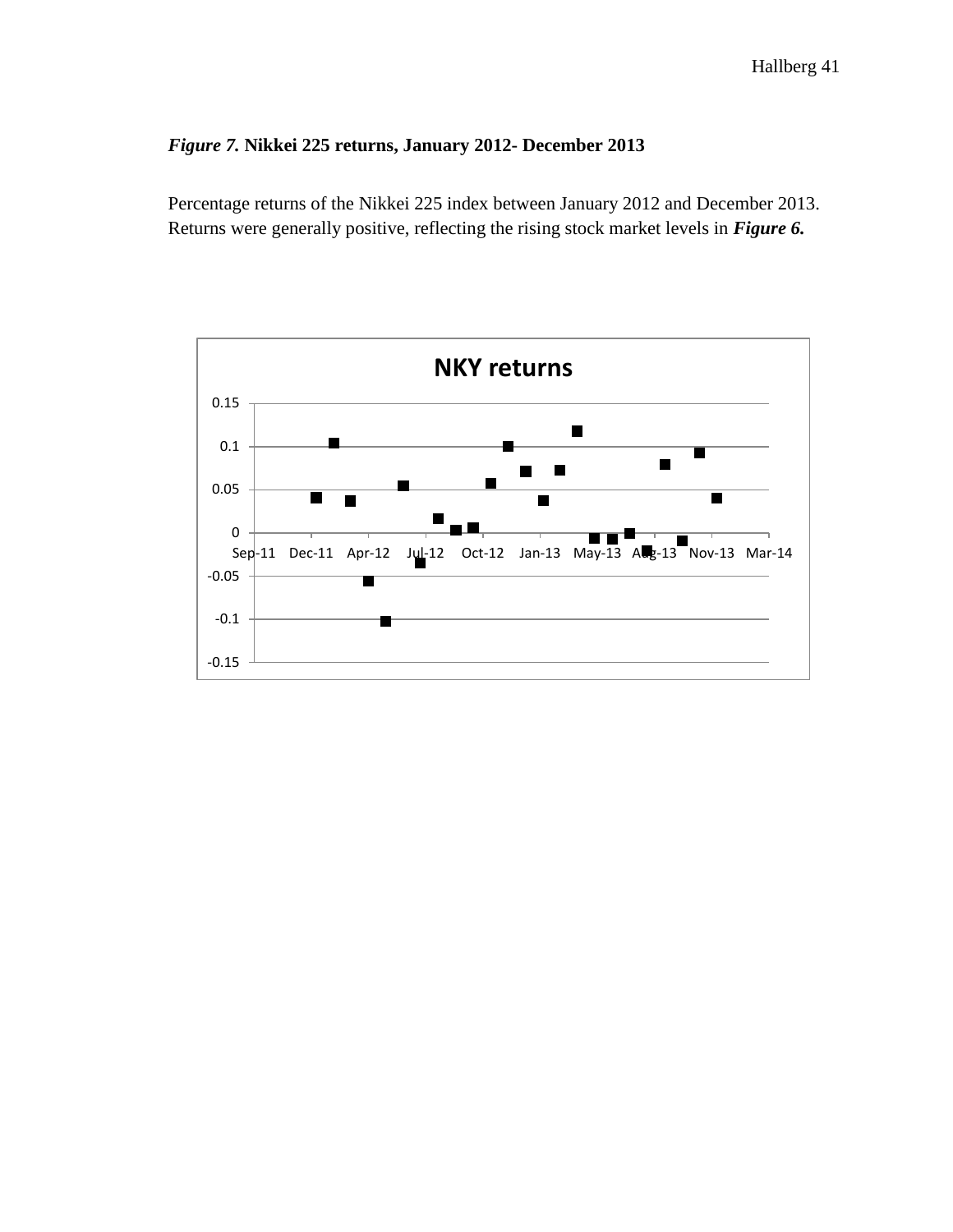# *Table 1. Summary statistics*

A table summarizing the data for the dependent and independent variables in my various analyses. "Sum" and "Count" are the dependent variables while all the other line items are explanatory variables. Each variable has 199 observations.

| Variable                         | Mean     | St. Error | <b>St. Deviation</b> | Min      | <b>Max</b> |
|----------------------------------|----------|-----------|----------------------|----------|------------|
| Sum (billions)                   | 797.567  | 56.28     | 793.88               | 6.00     | 4,744.32   |
| Count                            | 24.97    | 0.95      | 13.36                | 1.00     | 73.00      |
| JGB (%)                          | 1.38     | 0.03      | 0.38                 | 0.54     | 2.59       |
| Call $(\%)$                      | 0.29     | 0.02      | 0.28                 | 0.00     | 1.50       |
| <b>NKY Close</b>                 | 12771.51 | 233.89    | 3299.39              | 7568.42  | 20604.96   |
| NKY Returns (%)                  | 0.00     | 0.00      | 0.06                 | $-0.24$  | 0.13       |
| <b>National Debt (trillions)</b> | 732.80   | 13.93     | 196.53               | 360.50   | 1021.90    |
| Capacity Utilization             | $-0.02$  | 0.21      | 2.99                 | $-21.74$ | 14.39      |
| Spot Rate (JPY/USD)              | 107.29   | 1.12      | 15.75                | 76.27    | 144.66     |
| NKY P/E                          | 34.35    | 2.64      | 37.30                | 8.84     | 259.78     |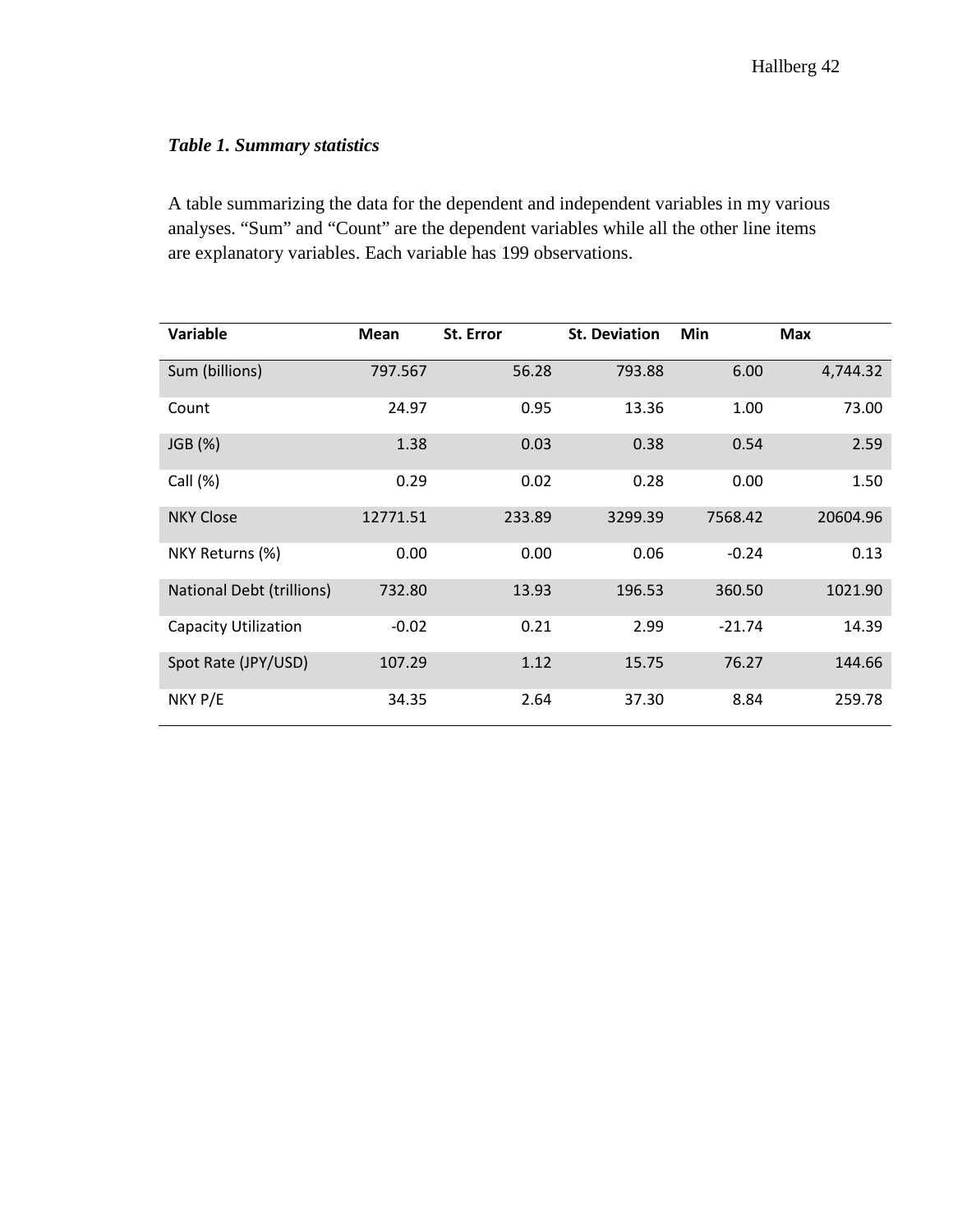## *Table 2:* **Results for regression 1**

A table of coefficients and t-statistics for the first regression. Lag variables were not included in this analysis. The spot rate and financial crisis dummy variable were statistically significant for the *sum* regressor, while the JGB yield, call rate, Nikkei 225 level, national debt level, financial crisis dummy variable and intercept were statistically significant for the *count* regressor.

|       | jgb        | call       | nky         | debt    | caput  | spot       | nkype      | nreturns    | crisis        | intercept   |
|-------|------------|------------|-------------|---------|--------|------------|------------|-------------|---------------|-------------|
|       |            |            |             |         |        |            |            |             |               |             |
| sum   | $0.13$ mil | $0.17$ mil | 16.53       | $0.10*$ | 20966  | $-13764**$ | $-2853$    | $-0.19$ mil | $0.66$ mil*** | $0.751$ mil |
|       | (0.56)     | (0.68)     | (0.66)      | (1.94)  | (1.11) | $(-2.00)$  | $(-1.41)$  | $(-0.19)$   | (2.57)        | (0.81)      |
|       |            |            |             |         |        |            |            |             |               |             |
| count | $7.35***$  | $10.33***$ | $-0.001***$ | 6.70e   | 0.24   | $-0.06$    | $-0.03$    | $-4.32$     | $165.82***$   | $-29.34***$ |
|       | (2.78)     | (3.60)     | $(-2.97)$   | $6***$  | (1.09) | $(-0.73)$  | $(0-1.26)$ | $(-0.37)$   | (5.24)        | $(-2.69)$   |
|       |            |            |             | (10.85) |        |            |            |             |               |             |

**sum**  $R^2$ : 0.124; Adj.  $R^2$ : 0.082 **count**  $R^2$ : 0.570; Adj.  $R^2$ : 0.550

Number of observations: 199

Note: **\*significant at 10%, \*\*significant at 5%, \*\*\*significant at 1%**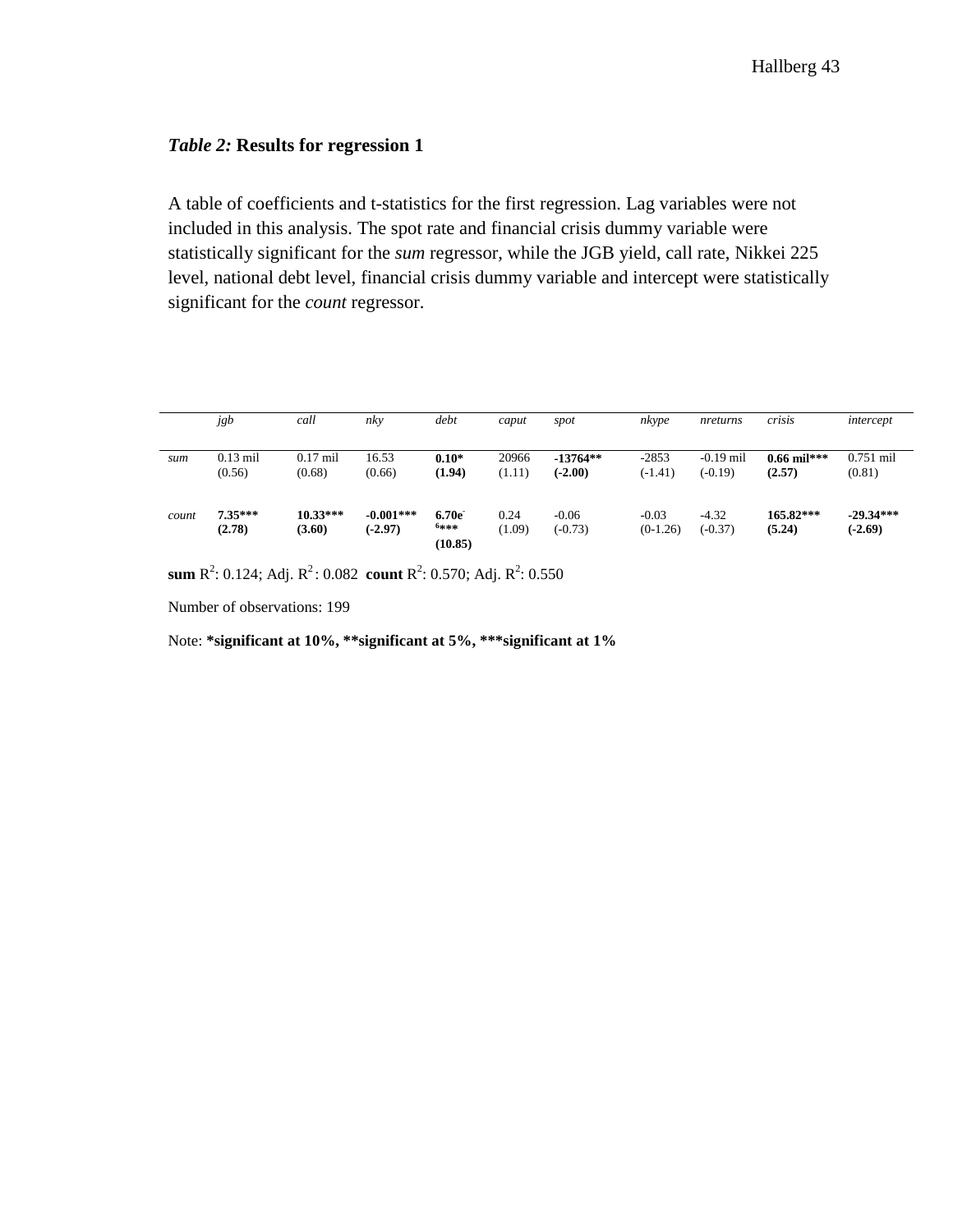#### *Table 3:* **Results for regression 2**

A table of coefficients and t-statistics for the second regression. Lag variables were included in this analysis. Only the 2-year lagged JGB yield was statistically significant for the *sum* regressor, while the call rate, national debt level and financial crisis dummy were significant for the *count* regressor.

|                  | jgb                   | call                       | nky                   | debt                     | caput                    | spot                  | nkype                  | nreturns              | crisis               |
|------------------|-----------------------|----------------------------|-----------------------|--------------------------|--------------------------|-----------------------|------------------------|-----------------------|----------------------|
| sum              | $0.60$ mil<br>(1.43)  | $-0.12$ mil<br>$(-0.31)$   | $-34.23$<br>$(-0.50)$ | 0.13<br>(0.61)           | 30244<br>(1.52)          | $-11059$<br>$(-0.69)$ | $-751.75$<br>$(-0.21)$ | $0.22$ mil<br>(0.19)  | $0.22$ mil<br>(0.43) |
| count            | 7.82<br>(1.41)        | $11.27**$<br>(2.14)        | $-0.001$<br>$(-0.97)$ | $7.04e^{-6**}$<br>(2.45) | 0.27<br>(1.03)           | $-0.01$<br>$(-0.04)$  | $-0.02$<br>$(-0.45)$   | $-1.36$<br>$(-0.09)$  | $15.72**$<br>(2.31)  |
|                  |                       |                            |                       |                          |                          |                       |                        |                       |                      |
|                  | jgb1                  | jgb2                       | jgb3                  | call1                    | call2                    | call3                 | spotl                  | spot2                 | spot3                |
| sum<br>(contd)   | $-66416$<br>$(-0.16)$ | $-1.1$ mil***<br>$(-3.16)$ | $-89426$<br>$(-0.26)$ | $-85611$<br>$(-0.22)$    | $-0.21$ mil<br>$(-0.57)$ | $-0.31$ mil<br>(0.91) | 15191<br>(0.97)        | $-16013$<br>$(-1.49)$ | 6943<br>(0.72)       |
| count<br>(contd) | 1.54<br>(0.28)        | $-2.91$<br>$(-0.63)$       | 0.53<br>(0.12)        | 4.99<br>(0.97)           | 2.55<br>(0.52)           | 6.17<br>(1.36)        | 0.03<br>(0.14)         | $-0.02$<br>$(-0.17)$  | 0.94<br>(0.74)       |
|                  | nky1                  | nky2                       | nky3                  | nreturns1                | nreturns2                | nreturns3             | intercept              |                       |                      |
| sum<br>(contd)   | 79.88<br>(1.31)       | 40.93<br>(0.82)            | $-10.35$<br>$(-0.19)$ | $-1.66$ mil<br>$(-1.47)$ | 1.26 mil<br>(1.18)       | $0.95$ mil<br>(0.91)  | $0.27$ mil<br>(0.09)   |                       |                      |
| count<br>(contd) | $0.00\,$<br>(0.21)    | $0.00\,$<br>(0.20)         | $-0.00$<br>$(-0.62)$  | $-4.16$<br>$(-0.28)$     | $-0.62$<br>$(-0.04)$     | 15.19<br>(1.11)       | $-49.61$<br>$(-1.23)$  |                       |                      |

**sum**  $R^2$ : 0.224; Adj.  $R^2$ : 0.089 **count**  $R^2$ : 0.415; Adj.  $R^2$ : 0.313

Number of observations: 163

Note: **\*significant at 10%, \*\*significant at 5%, \*\*\*significant at 1%**